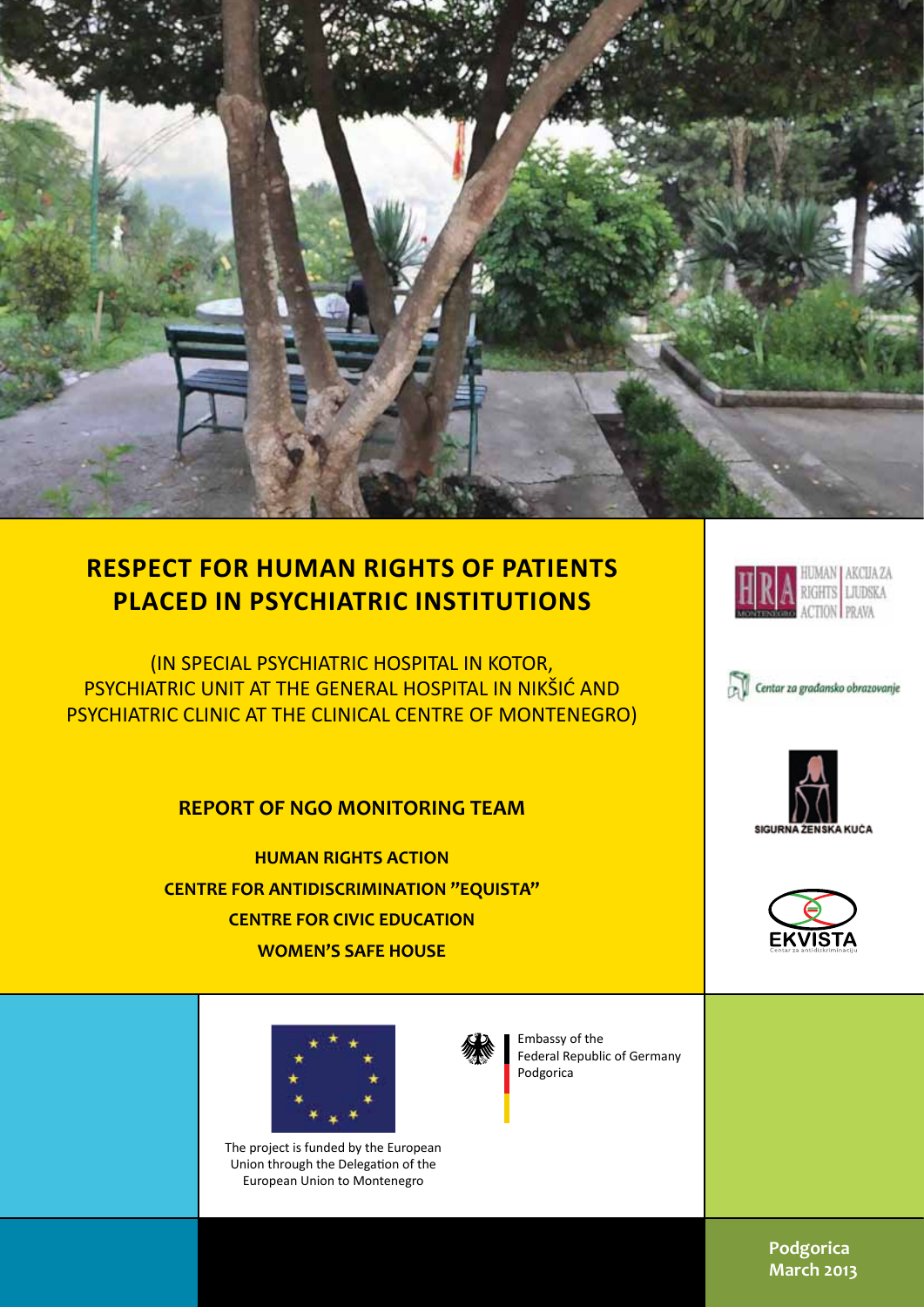# **RESPECT FOR HUMAN RIGHTS OF PATIENTS PLACED IN PSYCHIATRIC INSTITUTIONS**

(IN DOBROTA SPECIAL PSYCHIATRIC HOSPITAL IN KOTOR, PSYCHIATRIC UNIT AT THE GENERAL HOSPITAL IN NIKŠIĆ AND PSYCHIATRIC CLINIC AT THE CLINICAL CENTRE OF MONTENEGRO)

**REPORT OF THE MONITORING TEAM OF NGOs**

HUMAN RIGHTS ACTION CENTRE FOR ANTI-DISCRIMINATION "EQUISTA" CENTRE FOR CIVIC EDUCATION WOMEN'S SAFE HOUSE

> Podgorica 2013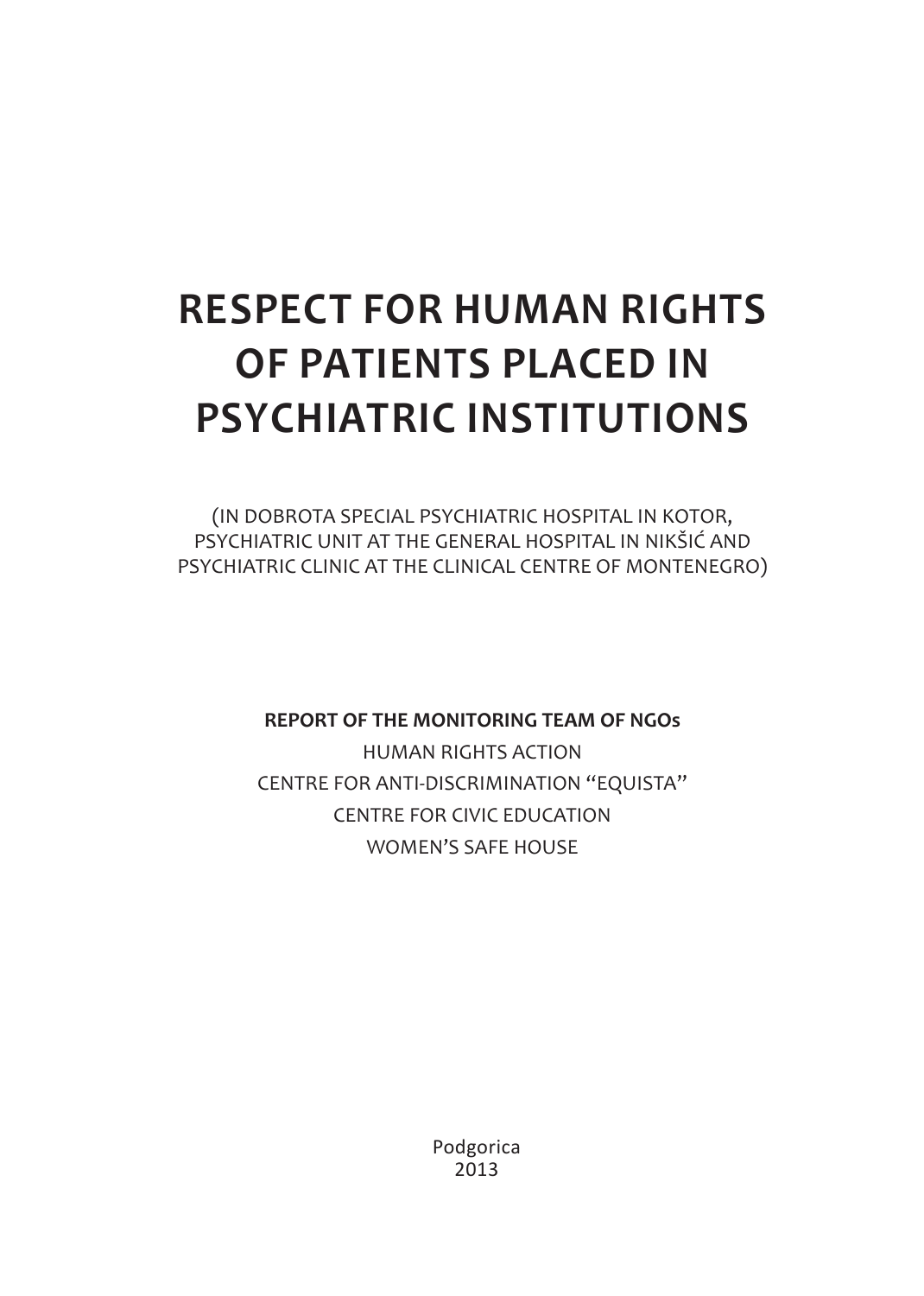AUTHORS Mirjana Radović Olivera Vulić Danilo Ajković

EDITOR Tea Gorjanc-Prelević, LL.M.

**TRANSLATION** Ana Tonić

This publication has been produced with the financial assistance of the European Union and the Embassy of the Federal Republic of Germany in Podgorica. Contents of this document are the sole responsibility of Human Rights Action and in no way reflect the opinions of donors.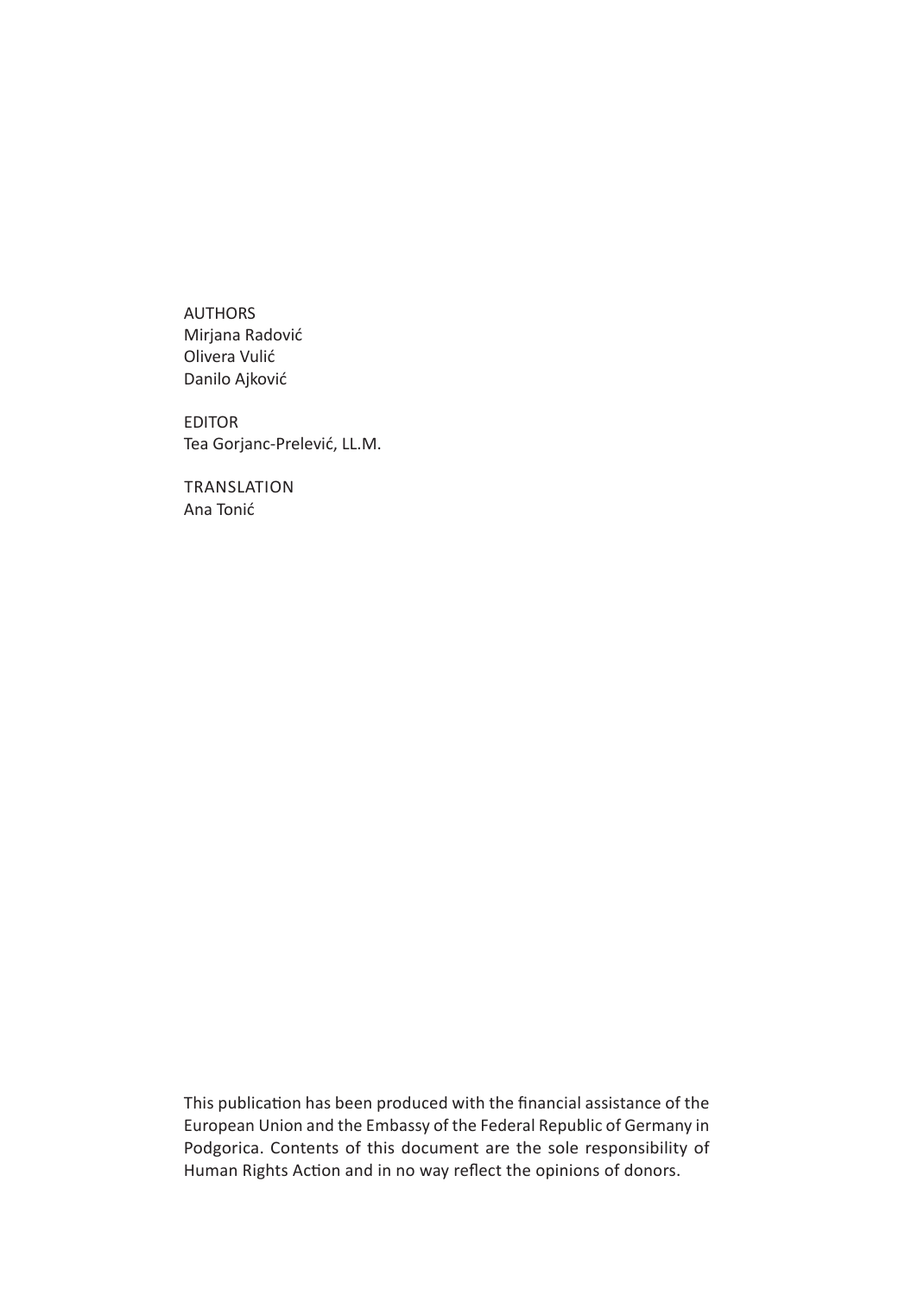#### **TABLE OF CONTENTS**

| 1.3. Subject, aim and method of the research and sources of information 6              |    |
|----------------------------------------------------------------------------------------|----|
|                                                                                        |    |
|                                                                                        | 9  |
|                                                                                        |    |
| 2.2. Prohibition of ill-treatment (torture and inhuman or degrading treatment          |    |
|                                                                                        |    |
|                                                                                        |    |
|                                                                                        |    |
|                                                                                        |    |
|                                                                                        |    |
|                                                                                        |    |
|                                                                                        |    |
|                                                                                        |    |
|                                                                                        |    |
|                                                                                        |    |
|                                                                                        | 24 |
| 2.8. Protection of the right to freedom and personal integrity in terms of involuntary |    |
|                                                                                        | 24 |
| 2.8.2. Judicial control of involuntary placement in a psychiatric institution  25      |    |
| 2.8.3. Security measure of compulsory treatment and confinement in a medical           | 29 |
| 2.8.3.1. Imposition of a measure by the court in criminal proceedings 29               |    |
| 2.8.3.2. Imposition of a measure by misdemeanour authority in                          |    |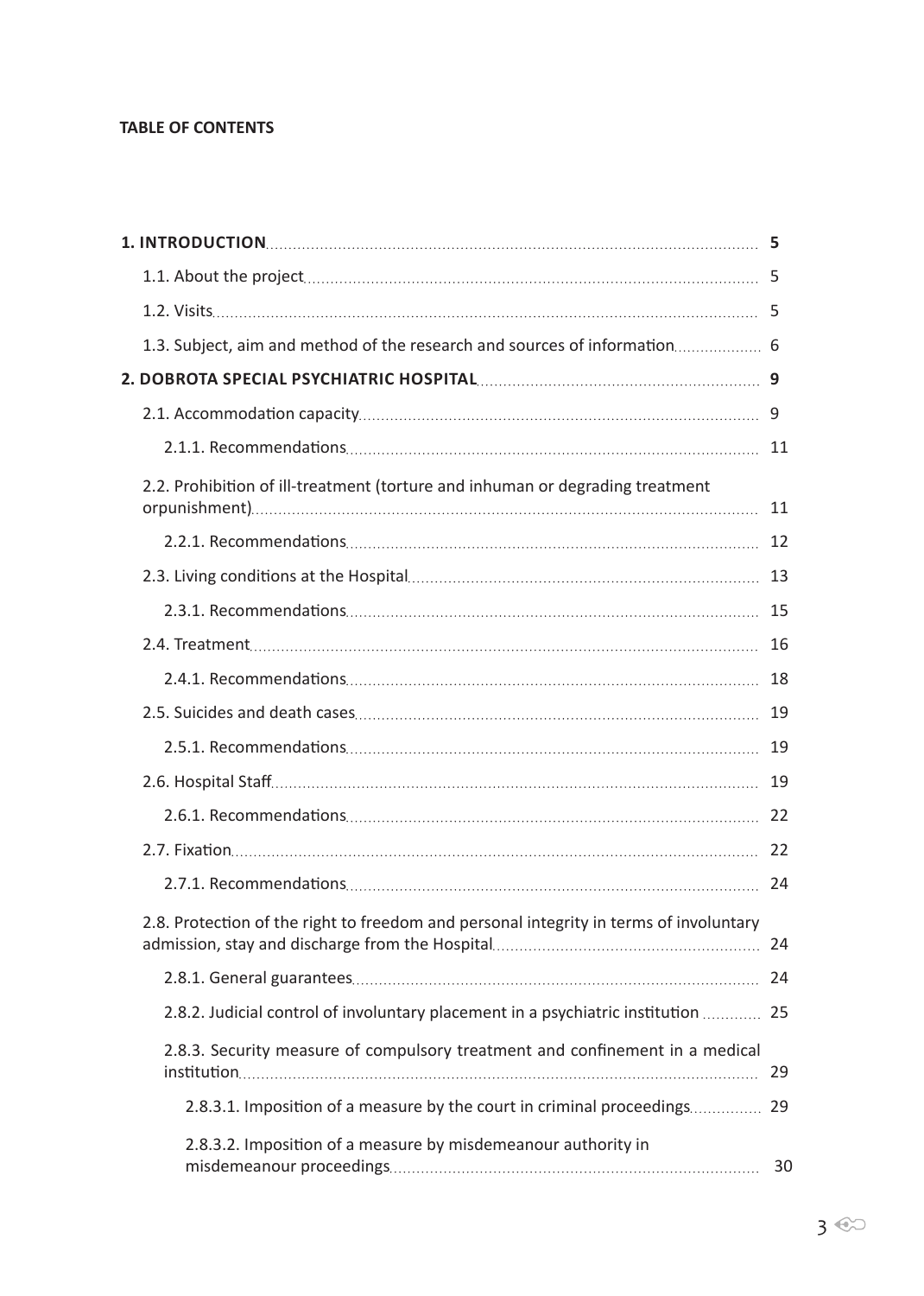|                                                                   | 41 |
|-------------------------------------------------------------------|----|
|                                                                   |    |
|                                                                   |    |
|                                                                   |    |
|                                                                   |    |
|                                                                   |    |
| <b>4. PSYCHIATRIC CLINIC AT THE CLINICAL CENTRE OF MONTENEGRO</b> | 46 |
|                                                                   | 46 |
|                                                                   |    |
|                                                                   | 47 |
|                                                                   | 48 |
|                                                                   |    |
|                                                                   |    |
|                                                                   |    |
|                                                                   |    |
|                                                                   |    |
|                                                                   |    |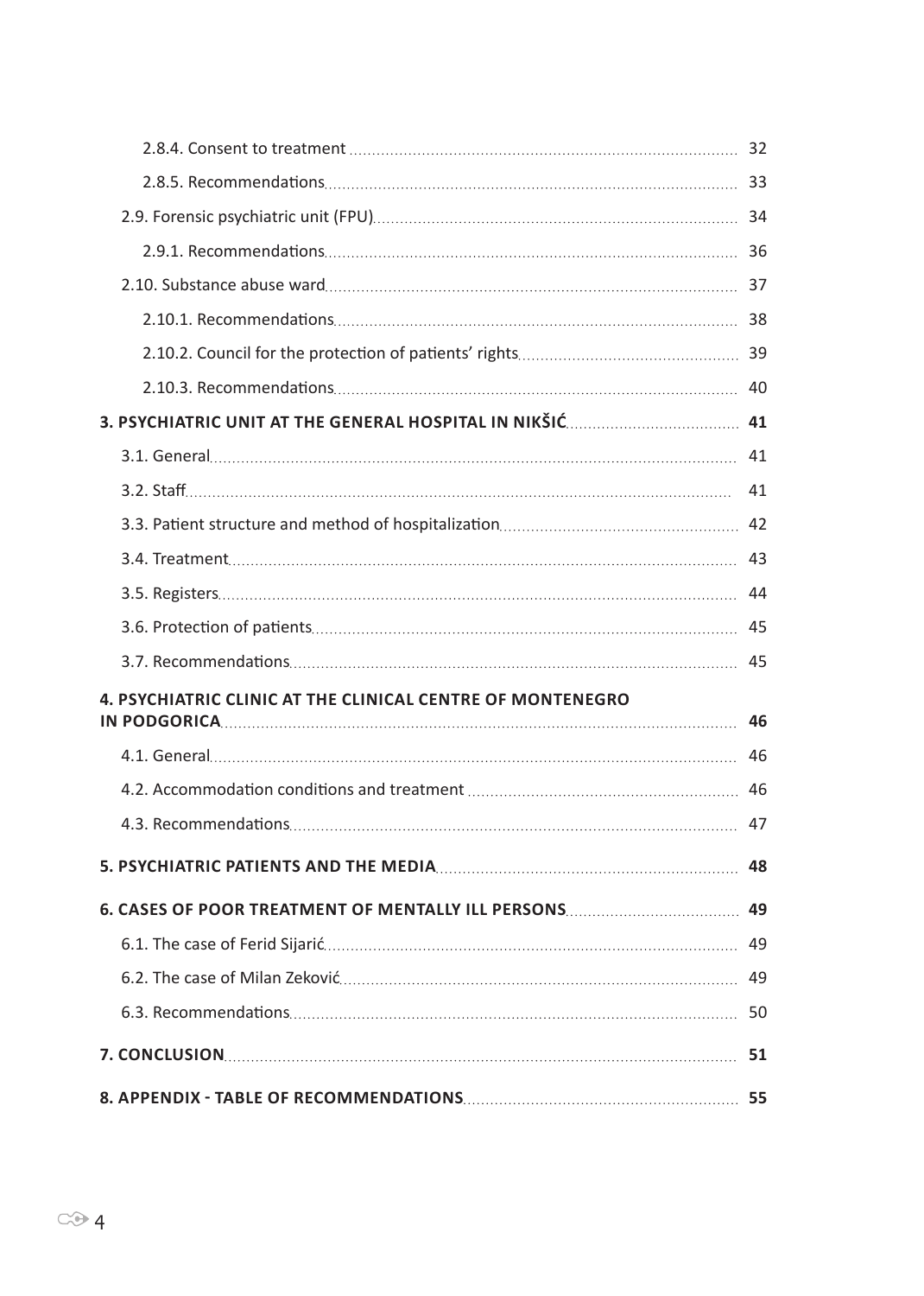# **1. Introduction**

#### **1.1. About the project**

The project "Monitoring Respect for Human Rights in Closed Institutions in Montenegro",<br>aimed at promoting human rights of persons residing in these institutions, was implemented by Montenegrin NGOs Human Rights Action (HRA), as the project leader, Centre for Antidiscrimination "EQUISTA", Centre for Civic Education (CCE) and Women's Safe House (Shelter), in cooperation with the Belgrade Centre for Human Rights and Latvian Centre for Human Rights. The project is funded by the European Union through the Delegation of the European Union to Montenegro and the Embassy of the Federal Republic of Germany. The project ran from 1 March 2010 to 31 March 2013.

Under this project, on 19 May 2011, the project leader NGO "Human Rights Action" concluded an agreement on cooperation with the Ministry of Health, allowing unannounced visits of NGOs monitors to Dobrota Special Psychiatric Hospital in Kotor (hereinafter: the Hospital), Psychiatric Clinic at the Clinical Centre of Montenegro in Podgorica (hereinafter: the Clinic) and Psychiatric Unit within the public health institution General Hospital in Nikšić (hereinafter: the Unit), preparation of reports on visits and discussion about the report at the round table, development of a brochure on the rights of patients placed in these institutions and cooperation in a public campaign aimed at raising awareness about the rights of patients with mental disorders.

The report below includes overall assessment of NGOs monitoring team regarding the extent of adoption of recommendations of the European Committee for the Prevention of Torture and Inhuman or Degrading Treatment or Punishment (CPT) and the Protector of Human Rights and Freedoms (hereinafter: Ombudsman) to improve respect for the rights of patients in Dobrota Hospital in Kotor, with further recommendations of the monitoring team pertaining to Psychiatric Clinic in Podgorica and Psychiatric Unit at the General Hospital in Nikšić.

The first report was published in November 2012 and was developed mostly on the basis of information obtained during the visits to the Hospital, Clinic and Unit in the period from 17 September to 4 November 2011, and from other sources. Final assessment of implementation of the recommendations from the first report was published in February 2013.

Text below presents the progress made in the period since the publication of the first report to the final report. At the end of each chapter there is a reference to Appendix - a table summarizing what has been improved in a specific area. At the end of the report, in Appendix, there is a table overview of all the recommendations, showing the level of their implementation at the time of publishing the final report in February 2013.

#### **1.2. Visits**

For the purpose of drafting the first report, monitors Tea Gorjanc-Prelević, Executive Director at the Human Rights Action (HRA) and Project Coordinator, Mirjana Radović (HRA), Danilo Ajković (CCE) and Dr Olivera Vulić carried out a total of four monitoring visits from 17 September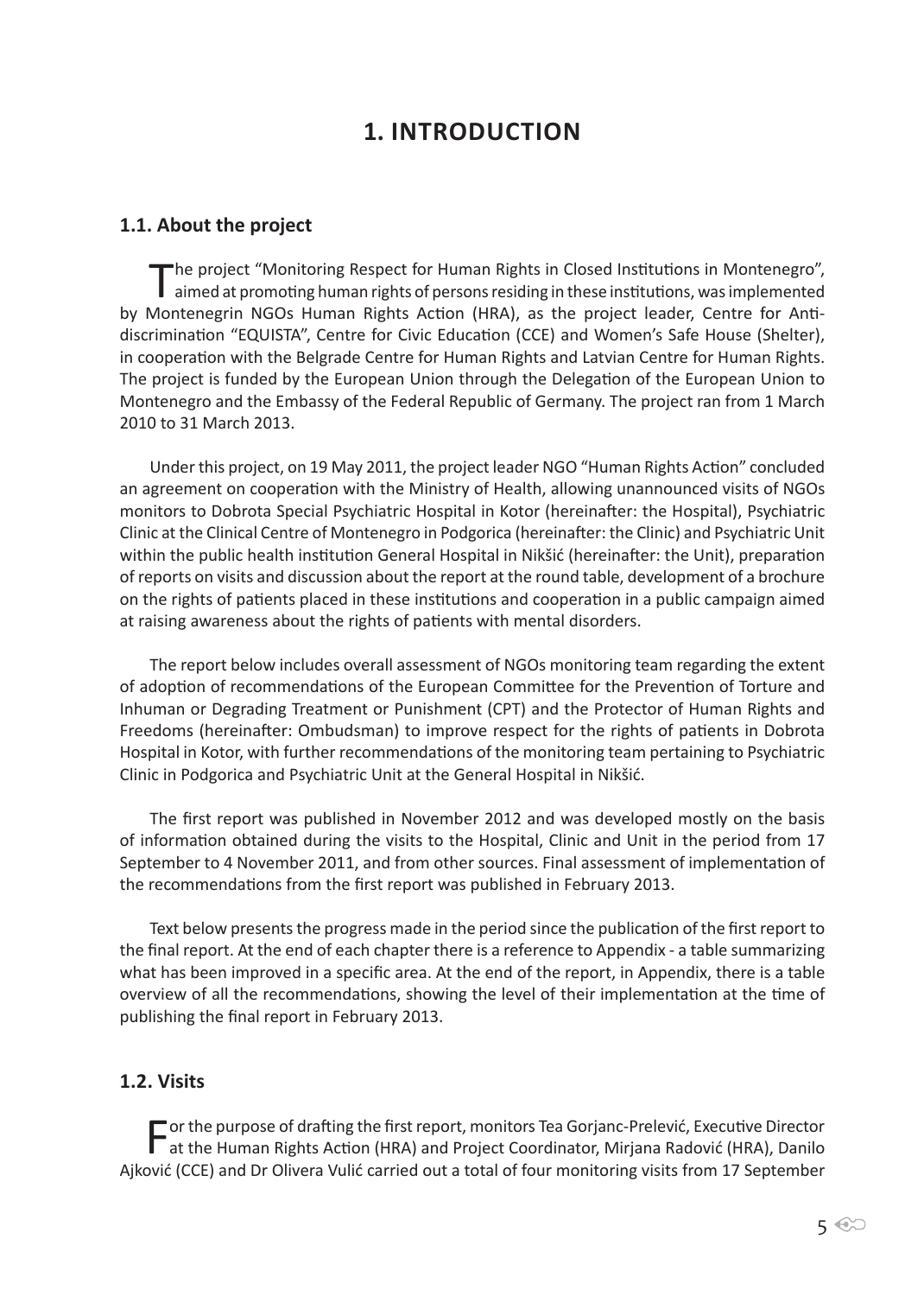to 4 November 2011, including two visits to Dobrota Hospital on 17 September and 4 November 2011, one to the Unit in Nikšić on 12 October 2011 and one to the Clinic in Podgorica, on 17 October 2011.

The level of cooperation was high, monitors had unrestricted access to all premises, access to necessary documentation<sup>1</sup> and the opportunity to talk to patients in private.

In order to assess the fulfilment of recommendations, control visits were conducted to the Hospital in Kotor on 15 December 2012<sup>2</sup> and Psychiatric Unit of the General Hospital in Nikšić on 19 January 2013<sup>3</sup>.

## **1.3. Subject, aim and method of the research and sources of information**

The subject of the report is a description and assessment of the respect for human rights<br>of patients hospitalized in Dobrota Hospital, Clinic in Podgorica and Nikšić Psychiatric Unit, especially in the context of recommendations of the European Committee for the Prevention of Torture and Inhuman or Degrading Treatment or Punishment (CPT) and the Protector of Human Rights and Freedoms (hereinafter: Ombudsman).

The aim of the report was to help improve human rights of persons placed in these institutions by indicating both good practices and shortcomings in their work, based on international standards and recommendations. The report also presents the improvement of the respect for human rights made during the implementation of the project.

Observations made in this report are based on four visits of several hours to the Hospital, Clinic and Unit, i.e. monitors' personal observations and interviews with the Hospital Director Dr Aleksandar Tomčuk, Head of the Clinic Dr Željko Golubović and Head of the Unit Dr Radojka Mićović, as well as with individual patients, doctors and medical staff.

Final assessment of the implementation of recommendations, in addition to the mentioned visits, is also based on:

- a) Responses of the Director of Dobrota Special Psychiatric Hospital in Kotor,
- b) Responses of the Director of the Psychiatric Clinic at the Clinical Centre of Montenegro<sup>4</sup>,
- c) Responses of the Director of the Psychiatric Unit within the public health institution General Hospital in Nikšić<sup>5</sup>,
- d) Responses of the Ministry of Justice<sup>6</sup>,
- e) Responses of the Ministry of Labour and Social Welfare<sup>7</sup>,
- f) Responses of the Ministry of Health<sup>8</sup>,

<sup>1</sup> Medical records were examined by psychiatrist Dr Olivera Vulić, while other monitors, who are legal experts, examined documentation on communication between the Hospital and court. During the examination of documents, monitors respected the right to privacy of patients - their identity has been protected.

<sup>2</sup> Visit conducted by psychiatrist Dr Olivera Vulić, Mirjana Radović and Danilo Ajković.

<sup>3</sup> Visit conducted by monitors Mirjana Radović and Danilo Ajković.

<sup>4</sup> Information obtained via e-mail communication.

<sup>5</sup> Response of the public health institution General Hospital in Nikšić, no. 110 of 4 January 2013.

<sup>6</sup> Response of the Ministry of Justice no: 01-9701/12 of 28 December 2012.

<sup>7</sup> Response of the Ministry of Labour and Social Welfare no. 56-749/2012-2 of 11 January 2013.

<sup>8</sup> Response of the Ministry of Health no. 01-3982/2012-4.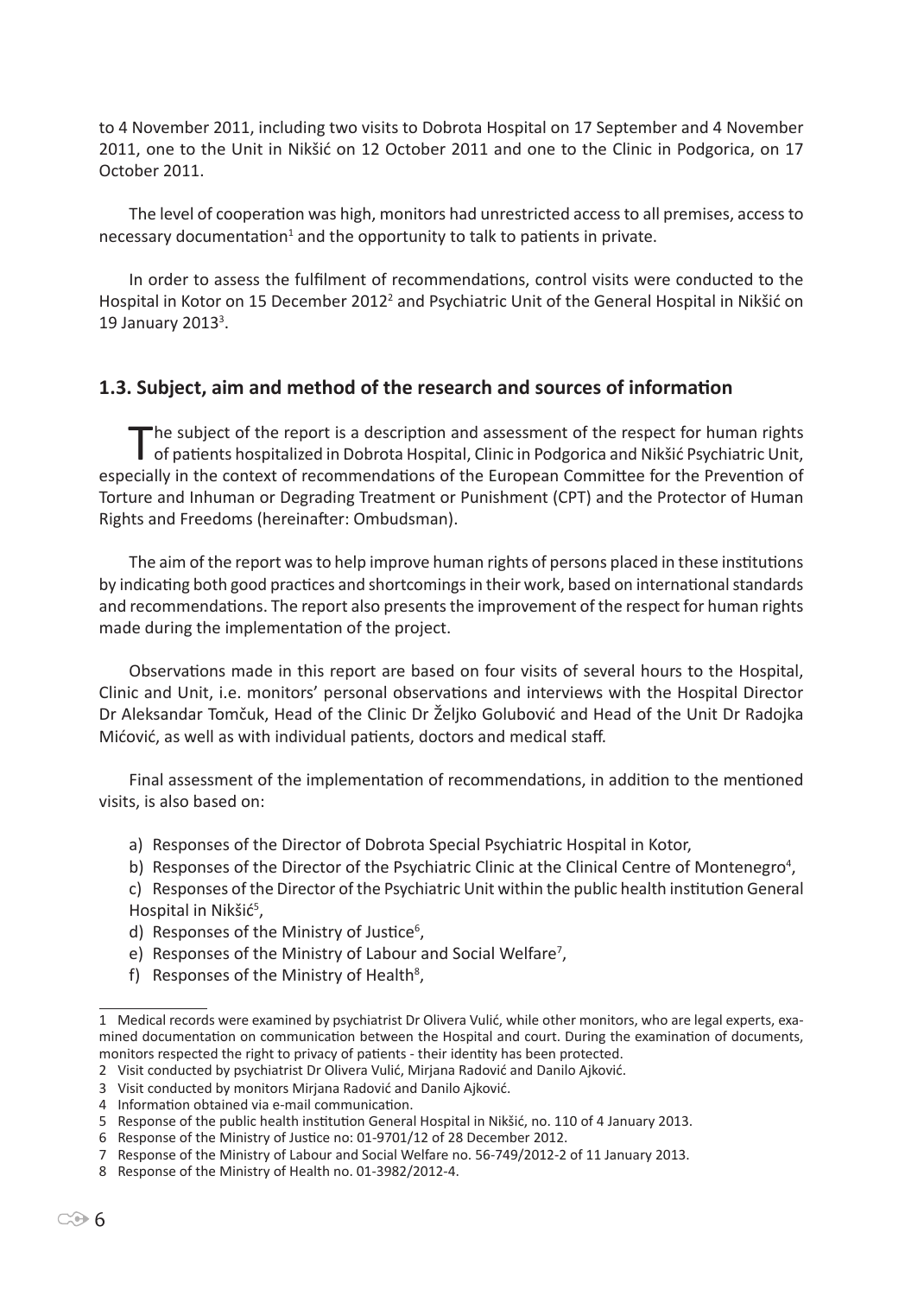Visits were carried out by monitors of different professional backgrounds, additionally educated on this matter at the training held from 12 to 14 May 2011 in Podgorica.<sup>9</sup> In addition to HRA and partner NGOs representatives, the monitoring team included psychiatrist Dr Olivera Vulić, representative of the European Committee for the Prevention of Torture and Inhuman or Degrading Treatment or Punishment (CPT) in Montenegro, employed at the Podgorica Health Centre (Dispensary for Mental Health), who was engaged as the project monitor in a professional capacity as a psychiatrist.<sup>10</sup> In drafting the report, the monitoring team used international standards and recommendations<sup>11</sup>, the CPT's report on the visit to Montenegro<sup>12</sup>, applicable laws in Montenegro regulating the rights of the mentally ill<sup>13</sup>, training material for monitors, the report of the Ombudsman<sup>14</sup> and his recommendations.

14 Special report of the Ombudsman on the human rights of mentally ill persons placed in institutions, March 2011, available at: http://www.ombudsman.co.me/izvjestaji.php.

<sup>9</sup>  Training was conducted by experienced trainers from partner organizations - Belgrade Centre for Human Rights and Latvian Centre for Human Rights: Anhelita Kamenska, Director of the Latvian Centre for Human Rights, Ilvija Puce, lawyer and member of the European Committee for the Prevention of Torture (CPT) and psychiatrist Dr Vladimir Jović, member of the Ombudsman of the Republic of Serbia.

<sup>10</sup> Ms. Vulić previously sought the opinion of the CPT's Vice-President and received confirmation that she may participate in this project as a monitor.

<sup>11</sup> CPT standards, available at: http://www.cpt.coe.int/en/documents/eng-standards.pdf. UN Principles for the Protection of Persons with Mental Illness and the Improvement of Mental Health Care (UN Principles), Recommendation of the Committee of Ministers to member states concerning the legal protection of persons suffering from mental disorder placed as involuntary patients, Recommendation of the Parliamentary Assembly of the Council of Europe, the Principles for the Protection of Mentally Ill people and Improvement of Mental Health Care adopted by General Assembly resolution no. 46/119 of 17 December 1991 and Istanbul Protocol - Manual for Effective Investigation and Documentation of Torture and Other Cruel, Inhuman or Degrading Treatment or Punishment.

<sup>12</sup> Report to the Government of Montenegro on the visit to Montenegro carried out by the European Committee for the Prevention of Torture and Inhuman or Degrading Treatment or Punishment (CPT) from 15 to 22 September 2008 (http://www.cpt.coe.int/documents/mne/2010-03-inf-eng.htm#\_ftnref23); Report to the Norwegian Government on the visit to Norway carried out by the European Committee for the Prevention of Torture and Inhuman or Degrading Treatment or Punishment (CPT) from 13 to 23 September 1999 (http://www.cpt.coe.int/documents/nor/2000-15 inf-eng.pdf); Report to the Government of Bosnia and Herzegovina on the visit to Bosnia and Herzegovina carried out by the European Committee for the Prevention of Torture and Inhuman or Degrading Treatment or Punishment (CPT) from 27 April to 9 May 2003 (http://www.cpt.coe.int/documents/bih/2004-40-inf-eng.pdf); Report to the Government of Serbia and Montenegro on the visit to Serbia and Montenegro carried out by the European Committee for the Prevention of Torture and Inhuman or Degrading Treatment or Punishment (CPT) from 16 to 28 September 2004 (http://www.cpt.coe.int/documents/srb/2006-18-inf-eng.pdf); Report to the Government of Serbia and Montenegro on the visit to Serbia and Montenegro carried out by the European Committee for the Prevention of Torture and Inhuman or Degrading Treatment or Punishment (CPT) from 16 to 28 September 2004 (http://www.cpt.coe.int/ documents/srb/2006-18-inf-eng.pdf); Report to the Government of Denmark on the visit to Denmark carried out by the European Committee for the Prevention of Torture and Inhuman or Degrading Treatment or Punishment (CPT) from 28 January to 4 February 2002 (http://www.cpt.coe.int/documents/dnk/2002-18-inf-eng.htm); Report to the Lithuanian Government on the visit to Lithuania carried out by the European Committee for the Prevention of Torture and Inhuman or Degrading Treatment or punishment (CPT) from 17 to 24 February 2004 (http://www.cpt. coe.int/documents/ltu/2006-09-inf-eng.htm). Report to the Lithuanian Government on the visit to Lithuania carried out by the European Committee for the Prevention of Torture and Inhuman or Degrading Treatment or Punishment (CPT) from 21 to 30 April 2008 (http://www.cpt.coe.int/documents/ltu/2009-22-inf-eng.pdf); Report to the Latvian Government on the visit to Latvia carried out by the European Committee for the Prevention of Torture and Inhuman or Degrading Treatment or Punishment (CPT) from 27 November to 7 December 2007 (http://www.cpt.coe.int/ documents/lva/2009-35-inf-eng.htm); Report to the Government of "the former Yugoslav Republic of Macedonia" on the visit to "the former Yugoslav Republic of Macedonia" carried out by the European Committee for the Prevention of Torture and Inhuman or Degrading Treatment or Punishment (CPT) from 15 to 26 May 2006 (http://www.cpt.coe. int/documents/mkd/2008-05-inf-eng.htm). Report to the Croatian Government on the visit to Croatia carried out by the European Committee for the Prevention of Torture and Inhuman or Degrading Treatment or Punishment (CPT) from 1 to 9 December 2003 http://www.cpt.coe.int/documents/hrv/2007-15-inf-eng.pdf; 8th General Report on CPT's Activities (1997); 16th general Report on CPT's Activities (2005-2006).

<sup>13</sup> Law on the Protection and Exercise of the Rights of Mentally Ill Persons (*Sl. list RCG, 32/2005*), Law on Patients' Rights (*Sl. list CG, 40/2010*), Law on Misdemeanors (*Sl. list CG, 1/2011, 6/2011 and 39/2011*), Criminal Procedure Code (*Sl. list CG, 57/2009 and 49/2010*); Criminal Code (*Sl. list RCG, 70/2003, 13/2004, 47/2006 and Sl. list CG, 40/2008, 25/2010 and 32/2011*); Law on Non-Contentious Proceedings (*Sl. list RCG, 27/2006*); Law on the Execution of Criminal Sanctions (*Sl. list RCG, 25/94, 29/94, 69/2003 and 65/2004 and Sl. list CG, 32/2011*); Law on Healthcare (*Sl. list RCG, 39/2004 and Sl. list CG, 14/10*).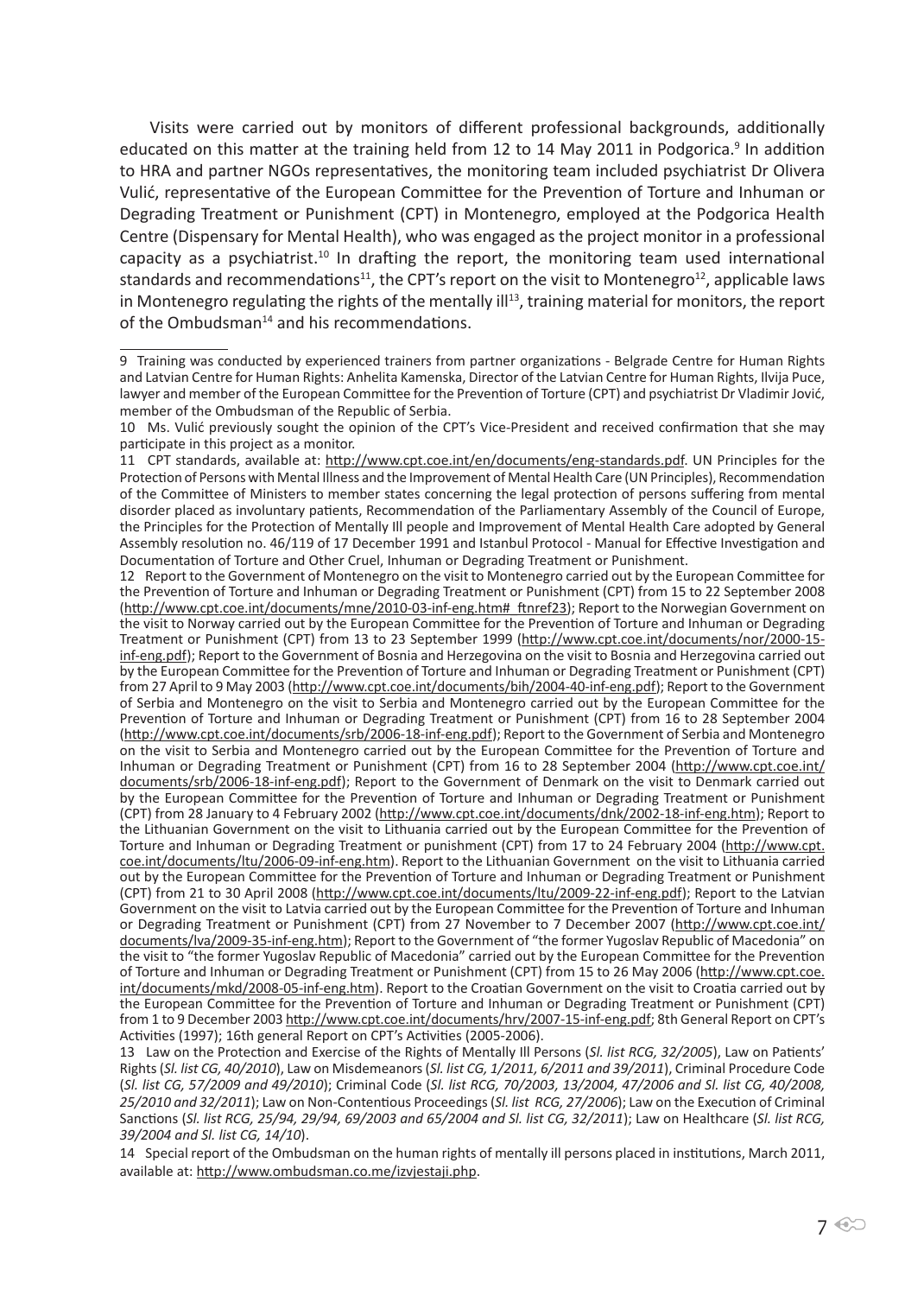All these sources, along with the report, are available on the project's web site: www.hraction. org/monitoring u ustanovama zatvorenog tipa.

The methods used in drafting the report include: qualitative and quantitative research, method of content analysis, analysis of application of regulations and their compliance with international standards and recommendations of international expert bodies. As regards scientific research techniques, the monitors used observation and interview techniques.

We wish to thank everyone who in any way contributed to this report, with special thanks to Dr Miodrag Radunović, Minister of Health of the Government of Montenegro, Dr Rajko Strahinja, Deputy Minister of Health in the first year of the project, Dr Mensud Grbović, Deputy Minister of Health during the rest of the project, Dr Aleksandar Tomčuk, Director of the Hospital in Kotor, Dr Radojka Mićović, Head of the Psychiatric Unit within the General Hospital in Nikšić and Vukosav Delibašić, a nurse in the said department, and Dr Željko Golubović, Head of the Psychiatric Clinic at the Clinical Centre of Montenegro in Podgorica.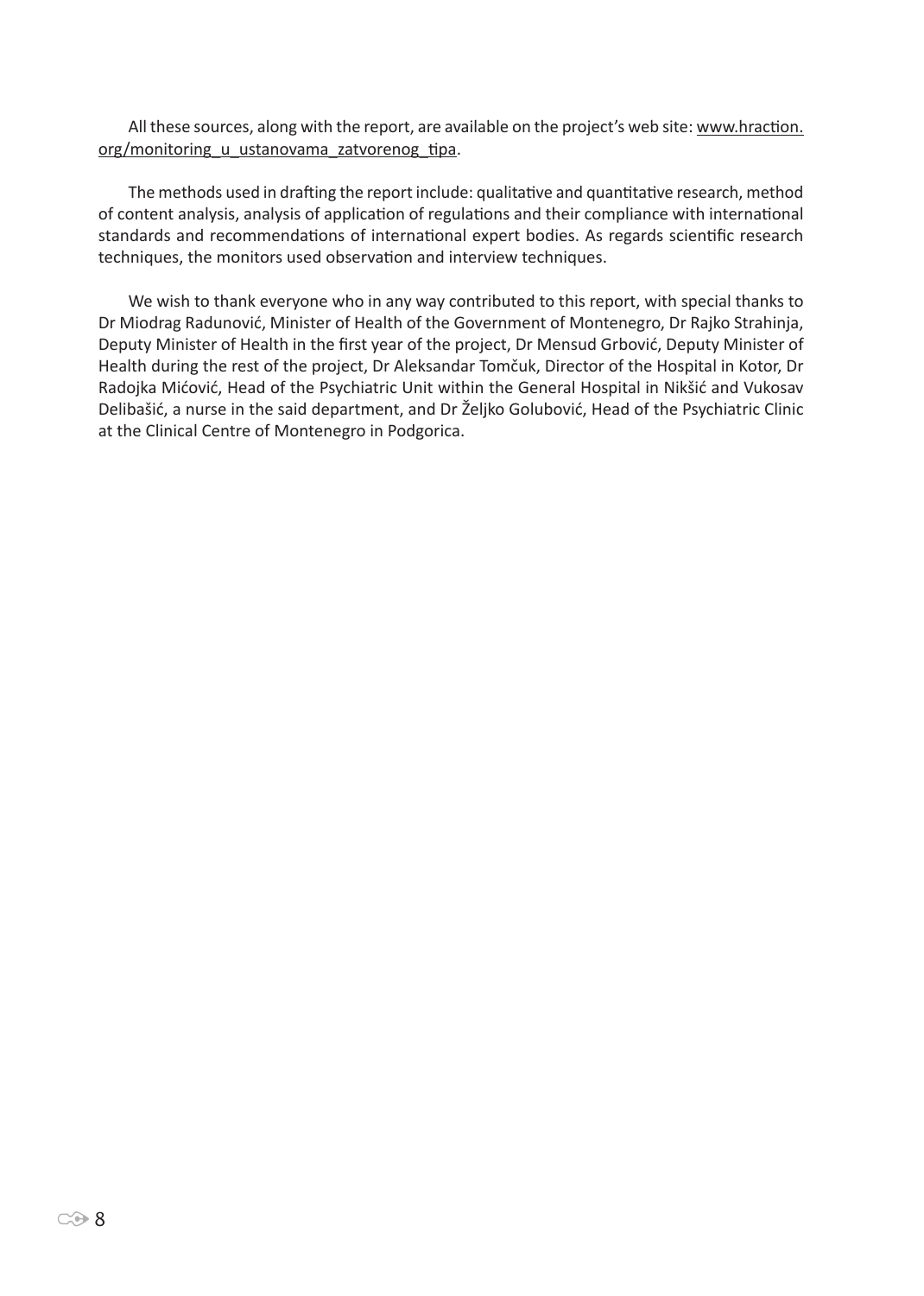# **2. Dobrota Special Psychiatric Hospital**

#### **2.1. Accommodation capacity**

Dobrota Hospital has a bed capacity of 241. At the time of the first visit, on 17 September<br>2011, according to the records of Hospital Director Dr Aleksandar Tomčuk, a total of 291 persons were hospitalized. Each patient had their own bed, and some wards (male and female acute ward) were not completely filled. Director explained the difference between the accommodation capacity and the number of patients hospitalized on the day of the visit by a number of patients being with their families, on the so-called adaptation weekend.

Hospital mainly provides care for patients with psychosis (F20-F29), both sexes, in acute and chronic phase of illness, as well as alcohol addicts (F10) and drug addicts (heroin-F11, with comorbidity, usually F60), but only male.<sup>15</sup> Women ordered the measure of compulsory treatment of alcoholics or compulsory treatment of drug addicts in a healthcare institution are placed in the acute-female ward within the Hospital.<sup>16</sup> At the time of monitoring visits, there were no women ordered such measure.

Hospital accommodation is divided into eight wards, namely: emergency ward, substance abuse treatment ward, acute male ward, acute female ward, chronic male ward, chronic female ward, rehabilitation ward<sup>17</sup> and the eighth - forensic psychiatric unit (hereinafter: FPU). Within the FPU, which can accommodate 21 people, Dobrota Hospital accommodates the so-called forensic patients (patients ordered compulsory treatment measures at the closed institution by a court in criminal proceedings or by misdemeanour authority in misdemeanour proceedings).

The Hospital did not accommodate minors during the course of the project. Since there is no specialist in child psychiatry in Montenegro, juveniles must be treated abroad.<sup>18</sup> By the end of the project implementation the situation partially changed – specialization of doctors in the field of child psychiatry is currently in progress, although a specialist in child psychiatry has still not been provided in Montenegro (see Appendix, recommendation 19).

At the same time, the Hospital is compelled in certain segments to serve the purpose of a social type of institution, as it is faced with the inability to discharge a number of patients, in most cases because their families refuse to house them. During the visit, there were patients in the chronic male ward who have been in the Hospital for more than ten years. The longest hospital stay was 54 years (case of a woman in the chronic female ward who was hospitalized back in 1957). By the end of the project implementation the situation partially changed (see Appendix, recommendation 26).

At the beginning of the project implementation, according to Dr Tomčuk, about 120 patients hospitalized in Dobrota Hospital have been there for many years (by the end of the project

<sup>15</sup> The same situation is present at the public institution Centre for accommodation, rehabilitation and re-socialization of users of psychoactive substances - Kakaricka gora, which for three years already does not admit women interested in rehabilitation. Therefore, currently in Montenegro there is no facility for the rehabilitation of women addicted to psychoactive substances.

<sup>16</sup> More in section 2.10 (Substance abuse ward).

<sup>17</sup> More information available at: http://www.psihijatrijakotor.me/page3.html.

<sup>18</sup> Also, the measure of compulsory treatment and confinement in a psychiatric institution could not currently be carried out in relation to juveniles in Montenegro.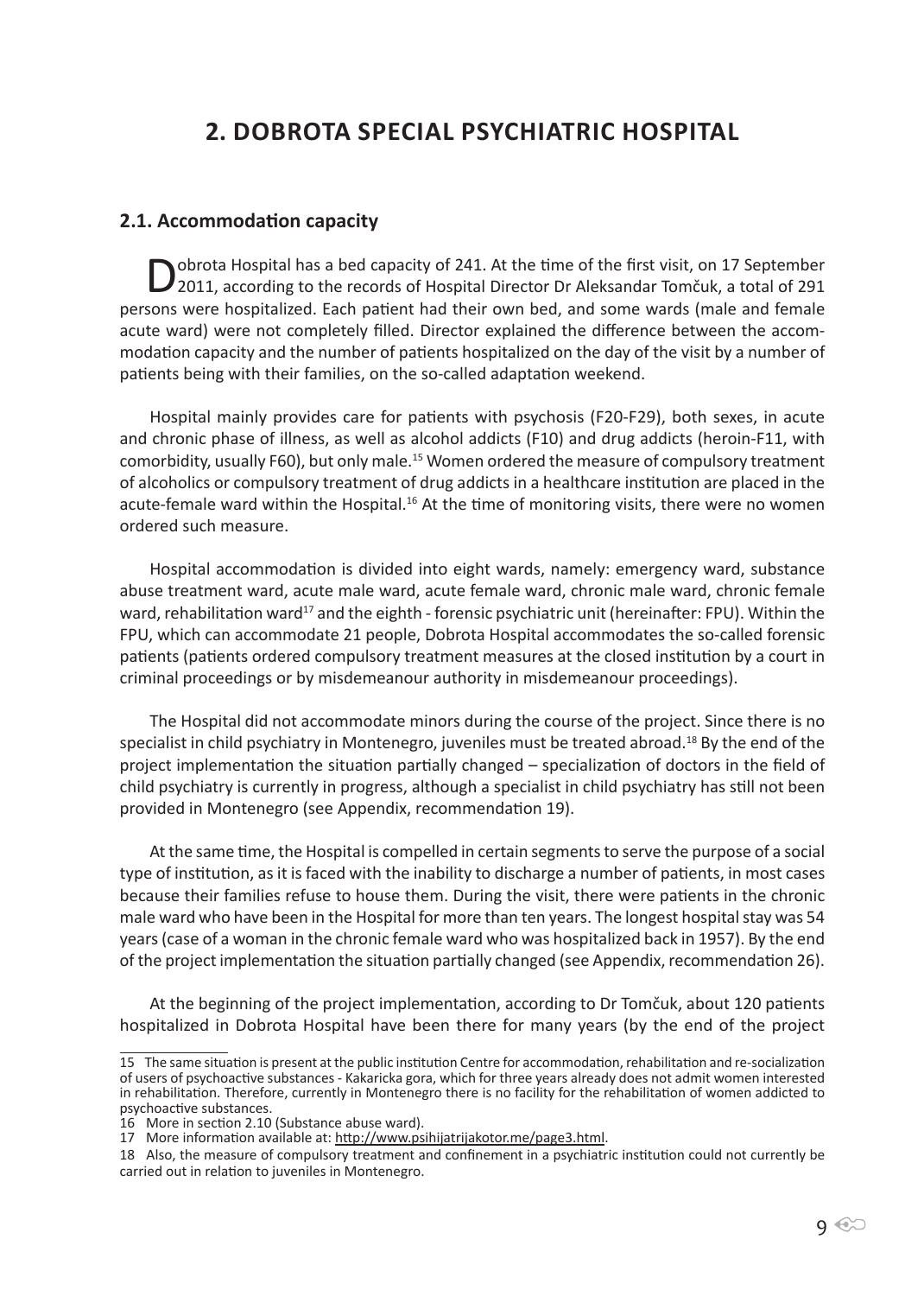implementation the situation partially changed). Of these, according to Dr Tomčuk's assessment, mental condition in eighty patients allowed them to be placed in any type of social institutions or under family care, which means that one third of the Hospital capacities occupy patients whose mental state did not require hospitalization. Since the publication of the recommendation until June 2013 only four people were placed in homes for the elderly and for persons with disabilities.<sup>19</sup>

As regards the rest of the hospital population, the average time spent in the Hospital is about two months, including adaptation weekends with the family, so this time period seems acceptable.

Large number of hospitalized patients whose medical condition does not require hospital treatment represents one of the urgent problems, particularly bearing in mind that in 2008 the CPT concluded that efforts should be made to place voluntary chronic patients in appropriate community-based facilities.<sup>20</sup> Keeping people in the Hospital for years or even decades due to inability to place them elsewhere, not because of their mental state, is **unacceptable**. The same has been noted in the Report of the Ombudsman $^{21}$ , according to which most social patients have been placed at the request of a Social Welfare Centre. Under Art. 40 of the Law on the Protection and Exercise of the Rights of Mentally Ill Persons (LPRMI), in case when a mentally ill person is to be discharged from a psychiatric institution, and that person, due to his/her mental state, financial, family and other circumstances, is not capable of taking care of himself/herself, nor are there relatives or other persons legally obliged to take care of him/ her, that person shall be transferred from a psychiatric institution to a social care institution.<sup>22</sup> In terms of accommodation of these patients in two homes for the elderly, which are public institutions, the Director pointed out bad experience with the Public Institution Home for the elderly and persons with disabilities "Bijelo Polje", which had refused accommodation of patients treated in the Hospital despite medical certificates that they were capable of collective accommodation in this type of institution. In contrast, Public Institution Home for the elderly "Grabovac" in Risan, when there are accommodation options, accepts psychiatric patients able to cover accommodation costs.

Directors of the Hospital and the Administration for Execution of Criminal Sanctions (AECS)<sup>23</sup> informed monitors about the plans for the construction of the Special Hospital which would be located within AECS in Podgorica, with a bed capacity of 150, for placement of persons who had been imposed the measure of compulsory treatment and confinement in a medical institution, including women and minors. The Ministry of Health and Ministry of Justice are involved in the new Hospital construction project. Monitors were informed that the funds for the construction

<sup>19</sup> For example, two patients without mental illness, but with some degree of mental retardation, had been staying at the Hospital since 1999. The process of their transfer to Komanski Most Institution lasted since 2008. Unfortunately, one patient in the meantime passed away in the Hospital, while the other was transferred to Komanski Most in 2013. 20 Report to the Government of Montenegro on the visit to Montenegro carried out by the European Committee for the Prevention of Torture and Inhuman or Degrading Treatment or Punishment (CPT) from 15 to 22 September 2008, p 102.

<sup>21</sup> Report of the Ombudsman on the human rights of mentally ill people placed in institutions, March 2011, p. 33. Report available at: http://www.ombudsman.co.me/izvjestaji.php.

<sup>22 &</sup>quot;Although no longer requiring involuntary placement, a patient may nevertheless still need treatment and/or a protected environment in the outside community. In this connection, the CPT has found, in a number of countries, that patients whose mental state no longer required them to be detained in a psychiatric establishment nevertheless remained in such establishments, due to a lack of adequate care/accommodation in the outside community. For persons to remain deprived of their liberty as a result of the absence of appropriate external facilities is a highly questionable state of affairs." CPT, 8th General Report, 1997, p. 57.

<sup>23</sup> Interview with AECS Director Milan Radović, Spuž, October 2011.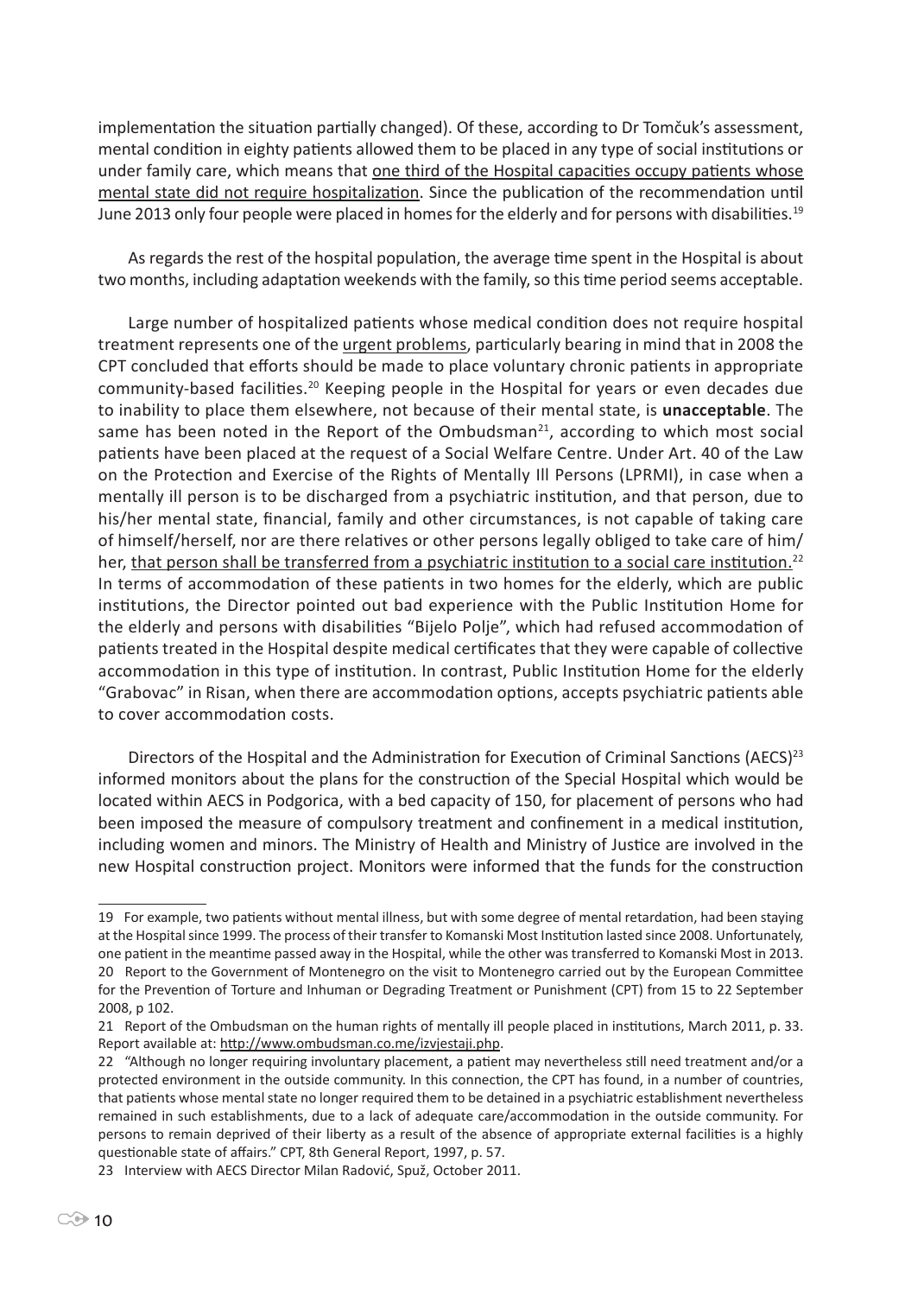have been provided and that the facility construction plan is to be developed by the end of 2011. The Special Hospital will allow for separation of patients based on their gender, type of security measure imposed, necessary treatment and different security level requirements. However, by the end of the project implementation, the construction of the Hospital did not start, and is unlikely to start soon (for details see section 2.9. Forensic Psychiatric Unit, FPU).

We have concluded that the construction of the hospital capacities for accommodation of person with the imposed measure is highly questionable. For more detail, see The table in Appendix (recommendation 12).

## **2.1.1. Recommendations**

a) The Ministry of Labour and Social Welfare to urgently provide social care for persons placed in Dobrota Hospital, whose further treatment at this facility is not needed.

b) The Ministry of Health and Ministry of Labour and Social Welfare to provide for better territorial mental health centres coverage, which would cooperate closely with social welfare centres to ensure care for mentally ill persons who do not require (further) hospital treatment, in order to achieve ultimate goal to provide help for the mentally ill in the community and reduce the need for hospital treatment (except in the acute phase of a disease).

c) The Ministry of Health and the Capital to ensure adequate inpatient treatment and rehabilitation for women with alcohol and substance abuse issues.

d) The Ministry of Health to urgently call for applications for specialization in the field of child psychiatry, and in the meantime endeavour to ensure the employment of a child psychiatry specialist in Montenegro. If necessary, ensure the possibility of placement of minors at the Hospital.

e) The Ministry of Health and Ministry of Justice to make an effort to start the construction of the Special Hospital within AECS as soon as possible and provide human resources solutions ahead, to avoid repeating the situation where the hospital was built but remained non-functional.<sup>24</sup>

**THE TABLE IN APPENDIX** describes in detail the degree of implementation of the recommendations in 2013 (in the above order: recommendations 26, 10, 11, 19 and 12).

## **2.2. Prohibition of ill-treatment (torture and inhuman or degrading treatment or punishment)**

In direct contact with patients during the implementation of the project, monitors did not<br>receive complaints about abuse by staff nor were they informed about such complaints n direct contact with patients during the implementation of the project, monitors did not otherwise.<sup>25</sup>

<sup>24 &</sup>quot;Prison hospital restored and equipped", p. 26, the Government of Montenegro, Commission for the implementation of Action Plan for the 2007-2012 Judicial Reform Strategy implementation, Report on the implementation of measures under the Action Plan for the Judicial Reform Strategy implementation.

<sup>25</sup> Anonymous complaint, that the monitors proved to be unfounded after the inspection of relevant documents, is described on page 17.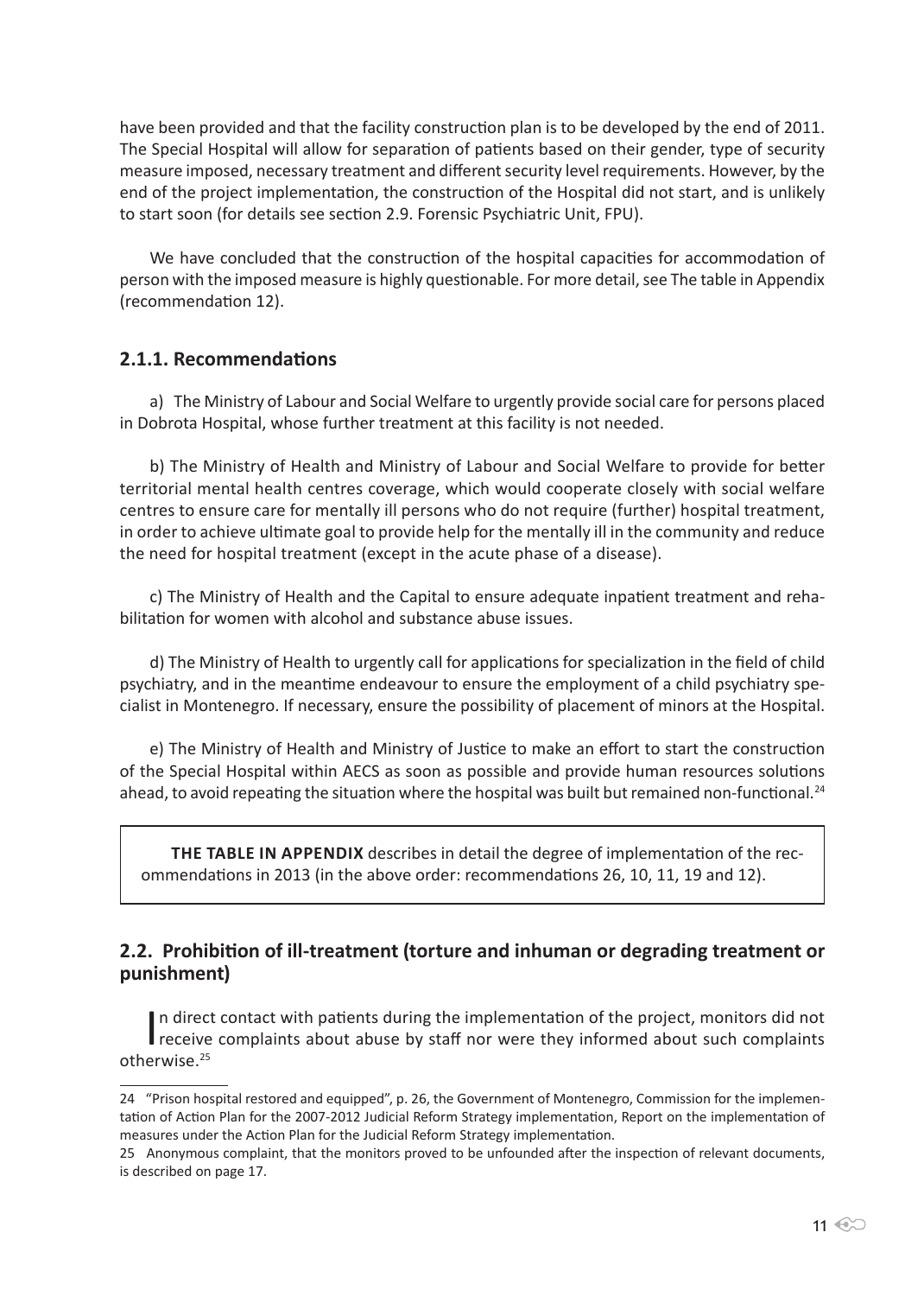Director noted that Hospital doctors always remind the nursing and security staff at the FPU that the abuse of patients (including verbal abuse) is unacceptable. He also stated that during the past few years no disciplinary procedure has been initiated against staff due to poor treatment of patients. Former nurses (staff without the secondary medical school degree), who often ill-treated patients, no longer work with them. Serious conflicts among patients are reportedly extremely rare. However, during the first visit, in an interview with the Director and based on the summary review of the documentation on the female acute ward, two such cases have been encountered: in the first case, a patient at the FPU attacked another patient (attempted suffocation), which was followed by his isolation with special bars within the room (the patient committed suicide, more detail in section 2.9). In the second case a patient on the female acute ward had been tied several times for violent behaviour towards another patient.

Lack of nursing staff in the Hospital is obvious. On the day of the first visit, 291 patients were accommodated at the Hospital, with a total of 74 engaged nurses working in two shifts, some of whom work only eight-hour shifts or part-time (for more detail see section 2.6). During the final visit it was found that five additional nurses have been employed, i.e. one-third of the missing number (for details see Appendix, recommendation 1). Also, 4 nurses are currently doing their internship at the Hospital. Thus, the problem of lack of staff has been partially mitigated.

According to the CPT's recommendation, in order to deal with challenging situations that require containment of patients, it is necessary to ensure proper training of medical staff as well as presence of sufficient staff.<sup>26</sup> Low staffing levels can lead to exaggerated response by staff out of fear, which is common in the closed institutions.

In its report on the 2008 visit to Montenegro, the CPT too pointed to the lack of nursing staff.<sup>27</sup> The same was noted in the Ombudsman's Report of March 2011.<sup>28</sup>

According to the Director, Hospital established good cooperation with the psychiatric hospital in Oslo, and Norwegian experts have so far conducted three training sessions for nursing and security staff on non-violent conflict resolution and verbal persuasion, which contributes to restrictive application of the measures of restraint. It has been ensured that this acquired knowledge is continuously passed on to new employees (for more detail see Appendix, recommendation 3).

## **2.2.1. Recommendations**

a) The Ministry of Health to immediately ensure employment of another 15 nurses in accordance with the systematization of jobs and, in cooperation with the Hospital management, provide a new job structure to meet the real needs of patients.

b) Hospital Director to install complaint boxes in cooperation with the Ombudsman which

ii. Treatment d) there must be adequate nursing staff appropriately trained in the care of such patients.

<sup>26</sup> CPT standards, p. 30. UN Principles for the Protection of Persons with Mental Illness and the Improvement of Mental Health Care, Principle 14 (Resources for mental health facilities): 1. A mental health facility shall have access to the same level of resources as any other health establishment, and in particular: (a) Qualified medical and other appropriate professional staff in sufficient numbers and with adequate space to provide each patient with privacy and a program of appropriate and active therapy; Recommendation no. 1235 (1994) 17 on psychiatry and human rights:

<sup>27</sup> CPT report on the 2008 visit to Montenegro, p. 86.

<sup>28</sup> Report of the Ombudsman on the human rights of mentally ill people placed in institutions, March 2011, p. 32.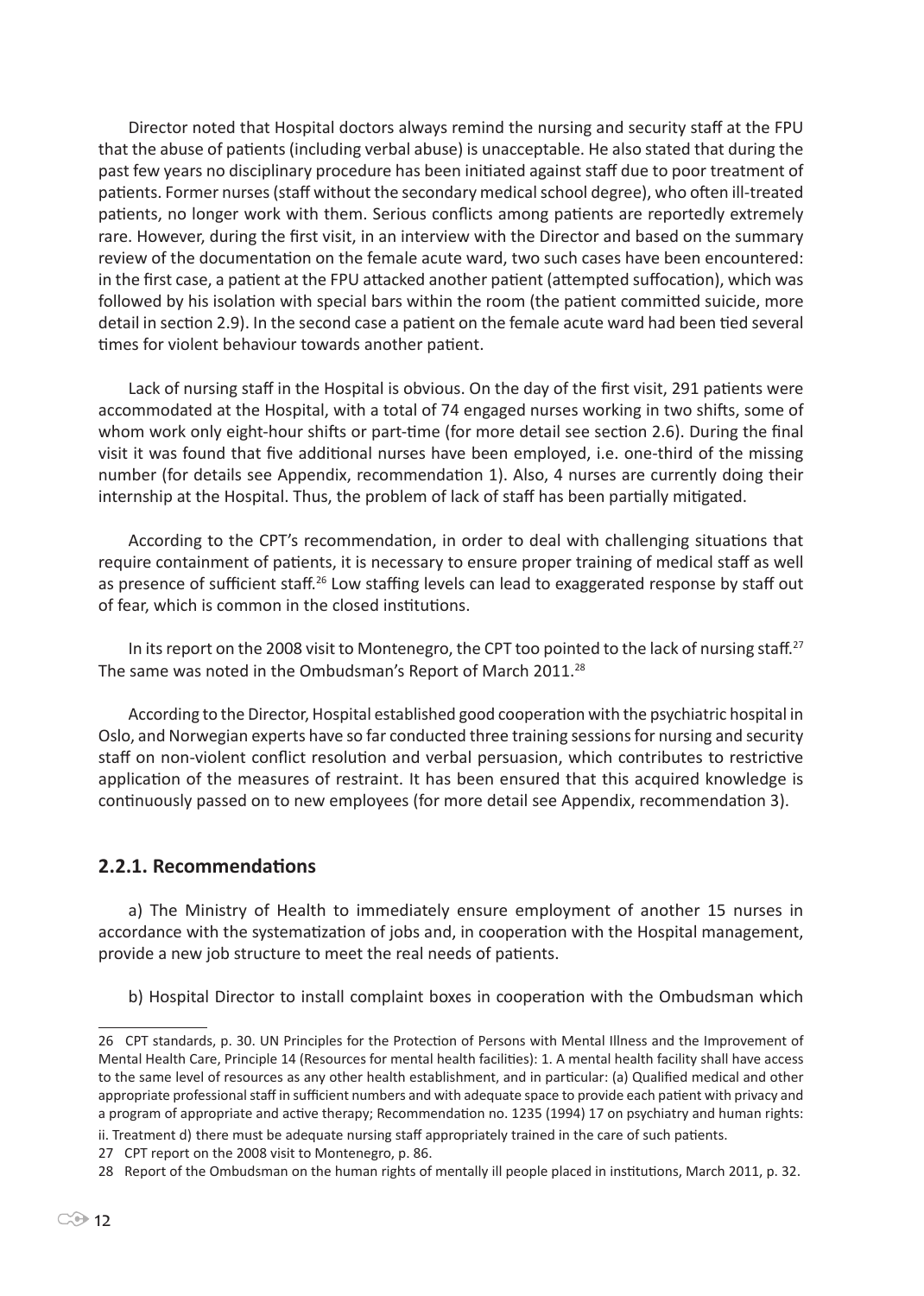would be accessible only by authorized person from the Ombudsman's Office or ensure other direct means of communication with the Office of the Ombudsman.

c) Hospital Director to ensure that the acquired knowledge on non-violent conflict resolution be continuously transmitted to new employees at the Hospital.

**The table in Appendix** describes in detail the degree of implementation of the recommendations in 2013 (in the above order: recommendations 1, 2 and 3).

#### **2.3. Living conditions at the Hospital**

The hygiene level varied between different wards, but can generally be considered accept-<br>able, although there is room for improvement. Compared with the former situation (that monitors learned about after seeing the Hospital photographs before the renovation), progress is evident. Further progress was noticed by the end of the project (for more detail see Appendix, recommendation 13).

According to the Director, after the CPT delegation's visit in 2008 part of the wooden doors and windows was replaced with PVC units, some sanitary facilities were renovated and a new facility for group therapy was built. However, hygiene and equipment in sanitation facilities could be at a higher level. Toilet at the acute female ward does not have a toilet bowl. At several wards there is a problem of leaking faucets and toilets (male chronic ward, male and female acute wards).

There are no immobile patients at the Hospital, and according to the Director, there have never been any. Nonetheless, the question of adaptation of the premises remains open for the future. The Hospital, constructed in 1953, is a pavilion-type hospital, organized into wards, arranged in cascade and connected with stairs, and there are no access ramps that would make the wards accessible to immobile patients or hospital visitors in a wheelchair. This situation did not change until the end of the project implementation, nor is it likely to be changed (for details see Appendix, recommendation 17).

Former dormitories have been transformed into rooms with multiple beds. Rooms have a maximum of six beds, mostly on chronic wards. Large number of rooms is equipped with three beds.

There are individual lockers next to beds, but it is not possible to lock them.<sup>29</sup> In 2008 the CPT recommended that patients be allowed to personalize their living environment and provided with personal lockable space for their belongings.<sup>30</sup> Furniture is worn out. In general, conditions at the Hospital do not provide for sufficiently optimistic therapeutic environment conducive to faster recovery, thus, it is advisable to conduct a comprehensive hospital renovation.<sup>31</sup> During the implementation of the project the space was partially personalized – the walls were painted and

<sup>29</sup> Protection of privacy of the mentally ill is also envisaged under Art. 4 of the LPRMI, according to which a mentally ill person has the right to the protection of personal dignity, humane treatment and respect for his/her person and privacy. 30 CPT report on the 2008 visit to Montenegro, p. 91. Also, see UN Principles, principle 9, p. 4.

<sup>31 &</sup>quot;The aim in any psychiatric establishment should be to offer material conditions which are conducive to the treatment and welfare of patients; in psychiatric terms, a positive therapeutic environment. Creating a positive therapeutic environment involves, first of all, providing sufficient living space per patient as well as adequate lighting, heating and ventilation, maintaining the establishment in a satisfactory state of repair and meeting hospital hygiene requirements." CPT report on the 1999 visit to Norway, p. 56, available at: http://www.cpt.coe.int/documents/nor/2000-15-inf-eng.pdf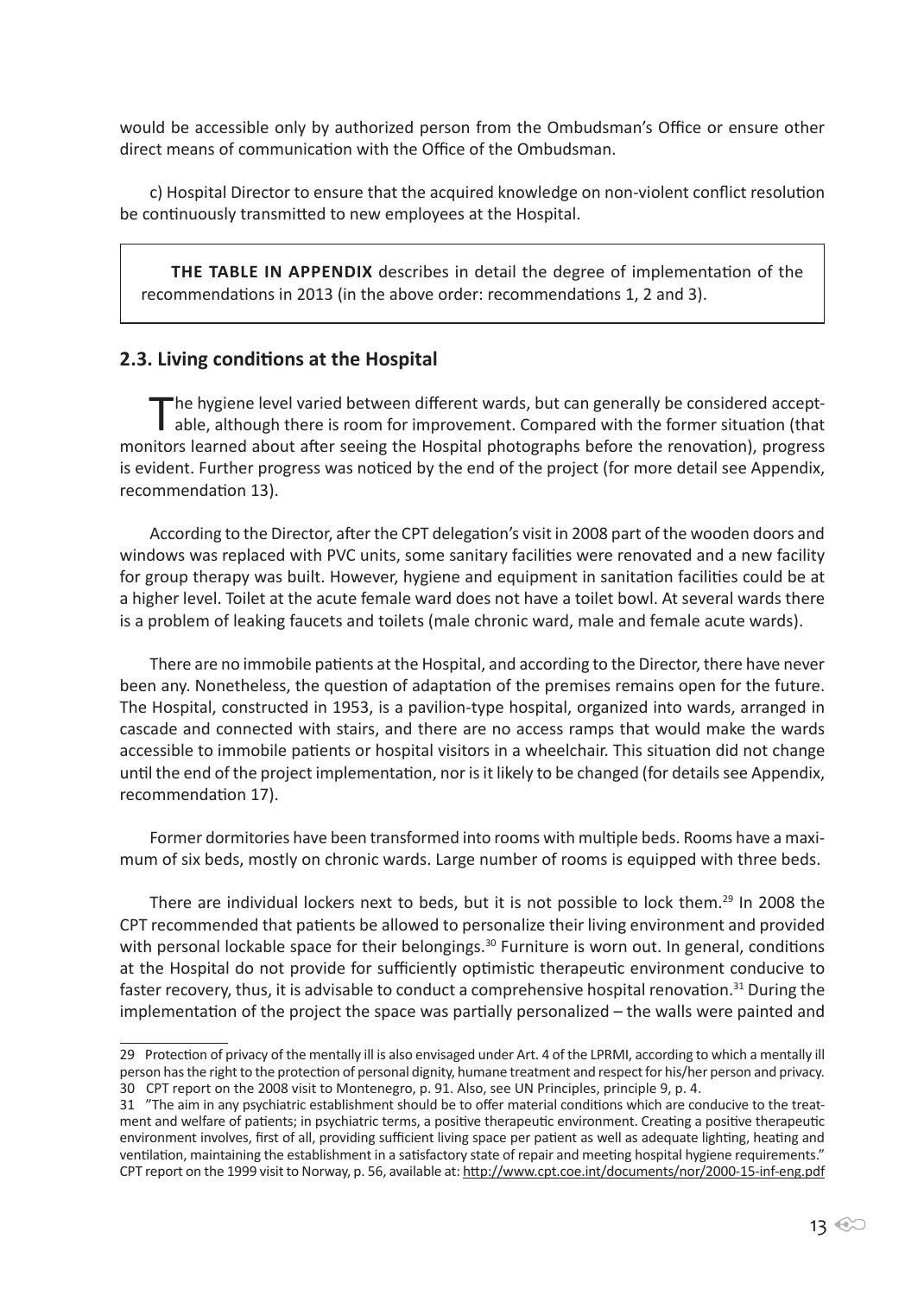decorated with photographs and works of the patients (for more detail see Appendix, recommendation 14). During the follow-up visit, before the New Year holidays, monitoring team noticed that the entire hospital was properly decorated and that the patients specially commended this. However, further investments in accommodation facilities are needed, including heating and cooling of all rooms occupied by patients.

Patients do not wear pyjamas during the day, but their personal or hospital clothes. The level of clothes hygiene should also be improved, especially in patients in chronic wards wearing hospital clothing.

During the first visit monitors received several complaints regarding the quality of food, especially monotonous breakfast, which consists mainly of tea, milk (diluted), bread and spreads. Patients expressed a desire to include dairy products and cereals in the breakfast. One patient complained about the rotten pâté served for breakfast several days prior to the visit. The nurse confirmed this claim, noting that not the whole consignment intended for the ward was bad, but only several packages. A number of patients stated that fruit were poorly represented in the diet (once a week, occasionally twice a week the patients are served a piece of fruit after lunch) and that a dessert was served after lunch less than once a week. During one of the visits monitors had the opportunity to attend the lunch. Lunch was brought in plastic buckets from which it was served and included rice, potatoes and a small amount of ground meat. According to the opinion of the monitor who tasted the food, it was not appetizing. There was no salad. After lunch, patients received one banana.

According to the CPT standard, food must be not only adequate from the standpoints of quantity and quality, but also provided to patients under satisfactory conditions. The necessary equipment should exist, enabling food to be served at a correct temperature. Also, eating arrangements and food presentation is a factor which should not be overlooked.<sup>32</sup> The least that could be done is replacing plastic buckets from which the food is served with more adequate containers. Patients are served food in the dining room, which is consistent with the CPT standard on decent eating arrangements. The CPT emphasized that enabling patients to accomplish acts of daily life - such as eating with proper utensils whilst seated at a table - represents an integral part of programs for the psycho-social rehabilitation of patients, $33$  in addition to the fact that such routine respects the dignity of a patient.

As regards patients' nutrition, the situation improved by the end of the project implementation (for details see Appendix, recommendation 15).

According to the Director, there are no malnourished patients and monitors have not noticed any.

Old electric generator has been noticed in the Hospital yard. According to the Director, it is a military unit, which is no longer in use. Given the profile and number of hospitalized patients, a small number of employees per shift and the fact that wards are located in separate complexes, hospital of such profile should have a modern electric generator, to provide for safe operation of the Hospital in case of a power outage.

By the end of the monitoring implementation, the generator was fixed (for more detail see Appendix, recommendation 18).

<sup>32</sup> CPT standards, p. 35.

<sup>33</sup> CPT standards, p. 35.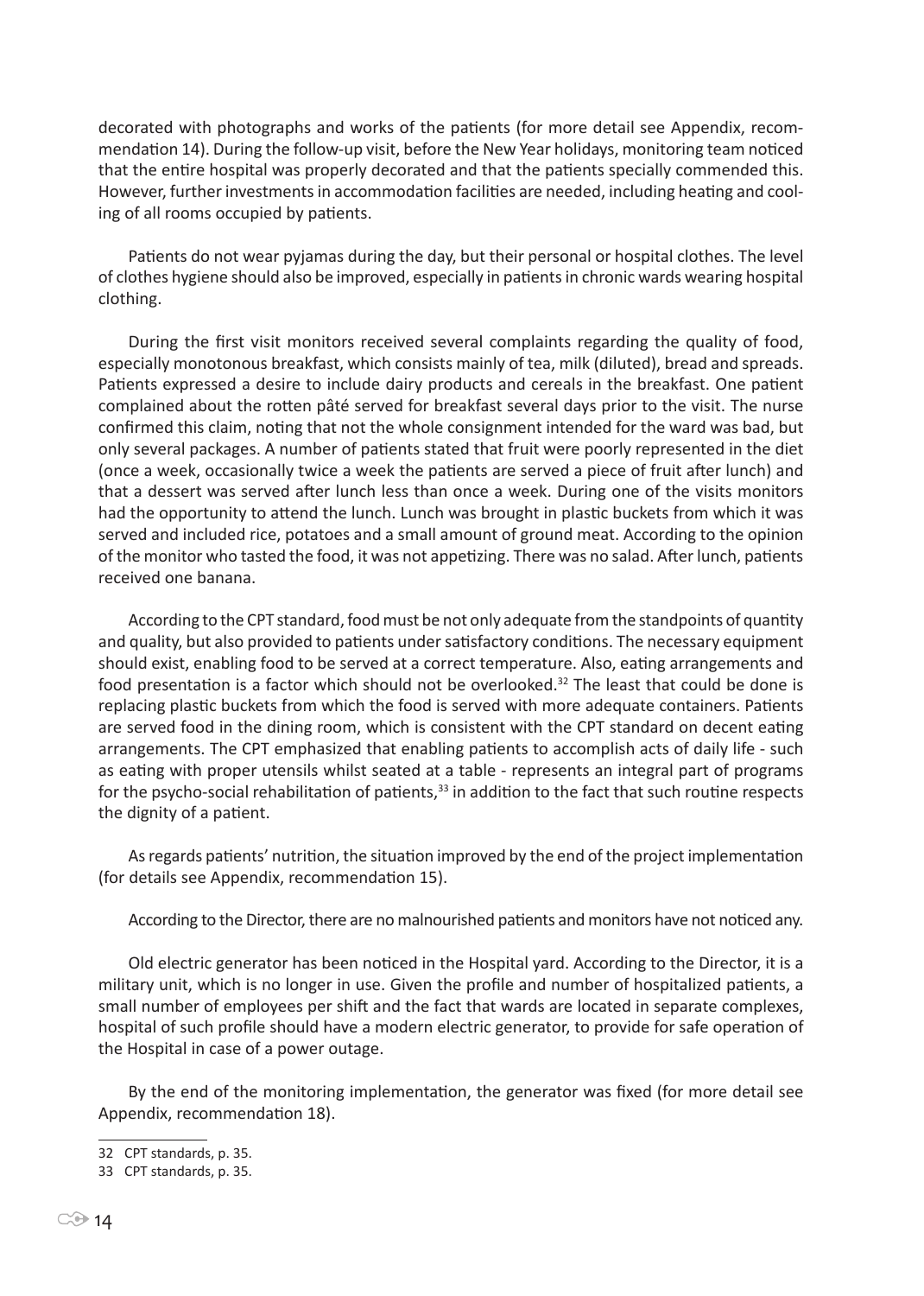Standard that all patients must spend a minimum of one hour a day in the fresh air<sup>34</sup> has been implemented in practice. Patients placed in locked wards confirmed that they were allowed daily exit from the building. For example, at the female acute ward several patients stated that they spent at least an hour in the fresh air, and often longer (if the nurse in charge of their supervision has no other duties), which is commendable. Patients should always be allowed to have access to their room during the day, rather than being obliged to remain assembled together with other patients in communal areas.<sup>35</sup> In conversations with patients, monitors came to a conclusion that the access is practically allowed, because the rooms are never locked.

The Hospital has no special visiting facilities. In summer, patients receive visitors outside the building. In case of inclement weather, visits are organized in the dining rooms, which also serve as living rooms. It would be desirable to designate a room for visitors and equip it properly, so that visits take place smoothly in the event of inclement weather too, especially when the visit takes place during a meal.

This situation remained until the end of the project implementation (see Appendix, recommendation 16).

#### **2.3.1. Recommendations**

a) The Ministry of Health and Hospital Director to renovate all the facilities to achieve a positive therapeutic environment. It is necessary to renovate sanitary facilities and take measures to achieve a higher level of hygiene.

b) Hospital Director to ensure personalized space in which patients stay and provide for lockable space for patients' belongings.

c) Hospital Director to improve the quality and variety of food and provide suitable containers for serving.

d) The Ministry of Health and Hospital Director to equip separate rooms within wards so as to ensure that visits take place smoothly in the event of adverse weather conditions too, and regardless of the availability of dining rooms.

e) The Ministry of Health and Hospital Director to ensure that the Hospital be accessible to people with disabilities as well.

f) The Ministry of Health and Hospital Director to provide for a new electric generator.

**The table in Appendix** describes in detail the degree of implementation of the recommendations (in the above order: recommendations 13-18).

<sup>34</sup> Report to the Government of Bosnia and Herzegovina on the visit to Bosnia and Herzegovina carried out by the European Committee for the Prevention of Torture and Inhuman or Degrading Treatment or Punishment (CPT) from 27 April to 9 May 2003, p. 134, available at: http://www.cpt.coe.int/documents/bih/2004-40-inf-eng.pdf 35 CPT standards, p. 36.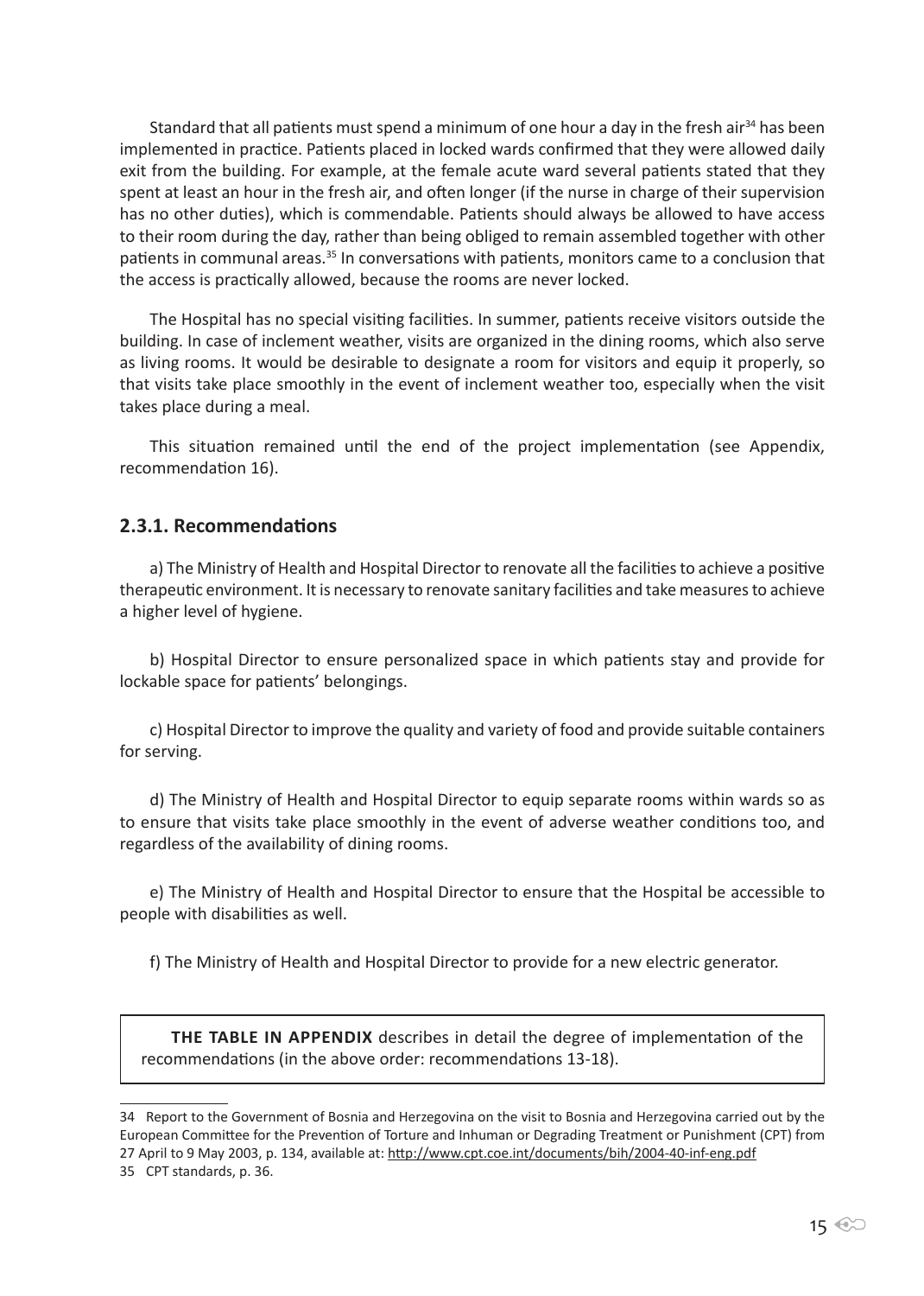#### **2.4. Treatment**

Treatment in hospital of this type should involve a wide range of rehabilitative, recreational<br>and therapeutic activities, including access to appropriate medications and medical care.<sup>36</sup>

The Hospital complex includes sport courts and a well equipped gym. Patients placed at the rehabilitation ward have confirmed that they were able to use the gym for an hour on every week day. Patients from acute wards also have access to sport courts, however, according to the Director, a small number of patients expressed a desire to use them. On the other hand, if there were someone to motivate them to be involved in sports, they would have probably shown a greater interest in using the courts. Here we wish to reiterate the observation of the CPT from 2008 about the insufficient number of nursing staff reducing the opportunities of patients for escorted outdoor exercise.<sup>37</sup> By the end of the project implementation the situation was not sufficiently improved, given that only one-third of the deficient nursing staff has been employed.

With the intention of combating dominant prejudice against psychiatric patients, the Director offered interested citizens to use the gym free of charge, but only a few people responded to the invitation.

Two defectologists work as occupational therapists. Between 20 and 40 patients are involved in occupational therapy, which is insufficient, so more efforts are needed to involve patients in these activities. The very choice of occupational activities should be expanded, which requires employment of extra staff and expansion of spatial capacities, since currently it is not possible to place more than eight patients at a time in the room for occupational therapy. Monitors were informed that occupational therapy involves handicraft, mainly pottery. However, the furnace needed for baking the clay, as we were informed, has not been in use for more than half a year, its repair is still expected, so it is currently impossible to work with clay (for which the patients reportedly express most interest). Also, monitors were informed that a number of patients, who had expressed such wish, have been employed in designing of the Hospital yard. Within the same building, a small multi-purpose room, amongst other things, serves as a library. According to what we have seen and the words of staff, the library is very modest and has been established through book donations from the citizens and other institutions.

By the end of the project implementation, situation regarding the implementation of occupational therapy was not significantly changed (see Appendix, recommendation 21).

Newly built facility for group therapy is equipped with computers, however, according to staff, the computers are rarely used and group therapy is conducted at the facility on a daily basis.

Every patient should have an individually tailored treatment plan, consisting of pharmacotherapy and a wide range of rehabilitative and therapeutic activities.<sup>38</sup> Such plan should indicate the goals

<sup>36</sup> CPT standards, p. 37. UN Principles for the Protection of Persons with Mental Illness and the Improvement of Mental Health Care, Principle 9 (Treatment): 1. Every patient shall have the right to be treated in the least restrictive environment and with the least restrictive or intrusive treatment appropriate to the patient's health needs and the need to protect the physical safety of others.

<sup>37</sup> CPT report on the 2008 visit to Montenegro, p. 95.

<sup>38</sup> CPT report on the 2008 visit to Montenegro, p. 94. This obligation is also envisaged under Art. 8, para 3 of the LPRMI. UN Principles for the Protection of Persons with Mental Illness and the Improvement of Mental Health Care, Principle 9 (Treatment): 2. The treatment and care of every patient shall be based on an individually prescribed plan, discussed with the patient, reviewed regularly, revised as necessary and provided by qualified professional staff.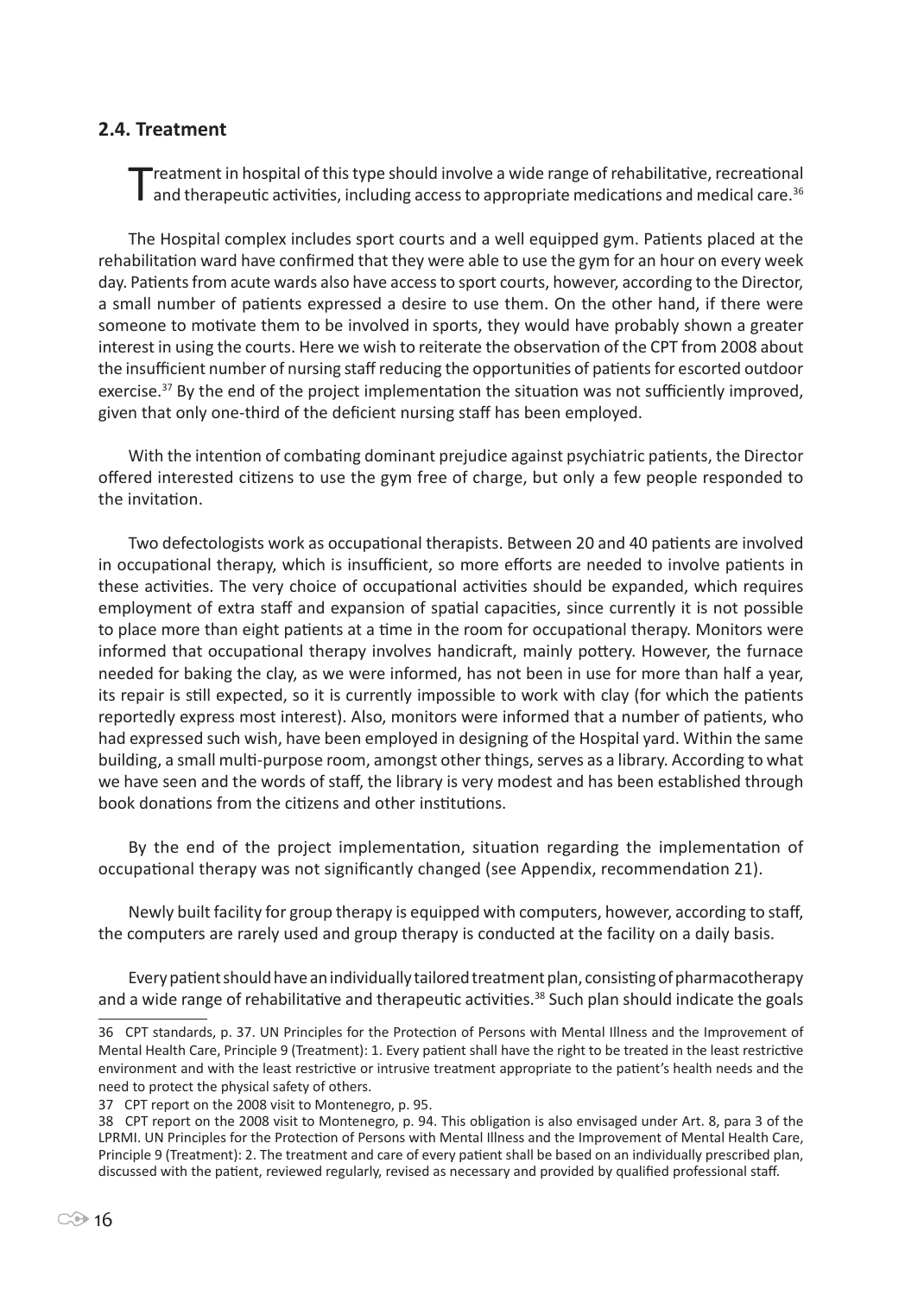of the treatment and therapeutic means used, as well as the outcome of regular reviews of the patient's mental health condition and medication. In 2008 the CPT reiterated the recommendation made in the report on the visit in 2004, that individual treatment plans be established for each patient, to include a psycho-social rehabilitation component.<sup>39</sup> It was also stated that greater efforts should be made to increase the offer of therapeutic and rehabilitative activities (e.g. occupational therapy, individual and group psychotherapy, education, sports) and involve more patients in activities adapted to their needs, which implies the recruitment of more staff.40 Treatment must include occupational therapy, group therapy, individual psychotherapy, art, drama, music and sports. Patients should have regular access to suitably-equipped recreation rooms and have the possibility to take outdoor exercise on a daily basis; it is also desirable for them to be offered education and suitable work. $41$ 

During the first visit it was noted that individual treatment plans are still not systematically made for each patient. According to the Director, only 40% of patients have an individual treatment plan. Bearing in mind that the CPT made the same remark in its report on the 2004 visit,<sup>42</sup> and that this obligation has been expressly provided by the law in  $2005^{43}$ , the current situation must be urgently changed. By the end of the project implementation all patients had individual treatment plans (more detail in Appendix, recommendation 20).

Generally, the Hospital has no issues with the supply of medications, which are procured through the public tender. Currently there is a problem of supply of certain medications because they are not available on the market (the same situation exists in the outpatient sector). The hospital prescribes new generation neuroleptics.

Visiting the wards and talking to patients, monitors have not encountered patients who were "overdosed" on medicines. Monitor, a psychiatrist, who had an insight into medication charts of patients, did not notice any problems with medication prescriptions. However, HRA received an anonymous complaint from the acute female ward patient's mother, claiming that her daughter had been a victim of uncontrolled use of medicines (especially in cases of increased agitation and at night).<sup>44</sup>

Doctors rarely enter the so-called "therapy on demand" into medication charts. For example, after examining medication charts for 21 patients placed at the acute male ward at the time of the visit, monitors found only one case where a psychiatrist allowed ampoule therapy in case when the patient refused oral treatment.

43 Law on the Protection and Exercise of the Rights of Mentally Ill Persons (*Sl. list RCG*, 32/2005), Art. 8: Treatment and care of the mentally ill person must be based on an individually developed plan, provided that this person is aware of it and that his/her opinion has been taken into account.

<sup>39</sup> *Ibid*.

<sup>40</sup> CPT standards, p. 31. Report to the Croatian Government on the visit to Croatia carried out by the European Committee for the Prevention of Torture and Inhuman or Degrading Treatment or Punishment (CPT) from 1 to 9 December 2003, p. 127. Report available at: http://www.cpt.coe.int/documents/hrv/2007-15-inf-eng.pdf. Also, see UN Principles for the Protection of Persons with Mental Illness and the Improvement of Mental Health Care, Principle 13, p. 2 a, b, c and d.

<sup>41</sup> CPT standards, p. 31. Also, CPT report on the 2003 visit to Croatia, p. 127.

<sup>42</sup> Report to the Government of Serbia and Montenegro on the visit to Serbia and Montenegro carried out by the European Committee for the Prevention of Torture and Inhuman or Degrading Treatment or Punishment (CPT) from 16 to 28 September 2004, p. 314, available at: http://www.cpt.coe.int/documents/srb/2006-18-inf-eng.pdf.

<sup>44</sup> Monitors were unable to find evidence to support the said allegation.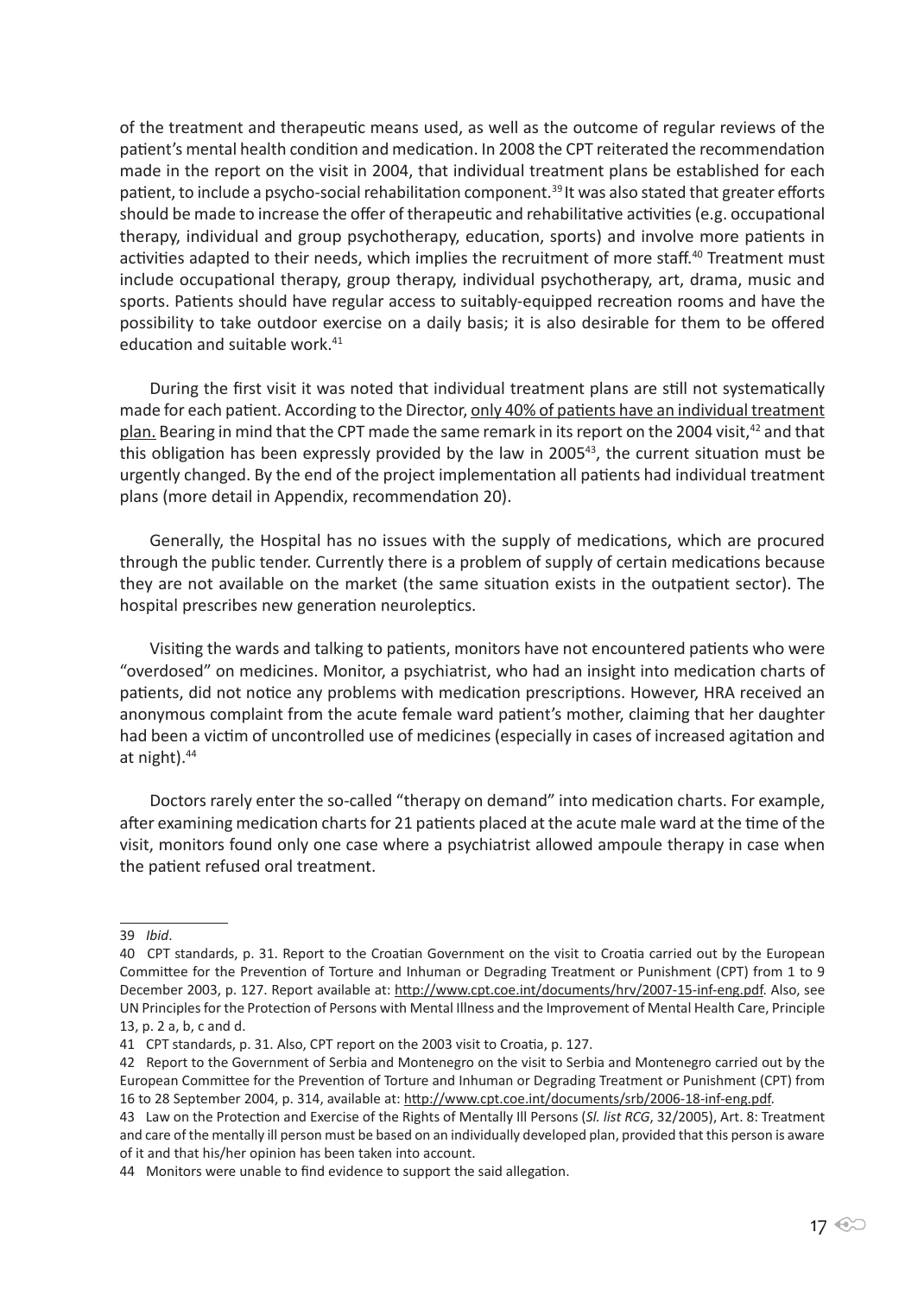Interviewed staff members claim that a doctor on duty is called in the event of any psychomotor restlessness of a patient, who may administer ampoule therapy, which is entered in the duty handover book.45 This information should be entered into the physical restraint record book (kept by each Hospital ward), and then all these "locally" collected data should be transferred to a central register (at the Hospital level). Also, it is important that the treating psychiatrist enters every "emergency" treatment into the patient's personal medical record.<sup>46</sup>

Regarding the recording of therapy, the practice was improved by the end of the project (see Appendix, recommendation 22).

Electroconvulsive therapy is not applied in the Hospital.

Regarding the somatic aspect of care, a doctor of internal medicine visits the Hospital once a week. If necessary, patients are taken for examination to the General Hospital in Kotor, Risan or Clinical Centre in Podgorica, depending on the examination requirements.

The Hospital employs a full-time dentist. Monitors were informed that, in addition to extractions, the dentist also performed dental treatments. At the beginning of the monitoring it was noticed that the dentist who was engaged at the time was soon to retire, and that it could be expected that no other dental practitioner would be motivated enough to work at the Hospital. This problem was later overcome (see Appendix, recommendation 23).

## **2.4.1. Recommendations**

a) Hospital Director to ensure the development of individual treatment plans for patients, as also recommended by the CPT.

b) The Ministry of Health and Hospital Director to include more patients in occupational and sporting activities, expand the offer of these activities and for this purpose employ more occupational therapists and volunteers.

c) Hospital Director to ensure that every case of the so-called rapid tranquilization (chemical restraint) be entered not only in the duty handover books, but also in the physical restraint record books, and that all data from the books from individual wards be diligently transferred to the register at the central level.

d) The Ministry of Health and Hospital Director to ensure continuous work of a dentist, by providing additional stimulation or otherwise.

**The table in the Appendix** describes in detail the degree of implementation of the recommendations (recommendations 20, 21, 22 and 23).

<sup>45</sup> In each Hospital ward nursing staff keeps the *duty handover book*, entering observations on important developments in the ward on a daily basis, and the *physical restraint record book.*

<sup>46</sup> UN Principles for the Protection of Persons with Mental Illness and the Improvement of Mental Health Care, Principle 10, p. 2: All medication shall be prescribed by a mental health practitioner authorized by law and shall be recorded in the patient's records.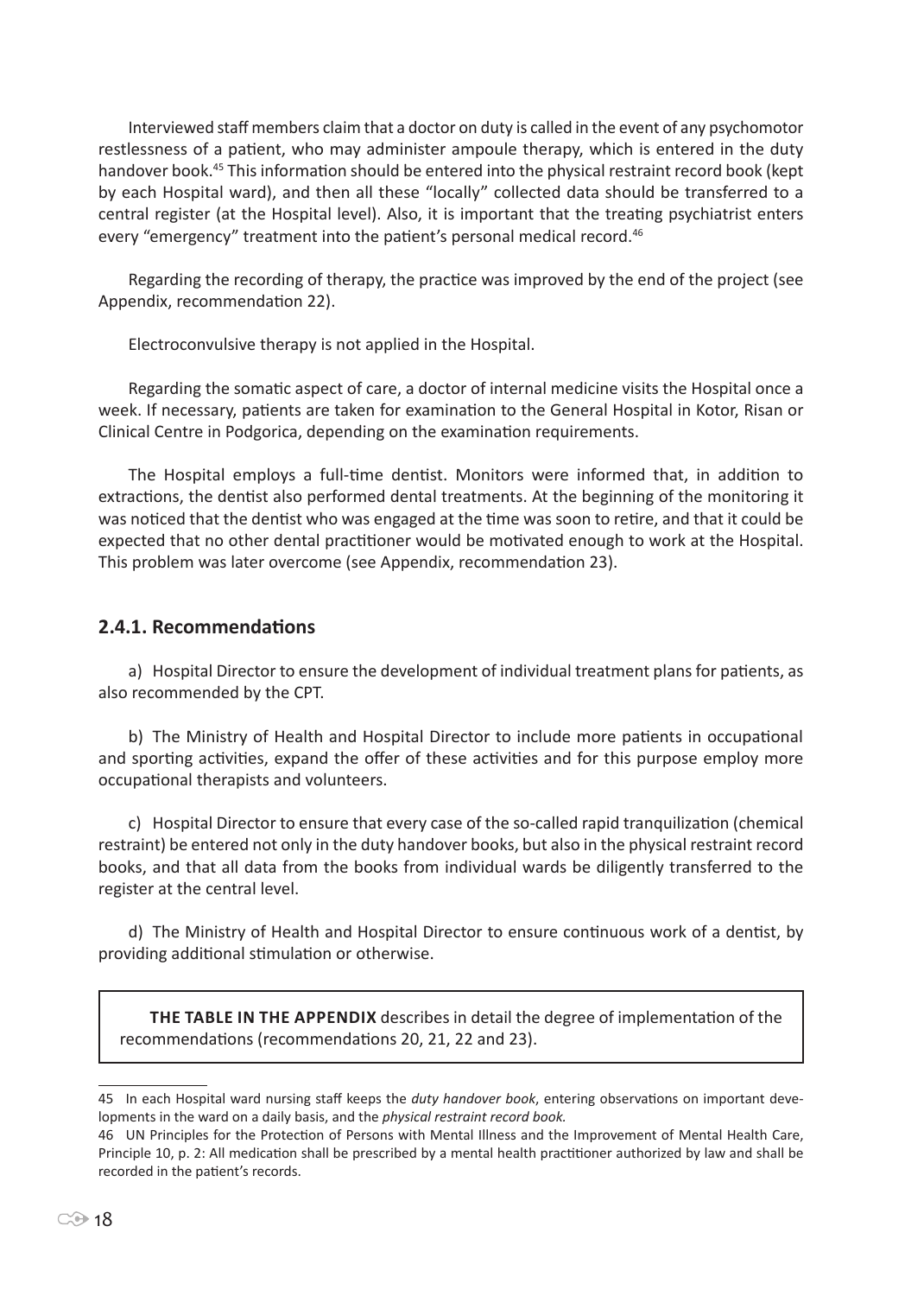#### **2.5. Suicides and death cases**

According to the Director, two patients committed suicide in the past 5 years, during which<br>
7029 people have been hospitalized. The last suicide occurred in the summer of 2010, by hanging. Suicide was committed by a patient placed at the FPU. According to the security service members, at the time of this suicide the security service was not yet engaged and there was only one nurse working in the night shift at the time of suicide. After that event, security service has been engaged to work both day and night shifts.

Annually, 7-8 natural deaths occur at the Hospital, usually due to chronic illnesses. Autopsies are not performed in all death cases in the Hospital, in accordance with Montenegrin legislation<sup>47</sup> (more detail in Appendix, recommendation 25).

## **2.5.1. Recommendations**

a) The Ministry of Health to ensure that the obligation to perform an autopsy on people who die in the Hospital be legally defined in accordance with Art. 128 of the Law on Healthcare. It is essential that the Ministry of Health as soon as possible adopts rules that will specifically prescribe the work of a coroner.

b) Hospital Director to strengthen the supervision of patients, especially those who have already shown a tendency towards suicide. All staff in a psychiatric facility should be trained to recognize patients who show signs of increased risk of suicide. These patients should be placed on a special surveillance program and provided with appropriate counselling.48

**The table in the Appendix** describes in detail the degree of implementation of the recommendations. The monitoring of patients who have already shown a tendency to suicide was intensified (Appendix, recommendation 25).

## **2.6. Hospital staff**

During the first visit, in 2011, the Hospital employed 7 neuropsychiatrists, 5 psychiatrists and 2 psychiatrists in residency, a dentist, 2 psychologists and a psychologist in residency, 2 defectologists and 3 social workers. According to data obtained from the Hospitals Director, nursing personnel includes 74 medical technicians/nurses<sup>49</sup> (of which 8 head nurses always work 8-hour day shifts; 57 nurses work 12-hour shifts: 12-hour day shift, followed by a 12-hour night shift, followed by 48 hours off; other 9 nurses work either 4-hour shifts or 8-hour day shifts). The rest are administrative staff, support staff and security service staff. In the day shift there are 2 nurses in each ward, and 1-2 nurses during the night, depending on the ward.

<sup>47</sup> Article 128 of the Law on Healthcare (*Sl. list RCG*, 39/2004 and *Sl. list CG*, 14/2010). Monitors have been informed that the Ministry of Health is currently drafting rules that will regulate the work of the coroner.

<sup>48 &</sup>quot;All staff in a mental health-care facility, whatever their particular job, should be on the lookout for (which implies being trained in recognizing) indications of risk of suicide. A person identified as a suicide risk should, for as long as necessary, be kept under a special observation scheme with appropriate psychological support." CPT report on the 2003 visit to Spain, p. 133.

<sup>49</sup> One-third of the missing nursing staff was employed later, as noted above.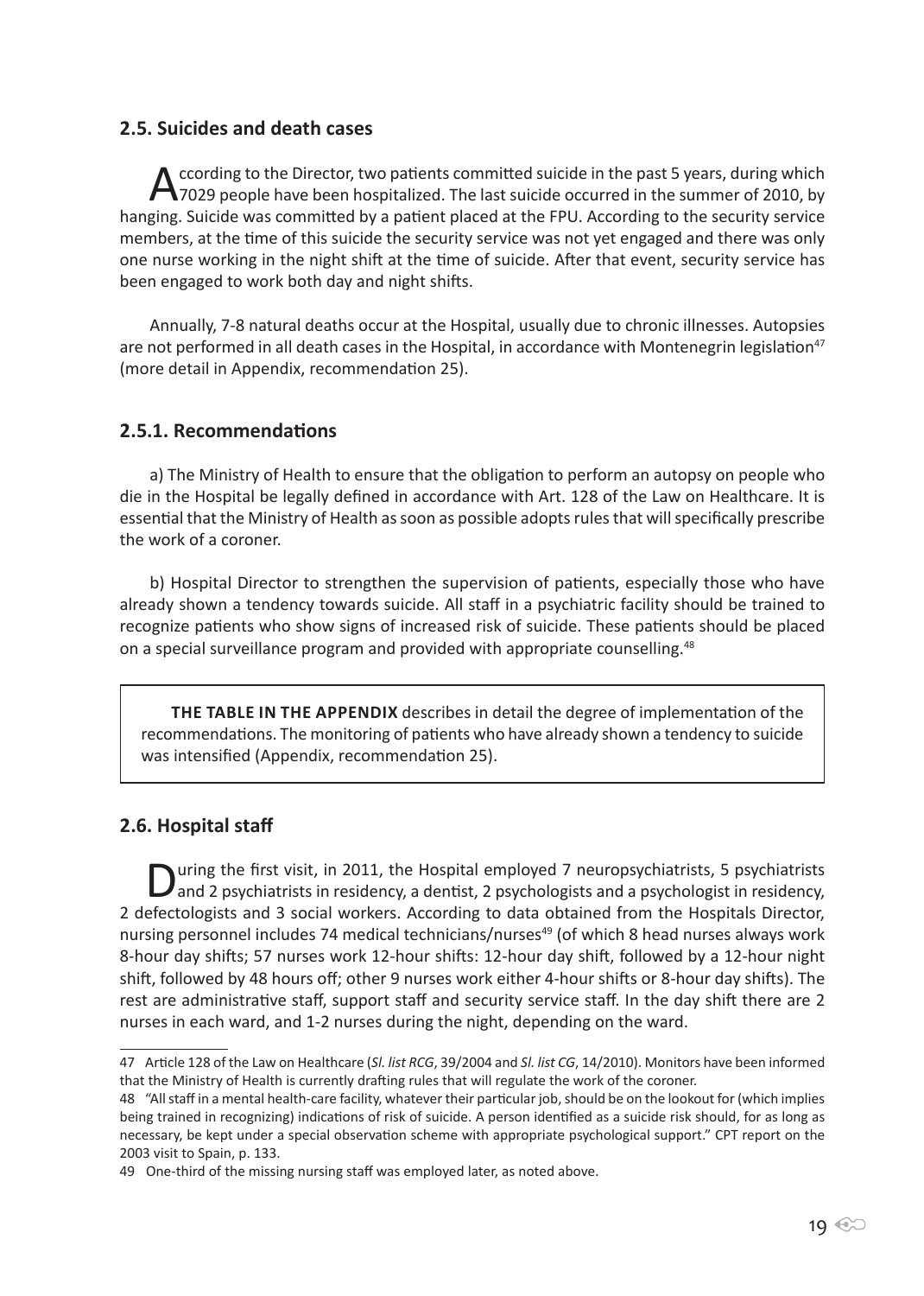Compared to the situation in 2008, when CPT noted the lack of staff, two additional nurses have been employed, which still does not meet the requirements.<sup>50</sup> Five more nurses were employed (in addition to four nurses doing their internship only temporarily), meeting thus one third of the need of missing personnel.

In order to better illustrate the lack of medical personnel, below is a table of hospital facilities and employed medical staff provided by the Hospital Director during the first visit to the Hospital:

| Ward:                                                                  | Capacity: | Number of medical staff engaged in<br>the Hospital during a workday:                                                              |
|------------------------------------------------------------------------|-----------|-----------------------------------------------------------------------------------------------------------------------------------|
| <b>Emergency ward</b>                                                  | 10 beds   | Head nurse until 3 p.m. and two nurses<br>per shift, one nurse in the outpatient<br>clinic (5).                                   |
| Substance abuse<br>treatment ward:<br>Alcoholism and<br>Drug Addiction | 20 beds   | Two nurses until 3 p.m. and two nurses<br>per shift. Two more nurses work 4-hour<br>shifts (8).                                   |
| Acute male ward                                                        | 21 beds   | Head nurse until 3 p.m. and two nurses<br>per shift (5).                                                                          |
| Acute female ward                                                      | 21 beds   | Two nurses until 3 p.m. and two nurses<br>per shift (6).                                                                          |
| Forensic psychiatric unit (FPU)                                        | 21 beds   | Two persons until 3 p.m., one in the day<br>shift and one in the night shift (4).                                                 |
| Chronic male ward                                                      | 46 beds   | Head nurse until 3 p.m. and two nurses<br>per shift (5).                                                                          |
| Chronic female ward                                                    | 40 beds   | Head nurse until 3 p.m., two nurses per<br>shift and one nurse working a 4-hour day<br>shift (one person in the night shift) (6). |
| Rehabilitation ward<br>(divided into two levels)                       | 52 beds   | Head nurse until 3 p.m. and one nurse per<br>shift (one person in the night shift) (3).                                           |

The 1992 job systematization is currently in effect, in relation to which 15 nursing positions have been filled. Due to the fact that since 1992 two new wards were formed and that psychiatric trends have changed significantly since the period when the systematization was developed, it is obvious that the number of nurses necessary for optimal Hospital performance is significantly greater than 15.

Monitors noticed a very small number of nursing staff while visiting the Hospital; it is necessary to urgently find a solution to fill the vacancies.

The coefficient for calculation of employees' salaries is the same as for other health workers in the public health system in Montenegro, which means that employees are not in any way

<sup>50</sup> CPT report on the 2008 visit to Montenegro, p. 95.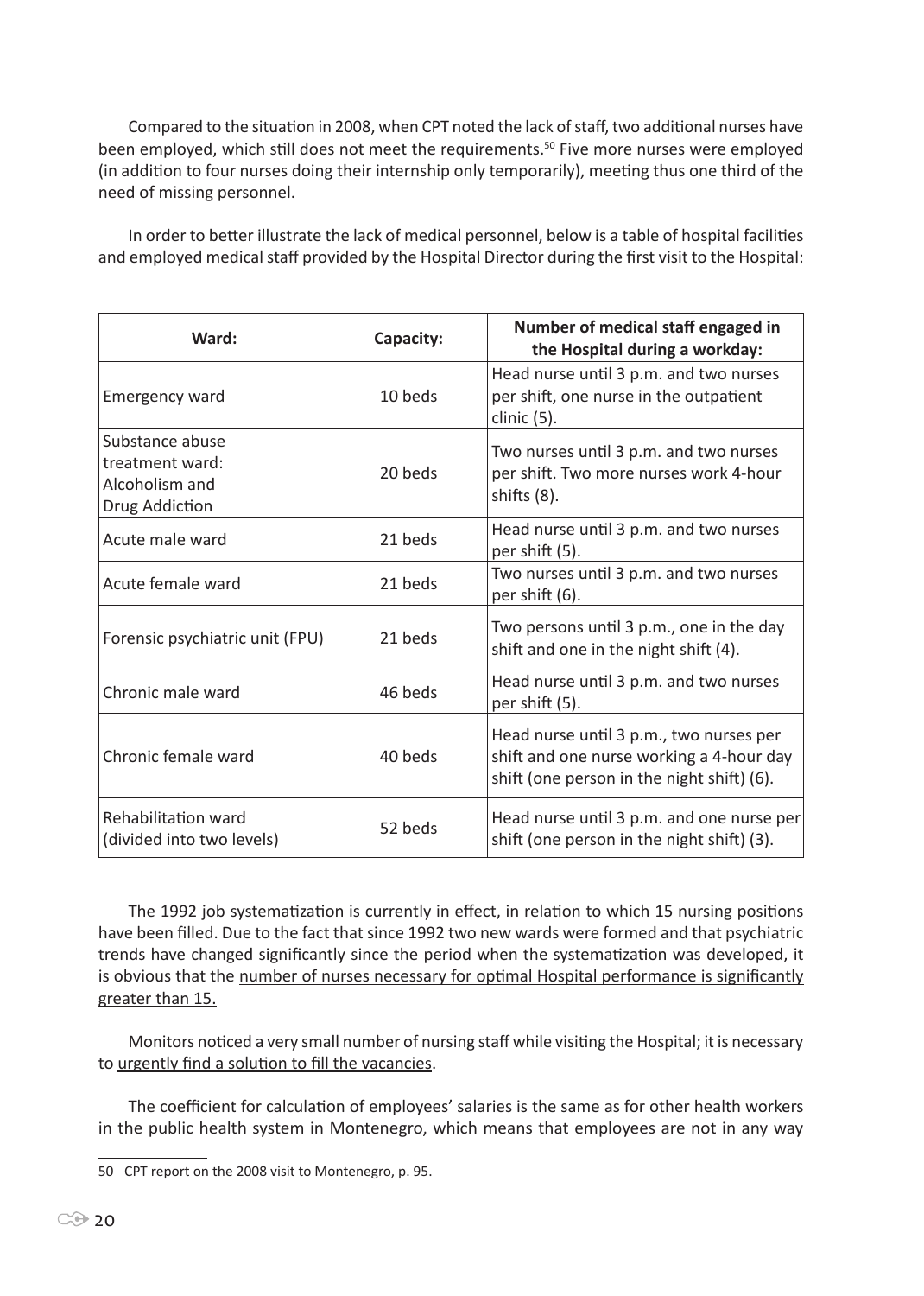stimulated as a result of difficult working conditions.<sup>51</sup> Stimulus to the salary awarded by the Hospital Director to staff (according to Director, one month he stimulates half the employees and the next month another half) is not an adequately solved and sustainable solution. Construction of a residential unit for the employees remained only at the plan level.

Another consequence of the deficit of nursing staff is that the current staff are "forced" to work overtime (over 40 hours of overtime per month, according to the Director). It is not hard to predict that the inevitable burn-out syndrome with such a large number of overtime hours may lead to inadequate attitude of staff towards patients, even with professionally trained and highly qualified staff.<sup>52</sup>

Although the wards did not have a built-in alarm system that would allow staff to indicate any incidents, which certainly had an influence on a sense of security and protection in the workplace, important for the quality of work, by the end of the project implementation the alarm system was built in (for more detail see Appendix, recommendation 30).<sup>53</sup>

Last year the Hospital doctors internally educated nursing personnel about the basis of psychiatry, considering that the secondary medical school provides little education on mental health.

A number of doctors will start training in cognitive-behavioural therapy in the coming months at their own expense. According to the Director, staff education is funded by the Hospital, which is obliged to allocate 3% of the received funds for staff education.<sup>54</sup> Also, according to the same source, budget funding of employees has been at the same level for the past 6 years.

According to CPT standards, staff resources should be adequate in terms of numbers, categories of staff, experience and training.<sup>55</sup> External stimulation and support are also necessary to ensure that the staff of psychiatric establishments do not become too isolated; in this connection, it is highly desirable for such staff to be offered training possibilities outside their establishment.<sup>56</sup>

<sup>51</sup> CPT report on the 2008 visit to Montenegro, p. 95 ("The authorities informed the CPT in their letter of 14 November 2008 that staff working at Dobrota Special Hospital received a special remuneration of 15% in addition to their salary."). In p. 95 of the Response of the Government of Montenegro to the CPT's 2008 report, available at http:// www.cpt.coe.int/documents/mne/2010-04-inf-mne.pdf, it was noted that the information on a special remuneration of 15% "is inaccurate, because only the staff working in the forensic psychiatry unit gets a bonus of 15% on salary, as regulated by law."

<sup>52 &</sup>quot;In the CPT's view, the system of individual staff occupying more than one full-time post may be detrimental to satisfactory patient care, if it extends beyond short-term situations of staff shortages." CPT report on the 2007 visit to Latvia, p. 113.

<sup>53 &</sup>quot;In order to provide effective treatment, staff also need to be fully confident about their safety. The delegation noted with concern that no specific alarm/call system for staff was installed in the forensic and acute wards visited." CPT report on the 2003 visit to Bosnia and Herzegovina, p. 152.

<sup>54</sup> Pursuant to the Law on Budget of Montenegro for 2011 (*Sl. list CG*, 78/10), Health Insurance Fund allocated 137,537,226.13 € for 2011 for the program Health institutions (Health Insurance Program for Montenegro for 2011: http://fzocg.me/index.php#sadrzaj%289%29). Pursuant to the Law on Budget of Montenegro for 2013 (*Sl. list CG*, 66/12), only 50,000 Euros were allocated for the program "Development, economic viability and improvement of the quality of healthcare".

<sup>55</sup> CPT standards, p. 42.

<sup>56</sup> CPT standards, p. 46. " External stimulation and support are necessary to ensure that staff of such institutions do not become too isolated, a point emphasized by many members of staff at the Bakirköy and Samsun Hospitals. In this connection, it would be highly desirable to offer educational, research and secondment opportunities to staff. Similarly, the presence of independent persons and bodies (e.g. students and researchers) in psychiatric institutions should be encouraged." CPT's visit to Turkey in 1997, p. 226.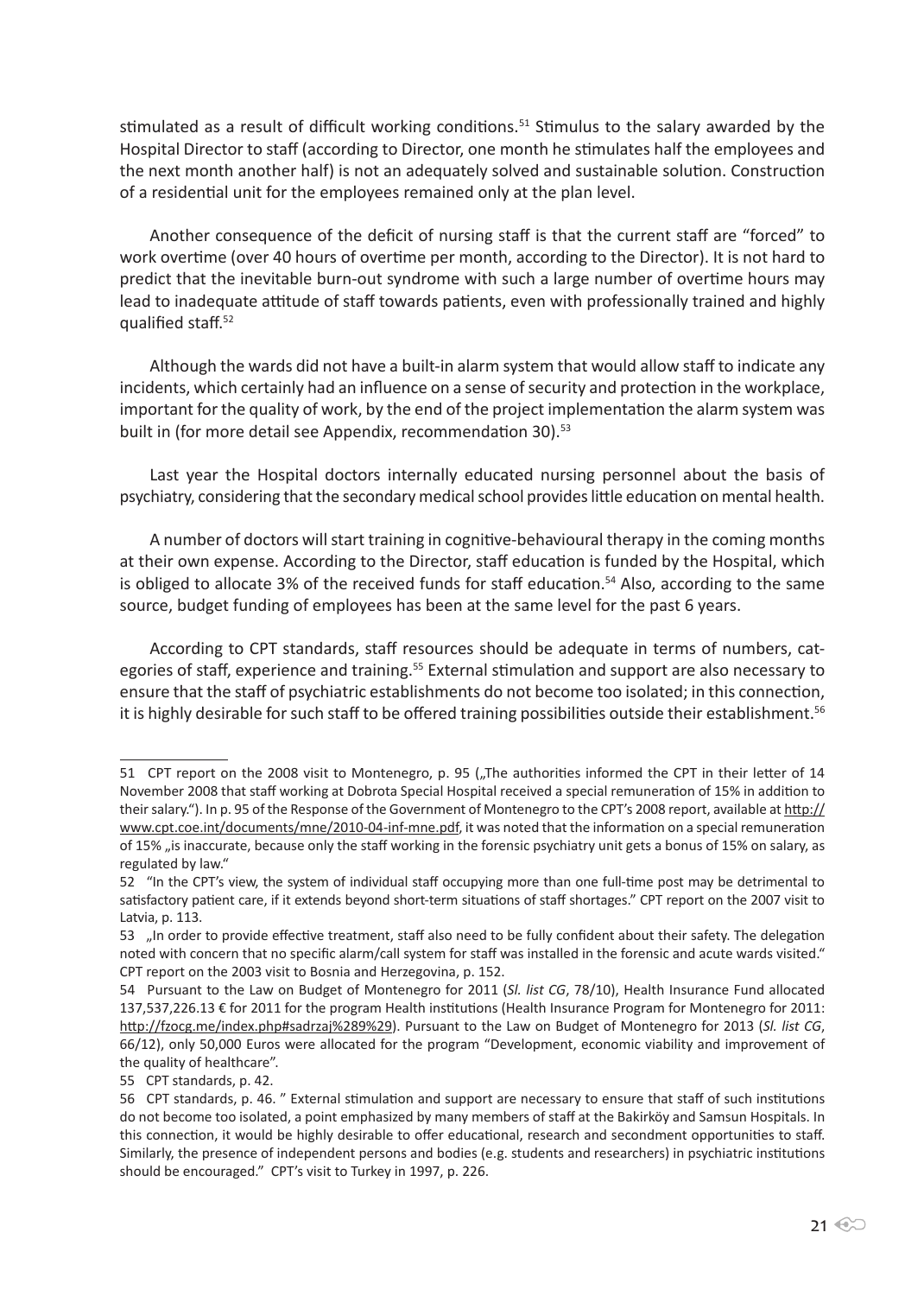During the visit, several nurses/medical technicians drew attention to the fact that they were interested in additional training. Also, members of the nursing staff complained to monitors that despite the ward they have been engaged in, which implies complex work with patients, they were not entitled to early retirement plan and that the government was not taking steps to address their housing issues. Unfortunately, the situation remained until the end of the project implementation.

## **2.6.1. Recommendations**

a) The Ministry of Health and Hospital Director to hire additional staff, necessary to perform the work in accordance with the standards. Take measures that would contribute to making the work with psychiatric patients at the Hospital more attractive to nursing stuff.

b) The Ministry of Health and Hospital Director to invest efforts and resources to further educate Hospital staff and exchange experience with colleagues who work in similar establishments.

c) The Ministry of Health to encourage more frequent practice for students in the Hospital.

d) The Ministry of Health and Hospitals Director to install an alarm system, particularly in male and female acute wards, so that staff could at any time call for help in case of an incident with patients. This measure is partly based on the increase in the number of employees, because this type of security protection would also be inadequate in a situation when only one or two nurses work in one ward.

e) The Ministry of Health and Ministry of Labour and Social Welfare to ensure an early retirement plan for staff working under difficult conditions and in high-risk wards.

**The table in the Appendix** describes in detail the degree of implementation of the recommendations (recommendations 27-31).

# **2.7. Fixation**

According to Hospital staff, physical restriction of freedom of movement is carried out exclusively by using leather belts, by fixating patient's arms and attaching leather belt to a bed in a room specially designed for this purpose and out of sight of other patients. According to CPT standards, every instance of the physical restraint of a patient should be recorded in a specific register established for this purpose (as well as in the patient's file). The entry should include the times at which the measure began and ended, the circumstances of the case, the reasons for resorting to the measure, the name of the doctor who ordered or approved it, and an account of any injuries sustained by patients or staff.<sup>57</sup> Under the LPRMI, mentally ill person against whom physical force is to be applied must first be warned, if possible, given the circumstances. Reasons for the use of force, manner and measure of the application, as well as the name of the person who made the decision on its use must be entered in the medical records. Legal guardian of a mentally ill person and independent multidisciplinary body must be notified of the use of force immediately (Art. 46). CPT also recommends reporting of an independent supervisory body.<sup>58</sup>

<sup>57</sup> CPT standards, p. 50.

<sup>58 &</sup>quot;Regular reporting to an outside monitoring body, for instance a Healthcare Inspectorate, might be considered as well. The obvious advantage of such a reporting mechanism is that it would facilitate a national or regional overview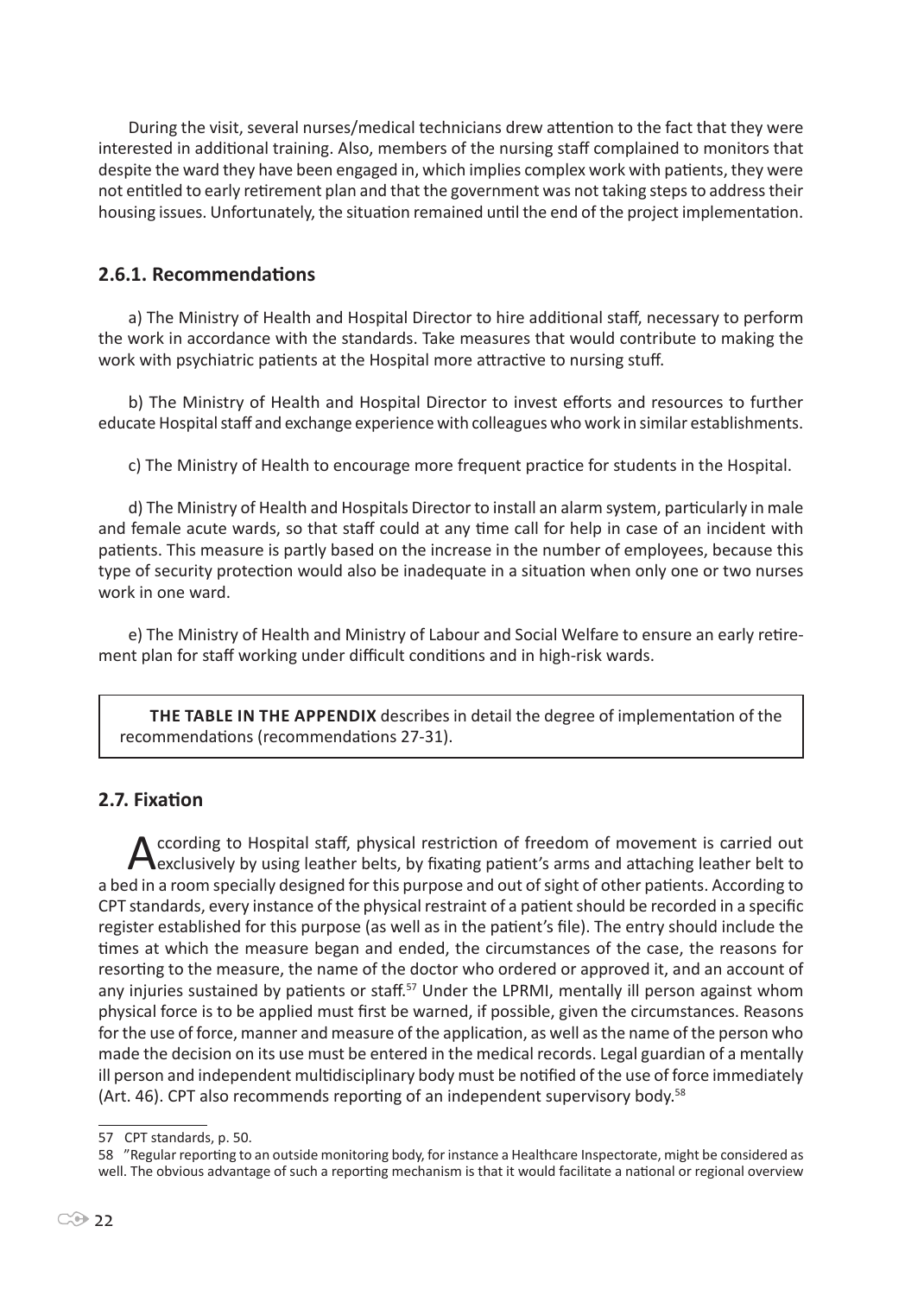According to the Director, multidisciplinary body was notified on the use of force (Council for the protection of patients' rights), but the patient's legal guardian was not, as shown by the initial monitoring. During the final visit we received assurances that the stated practice has changed and that patient's legal guardian too is informed about the use of force (more detail in Appendix, recommendation 36). At the time of the final visit to the Hospital there were no patients against whom physical force was applied, to further confirm implementation of the measure.

Physical restraint is always carried out in accordance with the orders of doctors and, according to the Director, it is always accurately recorded in the physical restraint record book, its use is not common and is mainly carried out in acute wards.

In reviewing the physical restraint record book in acute female ward, monitors found a few cases that were duly recorded and in general lasted less than two hours, and only in one case -more than four hours. Data from September 2011 show that each time it was the same female person and the reason for the application of force was patient's psychomotor agitation (according to the record book: "harassing other patients, not allowing them to sleep"). Doctor with whom the monitors spoke stated that the said patient was fixated in her own room, but was not exposed to the views of other patients. It would have been problematic to carry out the measure of restricting freedom of movement if it had not been possible to provide an empty hospital room at that point, since the room intended for that purpose does not exist in the acute female ward. By the end of the project implementation a special room was provided for this purpose (for details see Appendix, recommendation 32).

Patients should never remain immobilised in sight of other patients,<sup>59</sup> unless the patient insists on the company of a certain person in the given case. Measures of physical restraint of movement are exceptionally inevitable in psychiatric hospitals. If they do occur, the goal should be to measure the duration of restraint in minutes, not hours.

CPT has stressed the importance of talking to the patient once means of restraint have been removed, in order to explain the rationale behind the measure and restore the doctorpatient relationship, $60$  as also recommended in the report on the 2008 visit. $61$  The Hospital did not implement such practice, which was later changed - by the end of the project (for details see Appendix, recommendation 35).

Certain shortcomings have been noticed in the physical restraint record book in acute male ward during the first visit. Namely, instances of physical restraint were duly recorded in the duty handover book, but not in the physical restraint record book. The very description of the measure of physical restraint was correct and contained the exact duration, name of the doctor who approved its implementation, the reason for resorting to restraint, etc.

of restraint practices, thus facilitating efforts to better understand and, consequently, manage their use." CPT 16<sup>th</sup> General Report, p. 53.

<sup>59</sup> CPT report on the 2002 visit to Denmark, p. 115. Report available at: http://www.cpt.coe.int/documents/ dnk/2002-18-inf-eng.htm.

<sup>60 &</sup>quot;Once means of restraint have been removed, it is essential that a debriefing of the patient take place. For the doctor, this will provide an opportunity to explain the rationale behind the measure, and thus reduce the psychological trauma of the experience as well as restore the doctor-patient relationship. For the patient, such a debriefing is an occasion to explain his/her emotions prior to the restraint, which may improve both the patient's own and the staff's understanding of his/her behaviour. The patient and staff together can try to find alternative means for the patient to maintain control over himself/herself, thereby possibly preventing future eruptions of violence and subsequent restraint". CPT 16<sup>th</sup> General Report, p. 46.

<sup>61</sup> CPT report on the 2008 visit to Montenegro, p. 99.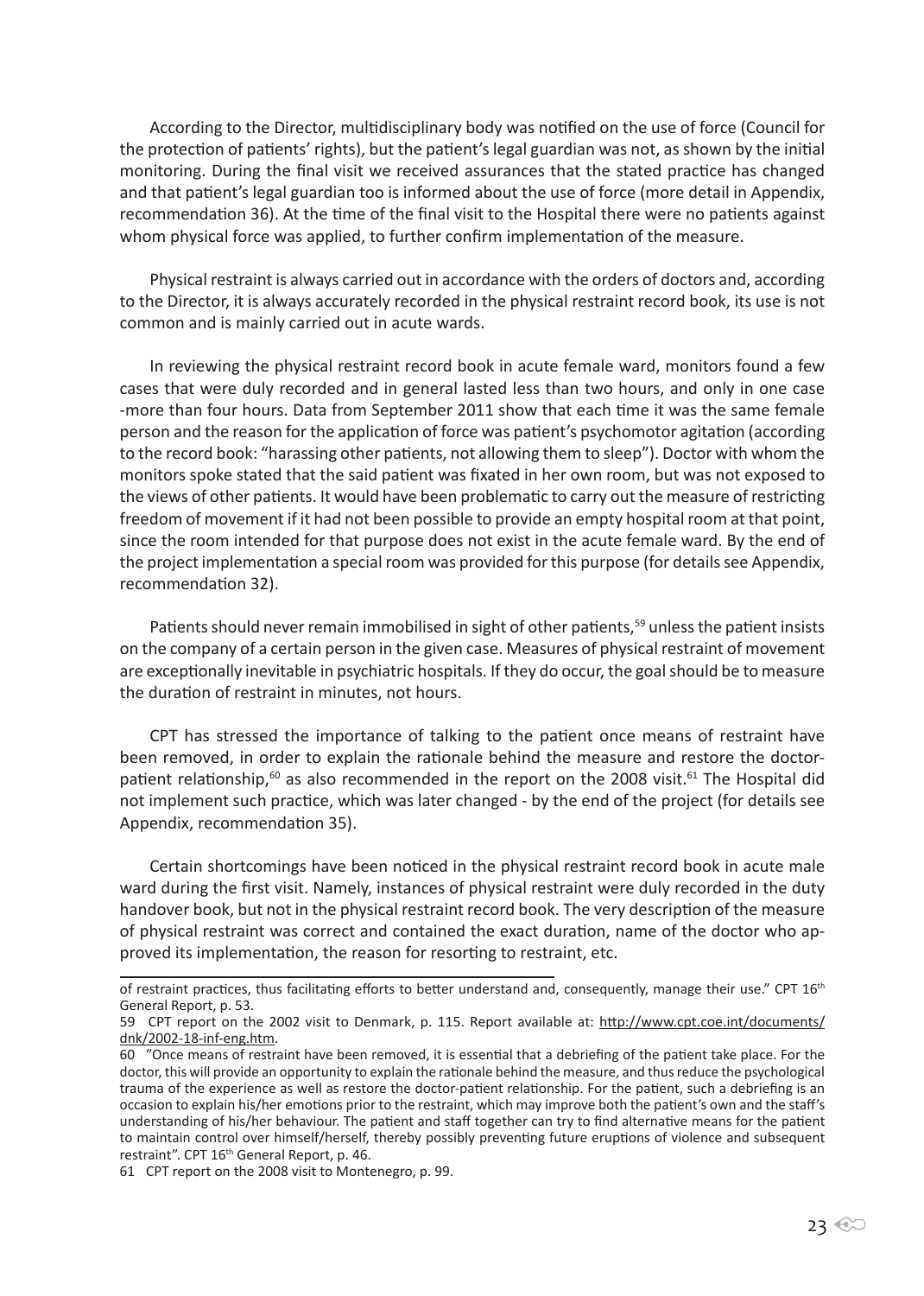We recommended that physical restraint record books be accurately kept in all wards, which would greatly facilitate both the management of such incidents and the oversight of the extent of their occurrence.<sup>62</sup> Better insight would be achieved in the case of introduction of a central register for recording all the data from the wards books (the same note as with the so-called chemical restraint). Subsequent analysis of such central registry could provide examples of good and bad practice and thus improve the treatment of patients. The recommendation to ensure keeping of the central register was fulfilled by the end of the project (for details see Appendix, recommendation 34).

# **2.7.1. Recommendations**

a) The Ministry of Health and Hospital Director to designate special rooms in every ward for carrying out the measure of physical restraint.

b) Hospital Director to ensure accurate keeping of the physical restraint record books.

c) Hospital Director to ensure keeping of the central registry for continuously entering data from the wards record books, to provide an overview of all the measures taken to restrict the physical freedom of movement at the Hospital.

d) Hospital Director to ensure debriefing of the patient after the measure of physical restraint has been removed.

e) Hospital Director to ensure enforcement of the legal obligation to promptly inform legal guardian of a mentally ill person about the use of force, in addition to informing independent multidisciplinary body.

**The table in Appendix** describes in detail the degree of implementation of the recommendations (recommendations 32, 33, 34, 35 and 36).

## **2.8. Protection of the right to freedom and personal integrity in terms of involuntary admission, stay and discharge from the Hospital**

#### **2.8.1. General guarantees**

The human right to liberty implies the prohibition of arbitrary deprivation of liberty, which includes guarantees against arbitrary detention in psychiatric clinics. In the history of human rights violations, it was not rare that public enemies or unwanted family members were forcibly placed in establishments for the mentally ill.<sup>63</sup> In order to prevent abuse, involuntary placement in a psychiatric establishment should always be surrounded by appropriate safeguards.<sup>64</sup>

<sup>62</sup> CPT standards, p. 50.

<sup>63</sup> Well-known cases include Vasa Pelagić, Serbian writer and critic of the government who lived in the nineteenth century, Đorđe Karađorđević, king Aleksandar Karađorđević's brother and king Nikola Petrović's grandson, more than 300,000 «treated» dissidents in the Soviet Union in the twentieth century, as well as the unfounded involuntary hospitalization of Mirjana Pukanić in neighboring Croatia in 2008, which drew public attention. 64 CPT standards, p. 51.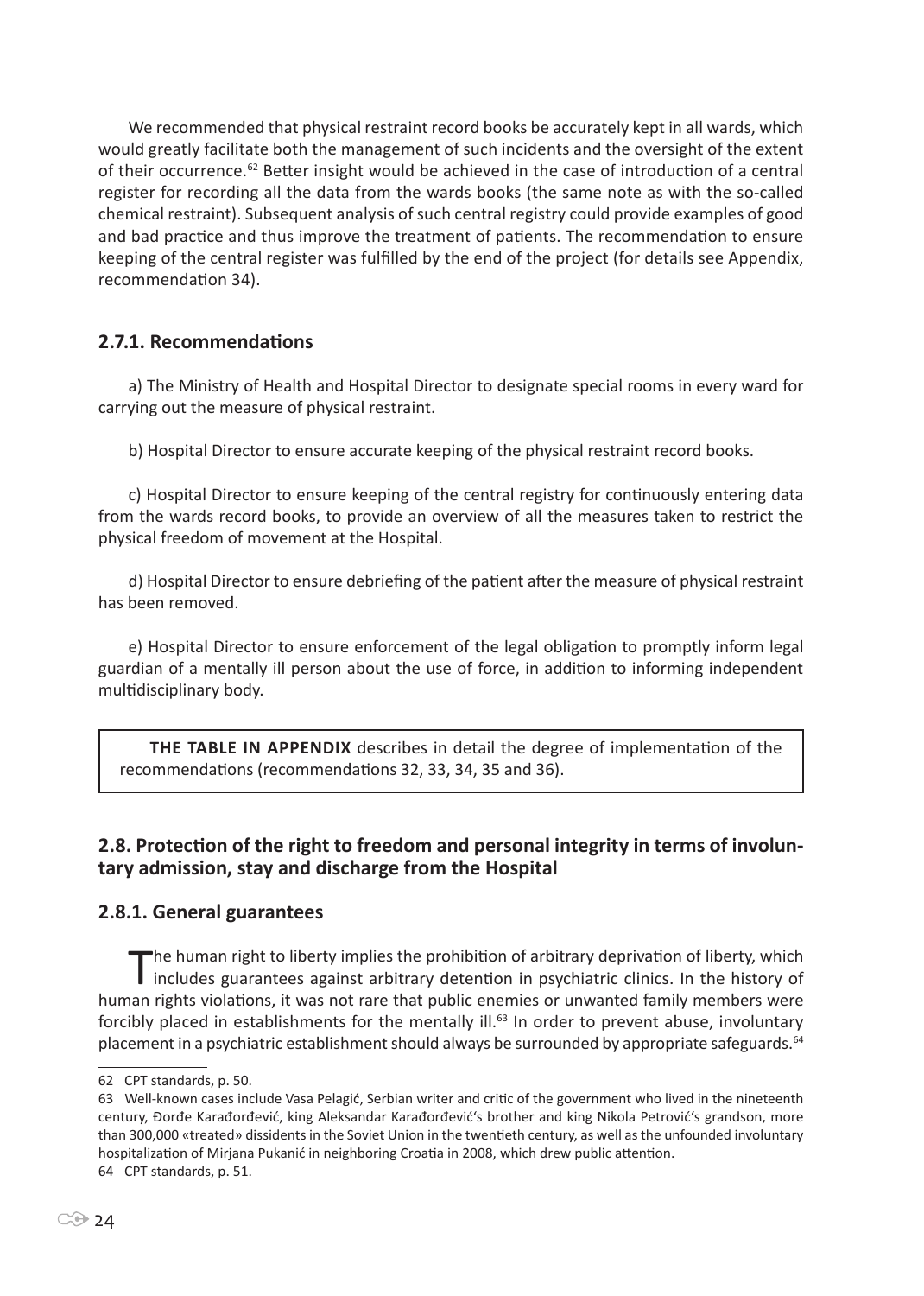It is extremely important that there is a statutory procedure that guarantees the legitimacy of forced placement in a psychiatric clinic and patient's right to appeal against this decision; also, it is particularly important that these safeguards against abuse be consistently applied in practice.

Furthermore, every person has a right to privacy and protection of personal integrity, which includes the right not to be treated without his/her consent. Exceptions to this rule must be strictly regulated and applied restrictively, only when necessary. Thus, in accordance with the LPRMI, no one shall be forced to undergo medical testing to determine the presence of a mental disorder, except in cases and under the procedure established by law. The mentally ill have the right to health and social care appropriate to their medical needs, treatment under the same conditions and in accordance with the same standards as all other persons treated in health facilities, protection from economic, sexual and other forms of exploitation, physical or other abuse, any form of illtreatment, humiliation and any other treatment that violates the dignity of a person and creates an unpleasant, aggressive, degrading or offensive situation and protection of personal dignity, humane treatment and respect for one's privacy and person.<sup>65</sup>

Placement of patient in a psychiatric institution can be voluntary and involuntary. Person with severe mental illness, seriously and directly threatening his/her own life, health or safety, or the life, health or safety of another person due to mental and behavioural disorders, may be kept and placed in a psychiatric institution without his/her consent, in accordance with the law on noncontentious proceedings, or criminal or misdemeanour proceedings.<sup>66</sup>

In the case of voluntary placement, all records of patients who were not forcibly placed in the Hospital include a form on voluntary consent to medical treatment signed by the patient, which is a significant improvement compared to the situation found by CPT in 2008.<sup>67</sup>

Procedure for involuntary placement in a psychiatric institution is regulated by the Law on Non-Contentious Proceedings in two cases: Involuntary placement in a psychiatric institution, Art. 44-53, and Revocation and restoration of legal capacity, Art. 29-43. The procedure prescribed by the Criminal Procedure Code and Law on Misdemeanours applies when suspected that the mentally ill person has committed a crime or misdemeanour offense and it is necessary to provide appropriate expertise testimony, or when determined that the mentally ill person has committed a crime or misdemeanour offense and is imposed a security measure of compulsory treatment and confinement in a medical institution, rather than a punishment.

#### **2.8.2. Judicial control of involuntary placement in a psychiatric institution**

Law on Non-Contentious Proceedings<sup>68</sup> stipulates that when a mental health institution admits<br>the mentally ill person for treatment, without his/her consent or without a court order, that institution is required to report such case within 48 hours to the court on whose territory it is located (Art. 46). The procedure in which a court decides on involuntary placement of the mentally ill person in a psychiatric institution, as well as on his/her discharge when reasons for the placement cease to exist, must be completed within eight days (Art. 44). When a court decides to place the mentally ill person in a psychiatric establishment, it will determine the duration of involuntary placement,

<sup>65</sup> Art. 4 LPRMI, *Sl. list RCG*, 32/2005.

<sup>66</sup> See also Art. 32 LPRMI.

<sup>67</sup> CPT report on the 2008 visit to Montenegro, p. 102.

<sup>68</sup> *Sl. list RCG*, 27/2006.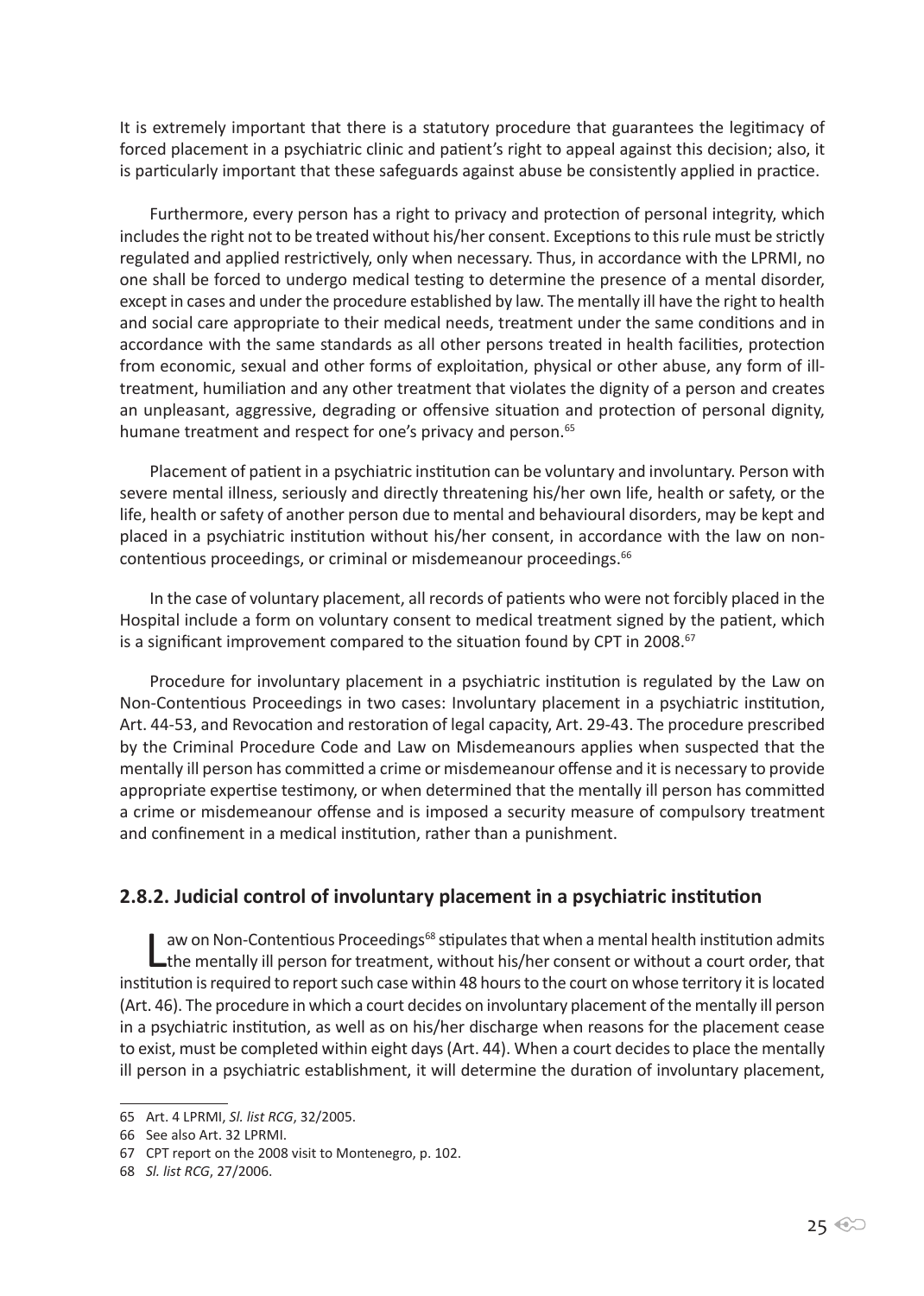which may not be longer than 30 days from the date on which a psychiatrist made the decision on involuntary placement. Also, psychiatric institution is required to submit periodic reports to the court on the health status of such person (Art. 49). If psychiatric institution determines that the mentally ill person should remain in treatment after the time specified in the court decision, it must submit such proposal to the court seven days before the expiry of involuntary placement ordered by the court (Art. 51). The court may decide to release the mentally ill person from a psychiatric institution before expiry of the time determined for the placement in a psychiatric facility, at the proposal of a psychiatric institution, if it determines that the health status of such individual has improved to such an extent that the reasons for his/her further placement ceased to exist (Art. 52).

Psychiatric facility which houses the mentally ill person, the patient, his/her guardian, or temporary representative and guardianship authority may appeal against the decision on placement in a psychiatric hospital and discharge from such institution within three days of receiving the decision. Appeal shall not stay the execution of the decision, unless the court determines otherwise for justifiable reasons. Court of first instance shall without delay submit the appeal with the files to the second instance court, which must make a decision within eight days of receipt of the appeal. The deadline for deciding in the retrial, after revocation by the second instance court, may not exceed eight days (Art. 53).

During examination of medical records it was noted that the Hospital, as a rule, in a timely manner informs the court about involuntary placement of patients. However, during the visit to acute male ward, monitors came across a record of the patient hospitalized one day before the visit (Friday). Since his file did not include a notice to the court, Director informed us that the said hospitalization took place on Friday afternoon, after the end of the Hospital's legal department shift and that the notice will be submitted the first following workday (Monday). This is more than 48 hours after the beginning of involuntary placement. Also, the Hospital legal department does not operate during public holidays, and in those cases a notice to the court is submitted not before the next workday.

However, **there is a problem in the practice of the court**, which decides on these notices with a significant delay. For example, in the case of patient M.Z., placement was carried out on 25 August 2011 and the Basic Court in Kotor was notified of involuntary hospitalization on 26 August 2011. On the day of the visit, 17 September 2011, twenty days later, there was still no response from the Basic Court in Kotor deciding on the placement or discharge from this psychiatric facility.

In the case of patient M.K., whose records have been examined by monitors, hospitalization was carried out on 5 September 2011, the court was notified on 6 September 2011, but there was no response from the court until the day of the visit (17 September 2011). In a previous involuntary hospitalization of the same patient, court's decision was submitted to the Hospital 24 days after the hospitalization.<sup>69</sup> Such court practice (which has not been changed in the course of the project, see Appendix, recommendation 40) is problematic for several reasons:

**1.** Despite the fact that the court issued a decision last day of the statutory eight-day deadline, the decision was delivered to the patient only 13 days from the date of adoption, *rendering meaningless the statutory deadline* for deciding in order to ensure urgency and adequate protection of the patient's rights.

<sup>69</sup> The patient was admitted to the Hospital on 24 May 2011, the court was informed on 25 May 2011 and decision issued on 3 June 2011 and delivered on 16 June 2011.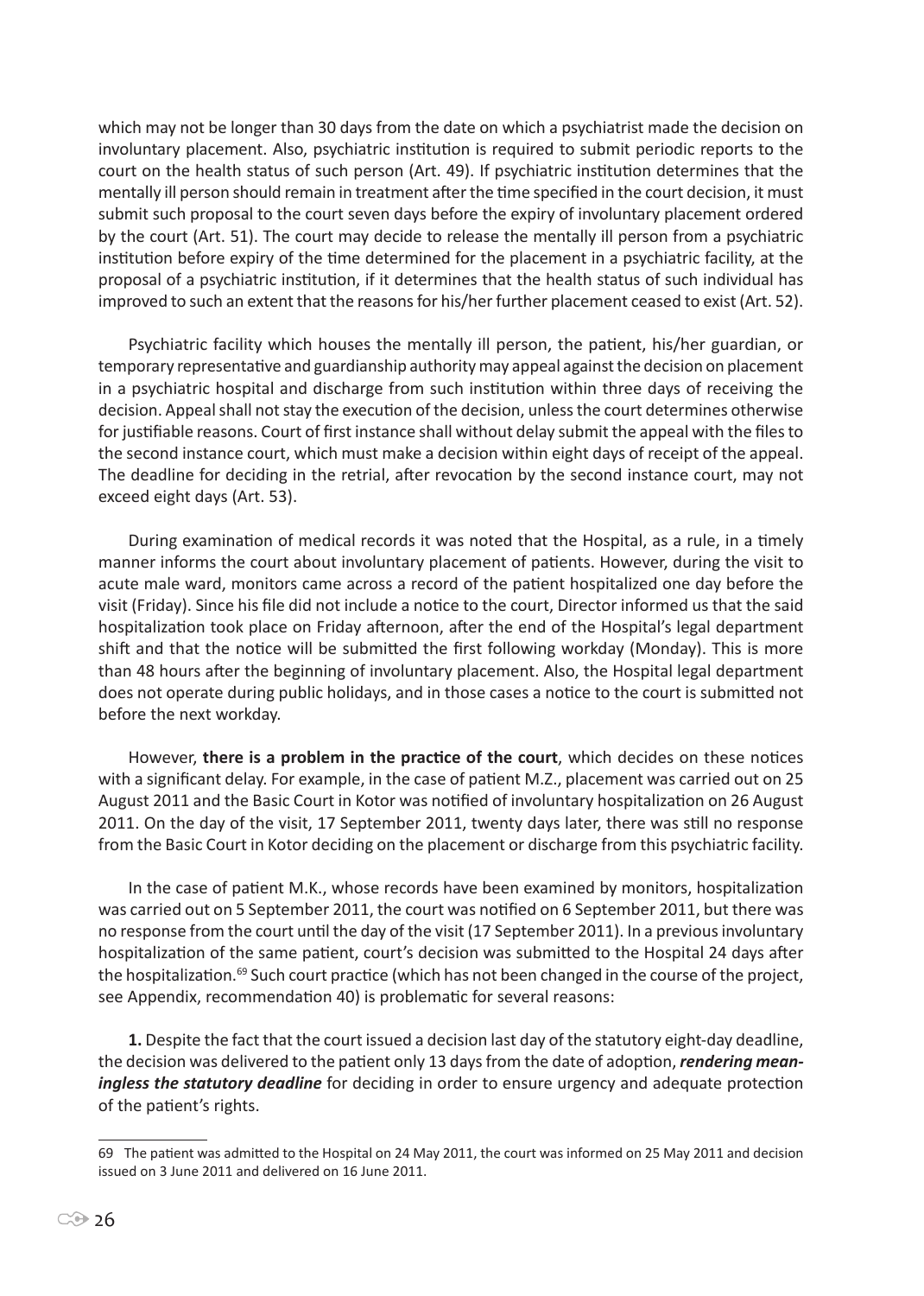**2.** In this case, the court issued a decision on the patient's stay in the psychiatric Hospital. However, had the court assessed the contrary, the patient would have been unjustifiably detained for more than three weeks (time it took the court to deliver its order), which constitutes a serious violation of the human right to freedom of person.

**3.** If a psychiatric institution determines that mentally ill person should remain in treatment after the time specified in the decision of the court, such proposal must be submitted to the court seven days prior to the expiry of involuntary placement by the court (Art. 51). In this case the institution was *prevented* from complying with the said deadline, as the court may not order the placement longer than 30 days (Art. 49), and the decision was delivered 24 days after involuntary hospitalization. Finally, according to LPRMI<sup>70</sup>, forcibly placed mentally ill person shall be discharged from a psychiatric institution immediately after the period of forced placement defined by the decision on involuntary placement (Art. 39).

**4.** Given the time limits for filing an appeal against the decision on placement in a psychiatric institution and discharge from the institution and the second instance court decision (Art. 53 of the Law on Non-Contentious Proceedings), the circumstances of this case *rendered meaningless the right to appeal* to the decision on placement, at the moment when 24 days out of a maximum of 30 have passed, bearing in mind that the second instance court too takes 8 days to decide on the appeal. Even if the second instance court immediately decides to revoke the decision, first instance court has 8 additional days to decide at the retrial. Statutory deadlines for deciding on placement in psychiatric institutions in a system of appeal with two instances have been rendered meaningless in practice, despite the CPT standard by which an effective complaints procedure is a basic safeguard against ill-treatment in psychiatric establishments.<sup>71</sup>

There is also a question of whether the adoption of the court decision in this manner truly represents a guarantee against abuse, since judges do not come to the Hospital to visit patients and patients are not brought into court, and that decisions are produced automatically, based solely on the findings of a panel composed of three medical expert witnesses - psychiatrists and a social worker, expert witness from the Hospital. According to CPT recommendations, the person who was forcibly admitted to the Hospital should have the right to meet with the judge in person during their involuntary placement or appeal procedure.72 Also, in the case *Winterwerp v. the Netherlands, 1979*, the European Court of Human Rights found that "it is essential that the person concerned should have access to a court and the opportunity to be heard either in person or, where necessary, through some form of representation, failing which he will not have been afforded the fundamental guarantees of procedure applied in matters of deprivation of liberty" (p. 60).

Below is a description of the procedure of involuntary hospitalization of the patient kept in the Hospital until the end of the project implementation.

All forcibly hospitalized patients interviewed by monitors confirmed that they **did not meet the judge** who decided on their involuntary hospitalization. The Law on Non-Contentious Proceedings provides that a judge shall decide whether to visit a person on whose involuntary placement s/he is deciding, since it has been stipulated that a person whose rights or legal

<sup>70</sup> *Sl. list RCG*, 32/2005.

<sup>71</sup> CPT standards, p. 53.

<sup>72</sup> CPT report on 2008 visit to Montenegro, p. 100 and 101 (CPT was then wrongly informed that Montenegrin legislation provides for decision-making on involuntary hospitalization only after the court sees a person concerned). See also CPT report on 2004 visit to Lithuania, p. 133: http://www.cpt.coe.int/documents/ltu/2006-09-inf-eng.htm.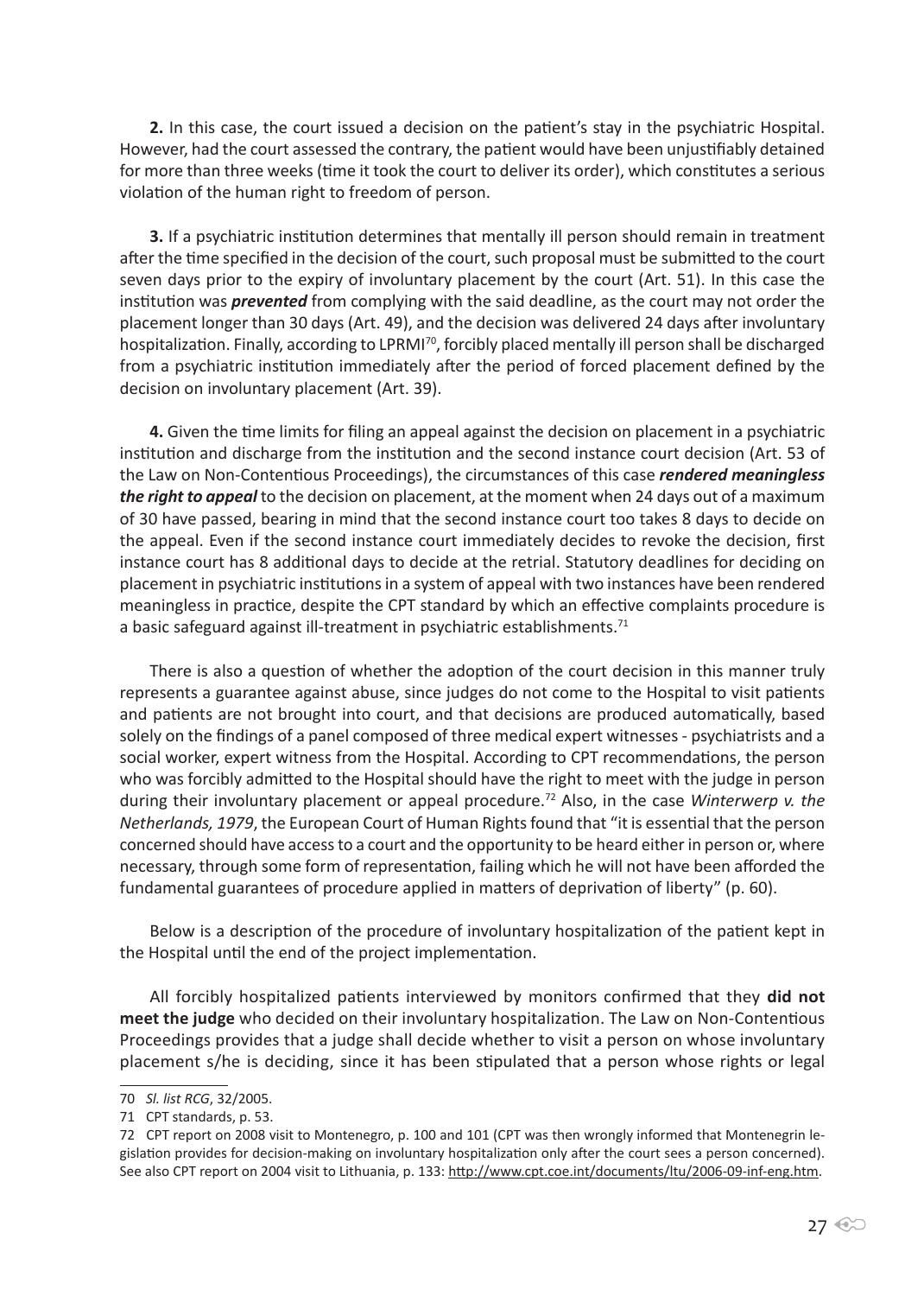interests are being considered is a participant in the proceedings<sup>73</sup>, and that the court decides on participants' requests on the basis of discussion at the hearing, among other things, when it deems necessary to hold the hearing in order to clarify or establish key facts, or for other reasons.<sup>74</sup> However, in practice, **the court generally does not schedule hearings and does not require seeing the patient on whose placement it decides**. Although on this occasion monitors found no history of abuse in deciding of the court on involuntary hospitalization on the basis of the psychiatrists' findings only, we believe that this risk may be excluded only if the court is bound to decide on involuntary placement in a psychiatric institution in a hearing attended by a person concerned, or on the appeal of the forcibly placed person only after scheduling a hearing and questioning that person. Similar legal solution has been prescribed for the procedure of revocation and restoration of legal capacity, according to which the court decides on the basis of a discussion attended by the person concerned, unless this person, in the opinion of the court, is unable to understand the significance and legal consequences of his/her participation in the procedure.<sup>75</sup>

In addition, in its report on the 2008 visit, CPT gained the impression that there were legal guarantees in Montenegro that oblige the court in deciding on involuntary placement to provide a second expert opinion, i.e. a panel of three doctors or an opinion of a court expert who is not employed by the institution in which the person is placed.<sup>76</sup> However, such guarantees are in fact not explicitly prescribed by law or applied in practice, although the court could apply them based on the possibility to hold a hearing. If a person placed in the institution had appropriate legal counsel, he might be able to convince the court to schedule a hearing on the appeal and conduct additional expertise. However, this does not happen in the ordinary course of things, just as people forcibly placed in the institution do not often have and cannot afford a lawyer. In this respect, the CPT has recommended that patients subject to compulsory treatment are assisted by a lawyer during the proceedings, those who are not in a position to pay for a lawyer themselves being provided with legal assistance.<sup>77</sup>

When deciding on involuntary placement, it is necessary that the court first determine whether the person concerned is able to understand the significance and legal consequences of his/her participation in the procedure, as prescribed for the procedure of revocation and restoration of legal capacity.

Also, we were not informed that patients are allowed to lodge formal complaints with a clearlydesignated body, and to communicate on a confidential basis with an appropriate authority outside the establishment, in accordance with the international standard.<sup>78</sup> The patients we spoke to were not informed about the court procedure conducted with regard to their involuntary hospitalization, or about their right to appeal. Also, there is no mailbox in the Hospital for submitting complaints to the Ombudsman, i.e. patients are not informed about the possibility to address the Ombudsman in any way.

When asked during the first visit whether the patients who have been forcibly hospitalized were informed about their rights (implying an explanation on the legal proceedings that follows

77 CPT report on the 2008 visit to Montenegro, p. 104. Regarding the engagement of an attorney see: UN Principles, principle 18, p. 1, CoE Principles, principle 4, p. 2, CoE Recommendations, recommendation 7. II, item e. 78 CPT standards, p. 53.

<sup>73</sup> Art. 4 of the Law on Non-Contentious Proceedings.

<sup>74</sup> Art. 10 of the Law on Non-Contentious Proceedings.

<sup>75</sup> Art. 34 of the Law on Non-Contentious Proceedings.

<sup>76</sup> CPT report on the 2008 visit to Montenegro, p. 100. Regarding the obtaining of an independent opinion see: UN Principles, principle 17, p. 1, CPT Standards, p. 51.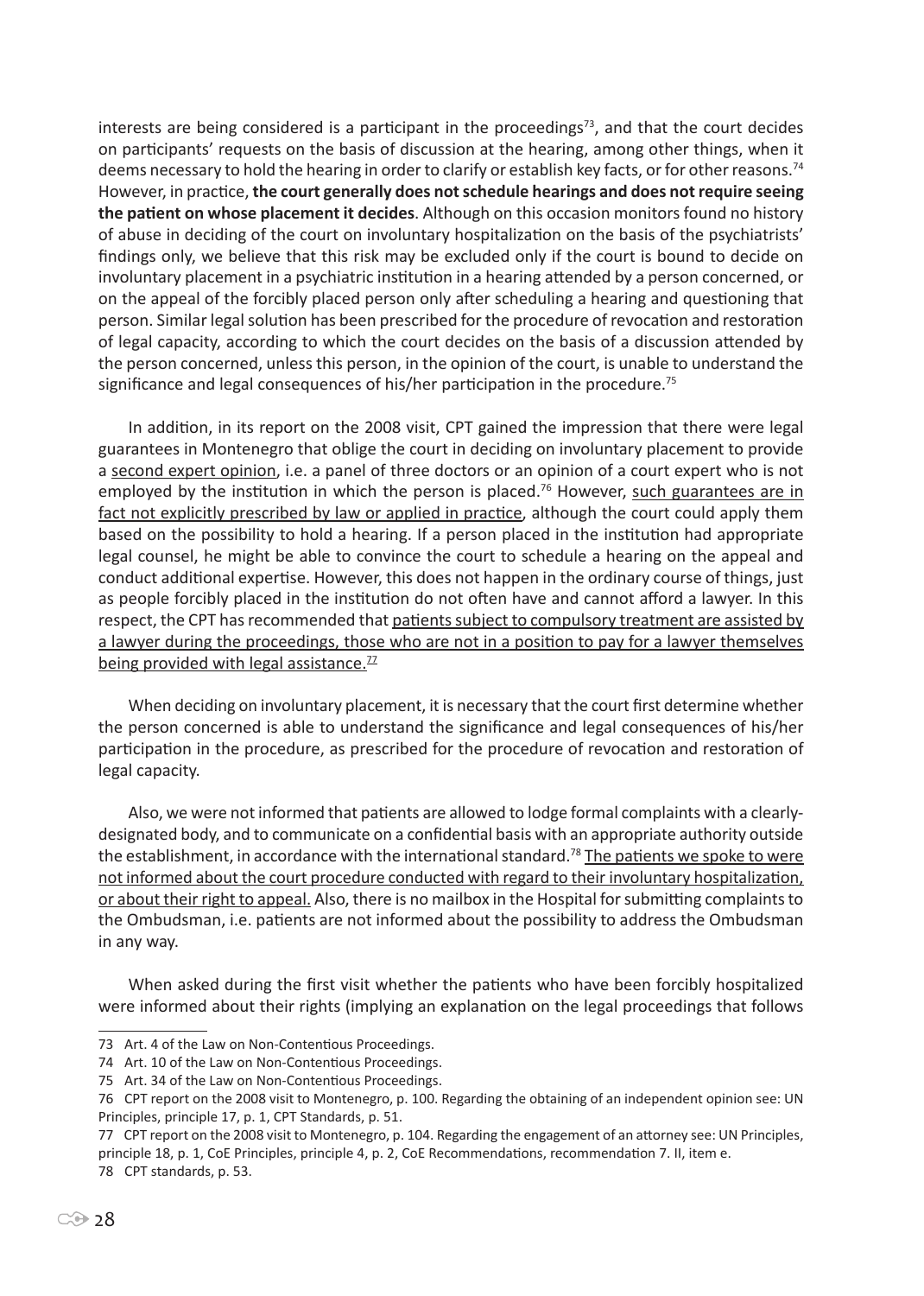and the possibility of appeal), the Director provided negative response, explaining that this would only worsen the situation and increase agitation of an acutely agitated patient. This practice is contrary to the international standard according to which an introductory brochure setting out the establishment's routine and patients' rights should be issued to each patient on admission, as well as to their families, and any patients unable to understand this brochure should receive appropriate assistance.<sup>79</sup> Furthermore, it is essential that patients participate in the procedure, receive the decision on placement in an institution and are granted the right to appeal, regardless of their mental state.<sup>80</sup> By the end of the project implementation the said situation changed, and subsequently interviewed forcibly hospitalized patients stated they were waiting for the court decision (the Hospital sent a notification on involuntary hospitalization to the Basic Court in Kotor), that could be appealed if they are not satisfied with the court decision. Within the project a brochure/information booklet for patients has been produced including, amongst other things, information regarding involuntary hospitalization.

However, the LPRMI provides that a mentally ill person placed in a psychiatric institution has the right to be acquainted with his/her rights at the time of admission and later at his/her request, and to be instructed on how to exercise his/her rights in a way and language he/she understands (Art. 18, para 1, item 1). Rights under this paragraph on behalf of the mentally ill person may be exercised by his/her family and a representative (Art. 18, para 3), but it is not clearly stipulated that family members and a representative may exercise these rights only while a mentally ill person is incapable of being acquainted with his/her rights, in order to inform him/her about these rights later. This would prevent the continued abuse in case when family members are not acting in the best interest of the person placed in the Hospital. During the public hearing on the Draft Law on Amendments to the LPRMI in June 2012, Human Rights Action submitted proposed amendments to the Draft Law to the Ministry of Health. The proposal to also inform a person selected by the mentally ill person about the decision on the necessity and urgency of a particular medical procedure, in addition to legal counsel and family members, was adopted on this occasion. Additionally, the same law prescribes the duty of a psychiatrist to inform the forcefully kept person about the decision on involuntary placement in an adequate manner and to introduce him/her to the reasons and purpose of forced keeping, as well as to his/her rights and responsibilities in accordance with the law (Art. 35). For the offense of failure to act under this provision, the LPRMI prescribes a fine of 250 - 2,000 Euros (Art. 57, para 1, item 5).

## **2.8.3. Security measure of compulsory treatment and confinement in a medical institution**

## **2.8.3.1. Imposition of a measure by the court in criminal proceedings**

At the Forensic psychiatric unit (FPU) in Hospital in Dobrota, Hospital management applies<br>the security measure of compulsory treatment and confinement in a medical institution prescribed under Article 67 of the Criminal Code of Montenegro (CC), imposition and suspension of which is decided by the court in criminal proceedings, in accordance with the Criminal Procedure Code (CPC).

If the court, on the basis of evidence, establishes that the defendant committed a criminal offense and that at the time of committing the offense his/her mental capacity was excluded

<sup>79</sup> CPT standards, p. 53, CoE Recommendations, recommendation 7. I, item d.

<sup>80</sup> *Winterwerp v. the Netherlands*, 1979, p. 60-61.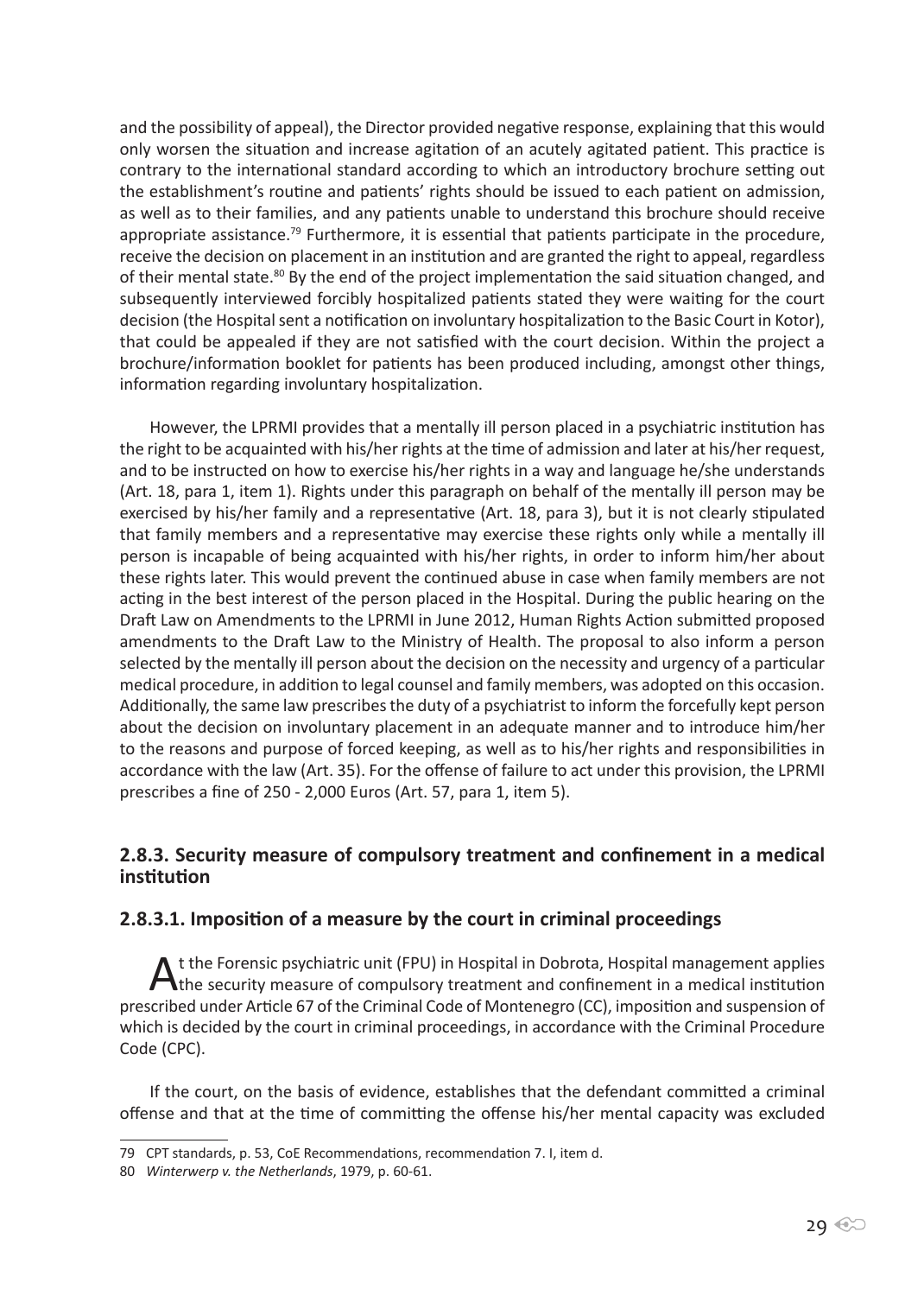or diminished due to mental illness, it will decide based on the hearing of invited persons and findings and opinions of an expert witness whether to impose the security measure of compulsory psychiatric treatment and confinement in a medical institution against the defendant, if, in view of the criminal offense and the state of mental disorder, the court finds that there is a serious risk that the offender might commit a serious criminal offense and that his/her treatment in such an institution is necessary in order to eliminate such danger. Also, if suspicion arises during the criminal proceedings that the accused person's mental capacity is excluded or diminished, a psychiatric examination shall be ordered, and if, in the opinion of an expert, an extended observation is needed, the defendant will be sent for observation in a psychiatric institution (Art. 153 CPC).<sup>81</sup>

The CPC also prescribes a range of persons who may appeal against the decision of the court, within 8 days of receipt of the decision (Art. 382). The final decision by which the security measure of compulsory psychiatric treatment and confinement in a medical institution or compulsory psychiatric treatment out of the institution is imposed shall be submitted to a competent court to decide on a deprivation of legal capacity (Art. 474). The court that imposed the security measure shall examine *ex officio* the need for further stay and confinement in a mental institution every nine months. Also, psychiatric institution, guardianship authority and a person against whom the security measure has been imposed may submit to the court a motion to suspend the measure. If the motion to suspend the measure is rejected, it may be re-submitted six months from the date of that decision.

Monitors were informed that the court examines justification for the measure, i.e. that the Hospital submits a proposal to suspend the measure in cases when justified, and that the courts generally accept the Hospital's proposal.

Medical institution to which a person has been referred for treatment is required to report to the court about the health of that person at least once a year (Art. 80). Control of the legality of imposition of the security measure of compulsory treatment and confinement in a medical institution is carried out by the Ministry of Justice (Art. 82).

According to information obtained from the Hospital Director during the first visit, the Ministry of Justice did not carry out this control in accordance with the law. However, by the end of the project implementation the situation has improved, and during the period from 1 November 2011 to 19 December 2012 the Ministry of Justice conducted four controls over the legality of implementation of the measure of mandatory psychiatric treatment and confinement in a medical institution.

#### **2.8.3.2. Imposition of a measure by misdemeanour authority in misdemeanour proceedings**

ccording to the Law on Misdemeanours, in effect from 1 September 2011,<sup>82</sup> misdemeanour  $\blacktriangle$  sanctions include fines, warning measures, corrective measures and security measures<sup>83</sup>

<sup>81</sup> However, serious errors occur in practice. Ferid Sijarić, who on 7 October 2010 in Podgorica attacked and injured an eleven-year-old girl with a knife, despite the media attention and public statements that he appeared to be a mentally ill person, after the arrest he was taken to Remand Prison in Spuž and bedridden for 18 days without previous specialist medical examination. Monitors visited Sijarić at FPU at the Hospital. According to staff, Sijarić's mental state has made significant progress after his placement at the Hospital, and he indeed seemed well. He has not been bedridden at the Hospital.

<sup>82</sup> *Sl. list CG*, 1/2011, 6/2011 and 39/2011.

<sup>83</sup> *Sl. list RCG*, 25/94 and 48/99.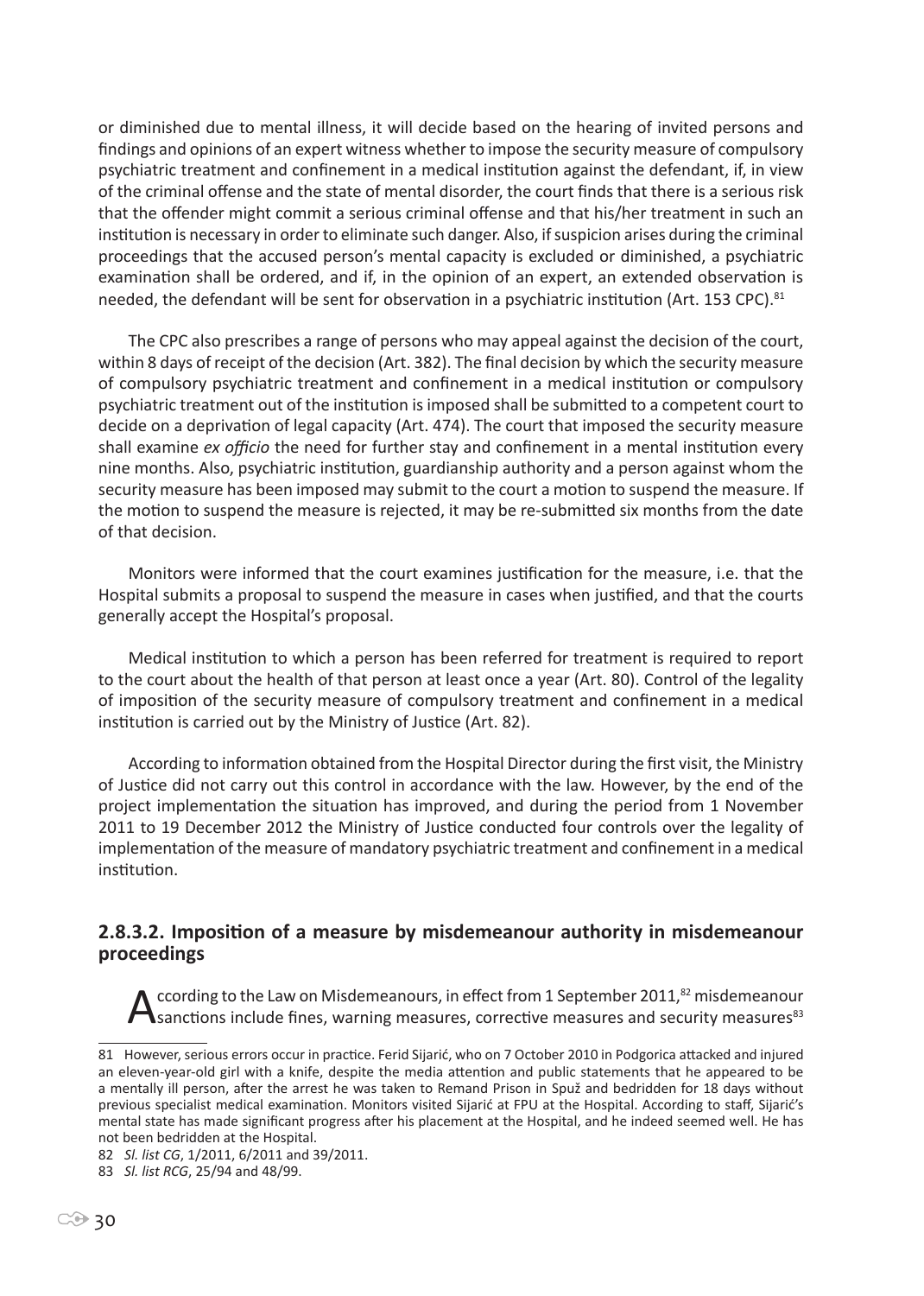(Art. 5). In relation to conditions, deadlines and manner of imposition of security measures, which include the compulsory psychiatric treatment and confinement in a medical institution, the provisions of the Criminal Code relating to the imposition of security measures are applied (Art. 49). Therefore, the misdemeanour authority too may impose these measures for up to two years.<sup>84</sup>

Imposing this measure in misdemeanour proceedings is problematic for the following two reasons:

**a)** *authorities who decide on deprivation of liberty are not independent of the executive branch, and*

**b)** *the procedure does not provide a proper assessment of patient's condition.*

In Montenegro, misdemeanour authorities, i.e. the Misdemeanour Council, still act in misdemeanour proceedings, while the president and judges of the Council and regional misdemeanour authorities are appointed by the Government based on the opinion of the Minister of Justice, which is why one cannot speak of an independent and impartial tribunal established by law, required by the European Convention on Human Rights (Art. 6, para 1) for deciding on "criminal charges", "civil rights", i.e. deprivation of liberty.<sup>85</sup> One cannot appeal to the court against the decision of such executive misdemeanour authority, and this right (to *habeas corpus* - an appeal to a court in every case of deprivation of liberty) is not provided by the Constitution of Montenegro either, which is one of its serious shortcomings.<sup>86</sup> It is worrying that the authority appointed in such a manner has the possibility to impose the security measure of compulsory treatment and confinement in a mental institution for a period not exceeding two years, despite the international standard under which the procedure by which involuntary placement is decided should offer guarantees of independence and impartiality.<sup>87</sup>

According to information received from the Hospital Director, ten patients were admitted to the Hospital on the basis of the Law on Misdemeanours, which provides for the security measure of compulsory psychiatric care and treatment in a medical facility for up to two years. The measure is imposed after conducting psychiatric evaluation of a person concerned by an expert witness, and, as several doctors stated in an interview with monitors, expertise in practice often implies one conversation between a psychiatrist-court expert and the person whose mental state is being assessed. Doctors point to the problem of conducting such evaluation, which leads to an increased number of persons placed in the institution, as an additional burden on hospital capacities; also, psychiatrists at the Hospital are required to write opinions to the misdemeanour authority at the expense of their regular duties, which entails a finding of the panel of doctors, stating that there is no need for keeping the offender in a psychiatric institution. All interviewed psychiatrists from the institution find it more appropriate that the offender *be sent for observation to a psychiatric institution prior to imposing the measure*. Expert evaluation conducted in this manner in practice would lead to a significant reduction in the imposition of this measure by misdemeanour authorities.

This practice remained until the end of the project implementation.

<sup>84</sup> Art. 42 of the Law on Misdemeanours.

<sup>85</sup> For this reason Serbia and Montenegro only partially adopted Art. 6, para 1 of the Convention for the Protection of Human Rights and Fundamental Freedoms of the Council of Europe ("European Convention on Human Rights"), with regard to the jurisdiction of misdemeanor authorities, with the promise to soon carry out a reform. Reform has been implemented in Serbia, but not yet in Montenegro. For the requirement that the court deciding on deprivation of liberty should be independent and impartial in relation to the executive branch and parties in the procedure, see also *Winterwerp v. the Netherlands*, 1979, p. 56.

<sup>86</sup> For more detail see "International Human Rights Standards and Constitutional Guarantees in Montenegro", Human Rights Action, Podgorica, 2008, available at: http://www.hraction.org/wp-content/uploads/knjiga-eng.pdf.<br>87 CPT standards, p. 52.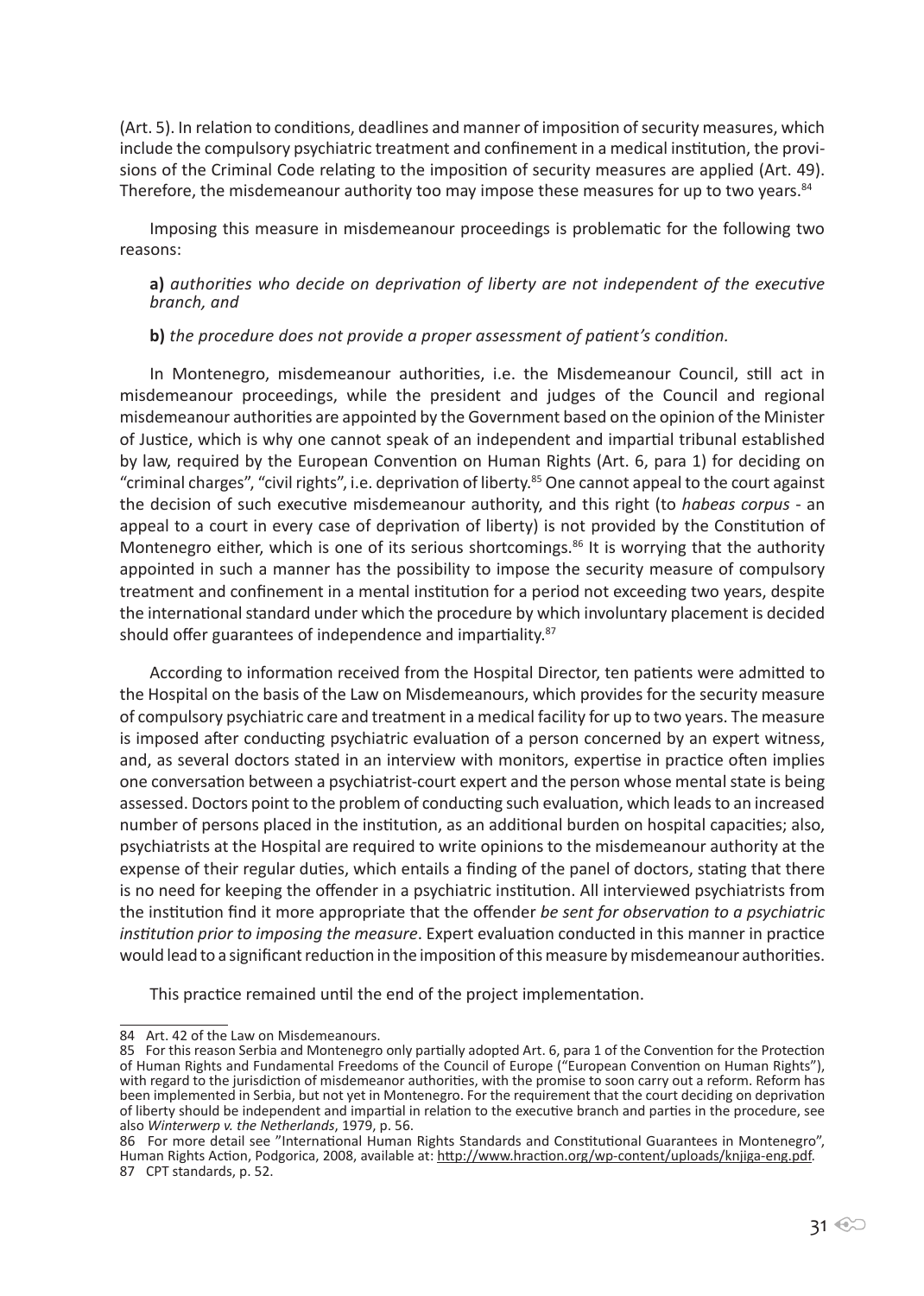#### **2.8.4. Consent to treatment**

onsent to hospitalization does not entail consent to treatment.<sup>88</sup> According to the LPRMI, a mentally ill person who can understand the nature, consequences and danger of the proposed medical procedure and who, based on that, can make a decision and express his/her will, can be examined or subject to the medical procedure only with his/her prior written consent. Ability of a person to give consent shall be determined by a doctor of medicine trained in mental health care or a psychiatrist at the time of making the decision and for that purpose he/she will issue a written confirmation, which is an integral part of medical documentation.<sup>89</sup> However, such confirmations were not found in the inspected medical records at the Hospital during the first visit. Such practice was later changed (see Appendix, recommendation 37).

Under the same Law, mentally ill person who is not able to provide consent, because he/ she cannot understand the nature, consequences and danger of proposed medical procedure or cannot make a decision or express his/her free will, can be subject only to the medical procedure which is in his/her best interest, and examination or other medical procedure may be carried out only with the consent of his/her legal guardian, and if he/she does not have one, with the approval of the ethical committee of the psychiatric institution (Art. 15). Consent can be withdrawn at any moment in a written form (Art. 16). Exceptionally, consent is not obligatory if getting it would directly endanger the life of a mentally ill person or cause real and immediate threat to his/her health; medical procedure can be applied without consent only for the duration of these particular circumstances (Art. 17). However, in this case the Law on Non-Contentious Proceedings offers fewer guarantees, providing that the person placed in a psychiatric institution "shall be required to undergo necessary treatment measures, but any measure which might endanger his/ her life or health or alter his/her personality requires patient's consent or the consent of his/her representative" (Art. 50, para 1), so this provision should be deleted from the Law.

Mental health care worker, i.e. psychiatrist who manages the work process or other authorized person of the mental health centre - the psychiatric institution, shall decide on necessity and urgency of particular medical procedure and without delay inform a legal guardian of the mentally ill person about that, if any (Art. 17, para 3). It is certainly necessary to prescribe that family members of the person concerned be informed on the implementation of a medical procedure without consent. This would be in accordance with Art. 12, para 2 and 29 of the Law on Patients' Rights.

In cases where the patient does not give consent to treatment, as recommended by the CPT, the patient should be allowed to leave hospital treatment if there are no grounds for immediate placement in an institution, $90$  or the legal procedure provided for in the event of involuntary hospitalization should be applied.<sup>91</sup> Currently, according to our knowledge, such cases are very rare in practice as the doctors we spoke to informed us that the patients who are in the Hospital voluntarily take their therapy regularly, maintain contact with their families, cooperate well with the doctors and adhere to medical assessment on appropriate time for their discharge from the Hospital.

<sup>88</sup> CPT report on the 2008 visit to Lithuania, p. 129. Report available at: http://www.cpt.coe.int/documents/ltu/2009-22-inf-eng.pdf.

<sup>89</sup> Art. 14 LPRMI.

<sup>90</sup> CPT report on 2006 visit to Bulgaria, available at: http://www.cpt.coe.int/documents/bgr/2008-11-inf-eng.htm.

<sup>91</sup> CPT report on 2007 visit to Latvia, available at: http://www.cpt.coe.int/documents/lva/2009-35-inf-eng.htm.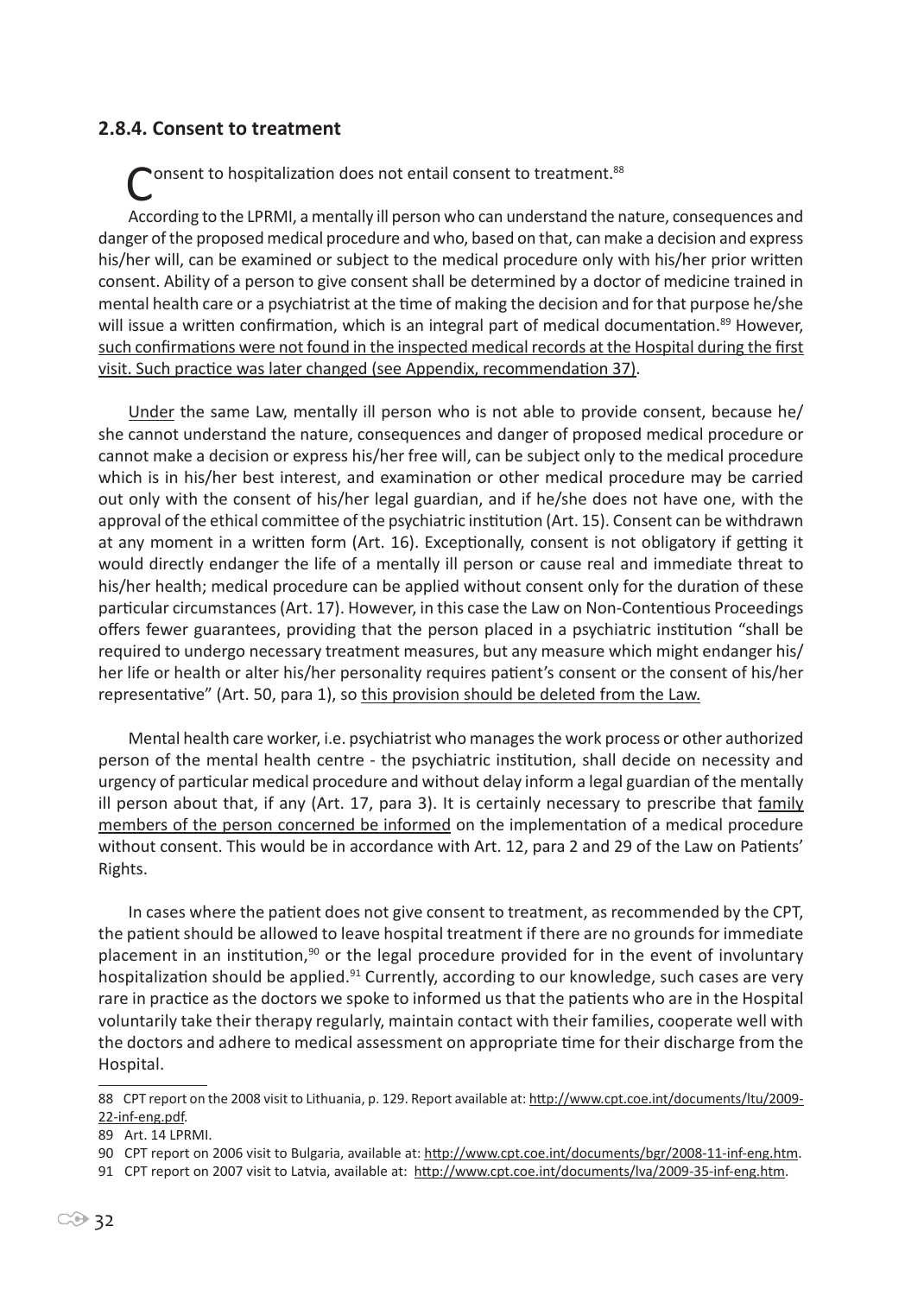With regard to guarantees related to discharge from the Hospital, patient's mental status should be the sole reason for the decision on discharge. According to the CPT standard, situations in which people remain in the hospital only due to a lack of adequate care/accommodation in the outside community is deeply problematic and requires urgent resolution (see section 2.1).<sup>92</sup>

#### **2.8.5. Recommendations**

**a)** Hospital Director to ensure compliance with the Law on the Protection and Exercise of the Rights of Mentally Ill Persons, which provides for a written consent for undergoing medical examination or a procedure in cases when the mentally ill person can make a decision and express his/her will.

**b)** Hospital Director to ensure that the doctor issues confirmation regarding person's ability to provide consent to medical treatment, in accordance with the law.

**c)** Hospital Director to ensure that in all cases of involuntary hospitalization a notice of involuntary hospitalization be sent to the court within the statutory deadline of 48 hours.

**d)** President of the Court in Kotor to ensure effective implementation of deadlines in the case of involuntary hospitalization provided for in the Law on Non-Contentious Proceedings.

**e)** Hospital Director to ensure that the patient personally receive the decision on involuntary placement in a psychiatric institution in writing and be notified of the reasons for the decision in writing, as well as the possibilities and the deadline for filing an appeal.

**f)** The Ministry of Justice to amend the Law on Non-Contentious Proceedings by prescribing the court's obligation in the procedure for deciding on involuntary hospitalization to (1) hear the person concerned in the first instance procedure or a procedure on appeal, (2) require a second opinion on the need for compulsory hospitalization of an expert psychiatrist who is not employed at the facility, (3) decide whether the person concerned is able to understand the significance and legal consequences of his/her participation in the process, (4) ensure that patients who undergo compulsory treatment have assistance of a legal counsel during the procedure, and that those who are unable to pay their attorney's fees be granted legal aid.

**h)** Hospital Director to ensure that persons involuntarily placed in the Hospital be personally acquainted with their rights, as well as their families. Draft an appropriate brochure.

**i)** The Ministry of Justice to ensure regular control of the execution of the security measure of mandatory psychiatric treatment and confinement in a medical institution.

**j)** The Government and the Parliament to urgently adopt legislation that will ensure that courts act in misdemeanour proceedings, i.e. that misdemeanour judges are elected in the same manner as judges of ordinary courts.

**k)** Misdemeanour authorities to refrain from imposing a measure of compulsory treatment and confinement in a psychiatric institution without prior referral of the person concerned to the observation in a psychiatric institution.

<sup>92</sup> CPT standards, p. 57.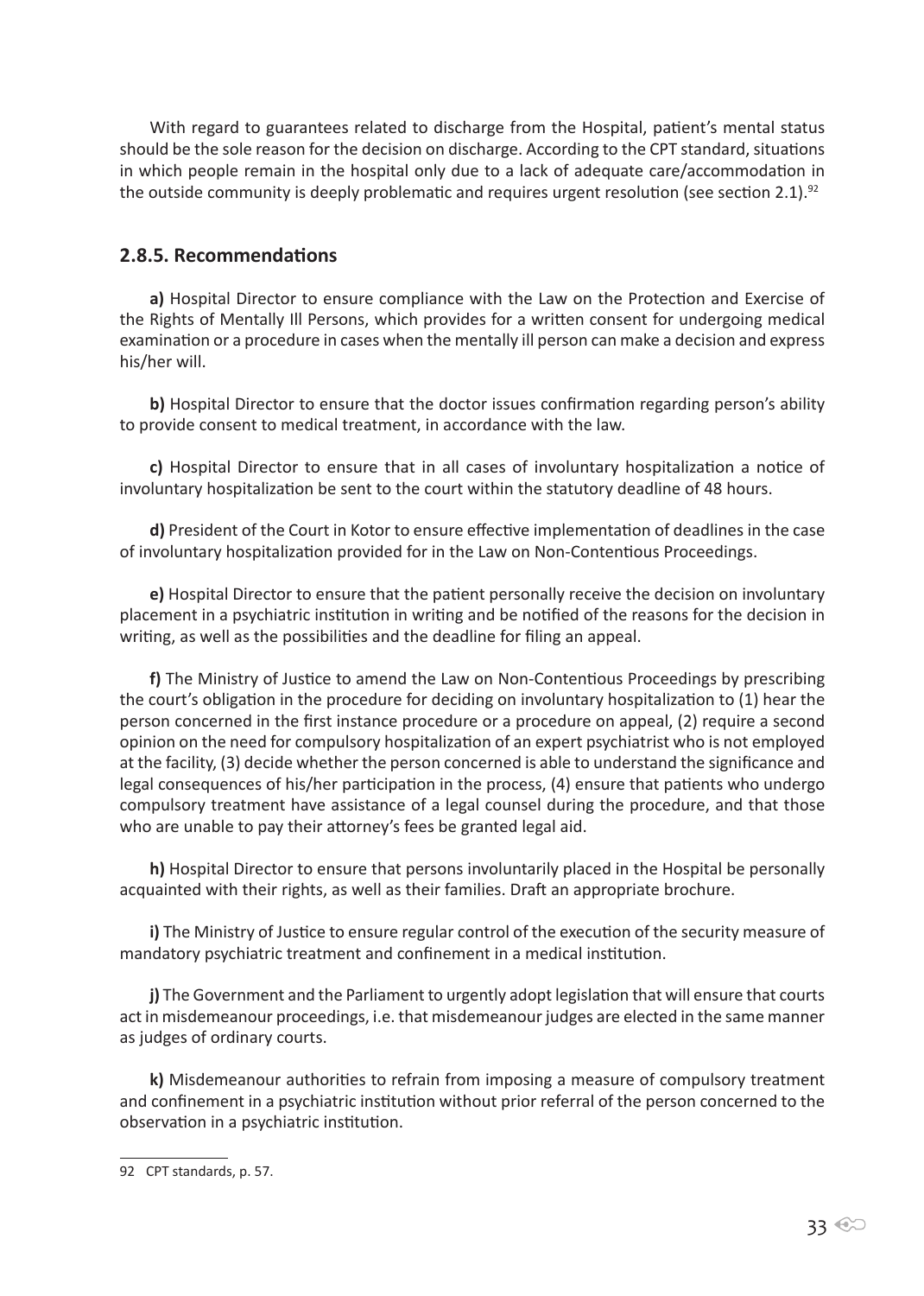**l)** The Ministry of Justice to stipulate under the LPRMI (Art. 17, para 3) the obligation to inform family members of the mentally ill person about the implementation of a medical procedure without his/her consent.

**m)** The Ministry of Justice to delete Article 50, para 1 from the Law on Non-Contentious Proceedings.

**The table in Appendix** describes in detail the degree of implementation of these recommendations at the end of the project (recommendations 37-50).

## **2.9. Forensic psychiatric unit (FPU)**

**Pursuant to the decision of the Government of Montenegro from 2005, forensic unit was established within the Hospital, according to the Director, as a temporary solution for ac**commodation of patients who have been imposed the compulsory measure of psychiatric treatment at the closed institution, as well as the measure of compulsory psychiatric treatment and imprisonment.

Protocol on the work of this ward still does not exist, although in the course of the project implementation the Protocol on the performance of security service in the healthcare institution Special Hospital for Psychiatry has been adopted (for details see Appendix, recommendation 5). In practice this means that it has not been stipulated who provides funding for the security service, so these decisions and the task to provide funding for the security were left to the Hospital. Private company "Security" has been hired to provide security services and is paid from the Hospital's budget, absurdly, with a foreign state's money, which the Republic of Srpska of Bosnia and Herzegovina pays for the treatment of its policyholders. Neither Ministry of Health nor the Ministry of Justice allocated special funds for this purpose. Such practice exhausts the Hospital financially, and it is necessary to urgently provide additional funding for the expenses of this ward and decide which ministry is responsible for it.

This situation indicates that an agreement according to which the State Administration for the Execution of Criminal Sanctions (AECS) would provide a special unit to ensure the security of the FPU has not been reached and that the Ministry of Health has not (timely) drafted regulations concerning, inter alia, the type of equipment to be issued to security staff, as the Government informed the CPT in its letter of 6 February 2009.<sup>93</sup>

On the day of the first visit as well as during the final visit, FPU accommodated 21 patients and this ward's capacity was completely filled. Four persons were awaiting admission to FPU – one of them with imposed prison sentence and the measure and three patients with the imposed measure. Director informed us that the patient with a prison sentence was serving his sentence in the prison and most likely receiving outpatient treatment, one patient was receiving outpatient treatment, while there was no information as regards the remaining two patients.

We were informed that since 1993 a total of six patients with the imposed measure have been on the run. Also, during the first visit the acute female ward accommodated three female patients with the imposed measure, and three were under observation (expert opinion).

<sup>93</sup> CPT report on the 2008 visit to Montenegro, p. 90.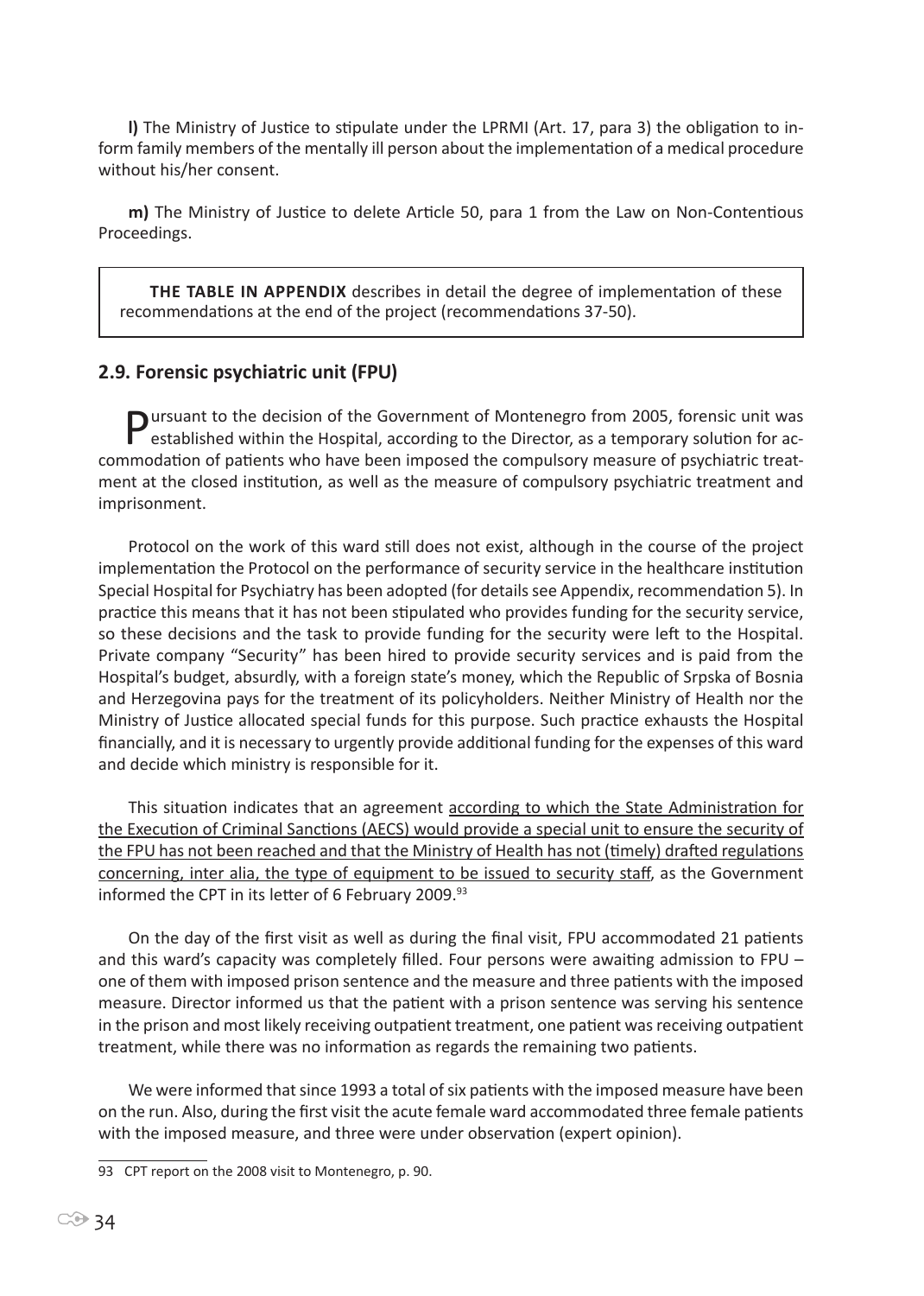Two nurses work in the day shift, and only one in the night shift, which is unacceptable (by comparison, in the prison hospital in Oslo, cooperating closely with Dobrota Hospital, five nurses are engaged per one patient). At the time of our visit, on Saturday, only one nurse was present in the day shift.

During the visits we found two security officers within the FPU, which is a practice criticized by the CPT in 2008, recommending that they stay outside the Hospital building and secure its perimeter.<sup>94</sup> However, this practice was continued until the end of the project implementation since, due to the small number of employees, according to the Director, the security of staff cannot otherwise be guaranteed (for details see Appendix, recommendation 6).

According to the Director, Hospital doctors constantly remind security officers of the need to treat the patients properly, as noticed during the final monitoring visit.

As the Hospital and AECS directors informed us during the first visit, new complex of the Special Hospital within AECS should be built by 2020, physically separated from the Remand Prison and Institution for sentenced prisoners buildings, for accommodating in separate units patients imposed the measure of compulsory treatment in a psychiatric institution, and those imposed the measure and a sentence. However, by the end of the project we have not been convinced that the construction of the mentioned facilities is certain.<sup>95</sup> Sufficient number of medical staff should be provided for patients imposed the measure, since they are patients, not prisoners, regardless of the type of crime they committed. Psychiatric patients do not belong in prison. On the other hand, their placement in Dobrota Hospital in a cramped Forensic psychiatric unit is also inadequate. The presence of untrained persons, i.e. security officers employed by contract, is not conducive to quality therapeutic climate in the Hospital. In the case of relocation of these patients, the staff would be unburdened to some extent and would have the possibility of extending the range of offered therapeutic procedures.

In one room at the FPU there is a cage for isolation of patients, created by dividing the room with metal bars. There are currently two beds in this room, and the third one separated with bars from the rest of the room. During the second monitoring visit, the barred door separating the bed from the rest of the room has been removed.

The cage was made after an attempt of one patient to suffocate another. Patient that was placed in this cage committed suicide by hanging, although all cells have been under video surveillance (more detail in section 2.2). In relation to the patient who was placed in the enclosed space, CPT recommended that "all efforts be made to reduce the restrictions placed on the patient in question. Further, a record should be kept of the time during which he is locked up, with a view to ensuring appropriate monitoring."<sup>96</sup> In relation to the cited recommendation, the Government's response stated that "In the meantime, the patient whose bed was separated from the rest of the

<sup>94 &</sup>quot;Their presence inside the FPU appeared to a large extent to be a substitute for health-care staff … presence of uniformed guards inside the unit could hardly be seen as contributing to the emergence of a therapeutic environment; if guards are needed, it would be far preferable for the role of such staff to be limited to perimeter security." CPT report on the 2008 visit to Montenegro, p. 88.

<sup>95</sup> At the round table where final results of the monitoring were presented, Deputy Minister of Justice, Mrs. Slavica Rabrenović, and Deputy Minister of Health, Mr. Dr Mensud Grbović, did not have detailed information concerning the construction of the Special Hospital within AECS. Subsequently, we tried to obtain an answer from the Ministry of Justice, but without success.

<sup>96</sup> CPT report on the 2008 visit to Montenegro, p. 89.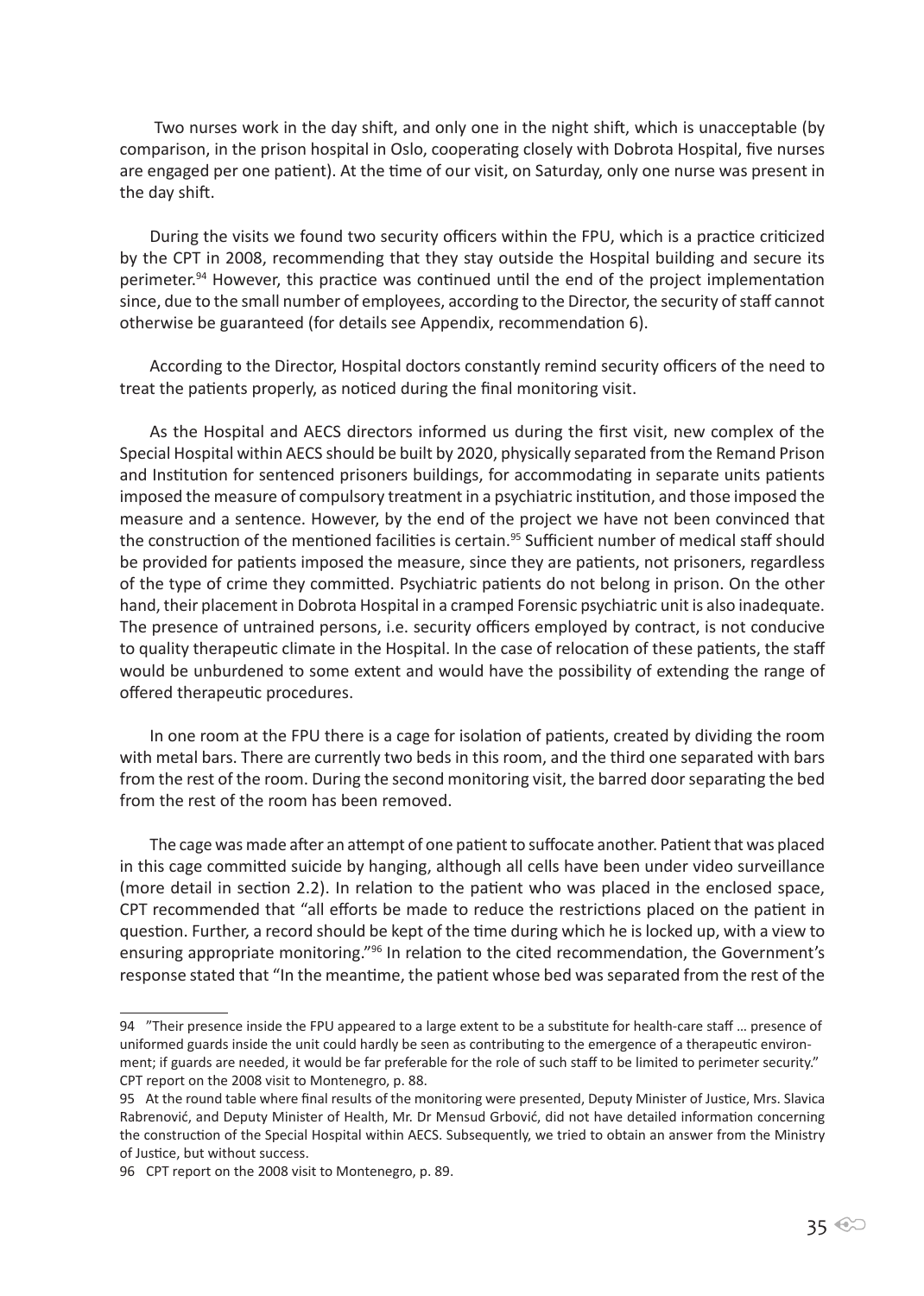room with bars (as he is said to have attempted homicide twice so far by attempted strangling of other patients) has been moved out of the barred area after two other patients had been moved out of the room and this patient is accommodated alone in the room, in the area with no bars around."<sup>97</sup> However, as monitors have been informed, the patient was in the confined space when he committed suicide by hanging, using the bars he had been surrounded with.

Although CPT recommended that "steps be taken to ensure that patients at the FPU have ready access to a proper toilet at all times, including at night<sup>"98</sup>, during the first visit a number of patients and security staff confirmed the common practice for patients to use containers to urinate during the night. Containers for urine were noticed in the rooms. Findings that the monitors came across during that visit were not in accordance with the Response of the Government of Montenegro to the report of the European Committee for the Prevention of Torture and Inhuman or Degrading Treatment or Punishment (CPT) on its visit to Montenegro from 15 to 22 September 2008<sup>99</sup>, which states that: "The remark regarding the access to toilet in the forensic psychiatric unit over night when the (barred) gates of patient's rooms are locked has in the meantime been taken into consideration and the situation has been improved in such way that patients can now use toilet at night and the guard comes by call to open the gate. Also, we should note that, even though this comment was based on information coming from some patients who, they allege, had to urinate in bottles over night – it does not reflect the practice in this unit. However, we would not eliminate possibility that such isolated incidents did happen."<sup>100</sup> By the end of the project implementation, the recommendation on the availability of toilets 24 hours a day was met (more detail below, recommendation 7).

Security staff members found during the first visit have not received any training related to the work with psychiatric patients, nor were they subject to any additional controls related to engagement in the Hospital, so it seems that CPT recommendation to the government to review the selection, training and supervision of security staff assigned to the FPU has not been met.<sup>101</sup> During the final monitoring visit security staff members confirmed that in the meantime they have attended several seminars that the Hospital referred them to, concerning non-violent resolution of conflict situations, treatment of mentally ill persons and ethical conduct in health care institutions.

## **2.9.1. Recommendations**

**a)** The Ministry of Justice to ensure that the FPU be relocated from the Hospital, and in the meantime provide adequate funds for its operations, primarily for the necessary security staff expenses.

**b)** The Ministry of Justice and Ministry of Health to create a protocol on the FPU operations (until its relocation), especially in connection with the employment of security service.

**c)** The Ministry of Health and Hospital Director to ensure that more nursing staff be present at the FPU at all times, and that the role of security staff be limited to perimeter security.

98 CPT report on the 2008 visit to Montenegro, p. 87.

<sup>97</sup> Response of the Government of Montenegro to the CPT's report on the 2008 visit to Montenegro, p. 89.

<sup>99</sup> Response of the Government of Montenegro to the CPT's report on the 2008 visit to Montenegro, available at: http://www.cpt.coe.int/documents/mne/2010-04-inf-mne.pdf.

<sup>100</sup> Response of the Government of Montenegro to the CPT's report on the 2008 visit to Montenegro, p. 87.

<sup>101</sup> CPT report on the 2008 visit to Montenegro, p. 88.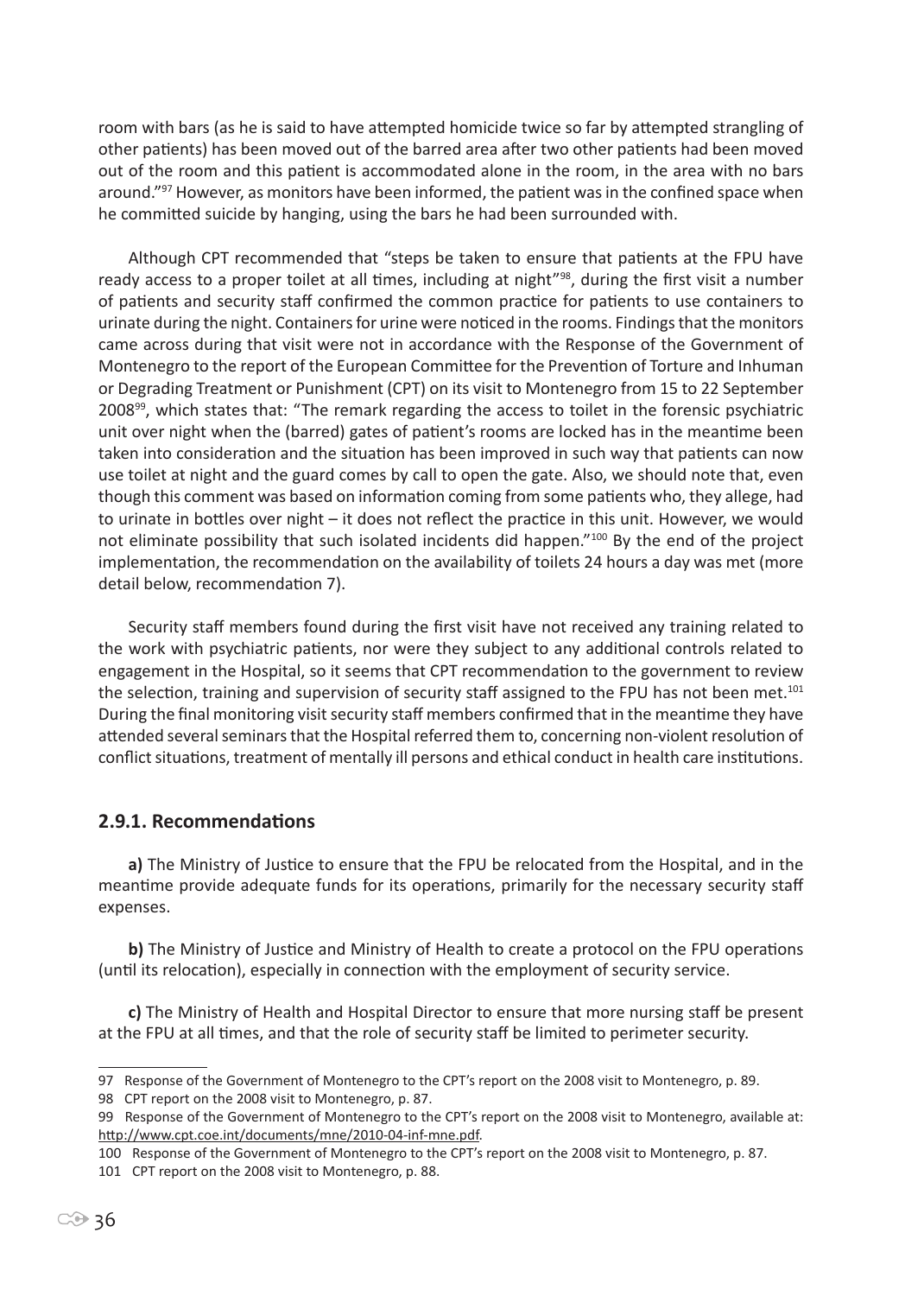**d)** Hospital Director to ensure that all patients placed at the FPU have access to toilet facilities 24 hours a day.

Data on the fulfilment of these recommendations are listed in Appendix (recommendations 4, 5, 6 and 7).

#### **2.10. Substance abuse ward**

The capacity of this ward is 19 beds, of which 10 beds are located on the ground floor for alcohol abusers and 9 beds on the first floor for psychoactive substance (drugs) abusers. During the first visit capacities were filled, while 23 patients awaited admission to the ward for drug addiction treatment and 5 patients for the treatment of alcoholism.<sup>102</sup> During the project implementation the number of patients waiting to be placed in the Hospital ranged between 20 and 30. Once again, we reiterate that both wards accommodate only men, while women with the imposed measure are placed in the acute female ward. By the end of project implementation only five places have been provided for inpatient treatment of female substance addicts in the Clinical Centre in Podgorica.

Patients addicted to drugs are placed at the Hospital pursuant to the court's decision to impose the measure of treatment "for as long as necessary, but not longer than three years."<sup>103</sup> The court imposes this measure after the psychiatric evaluation of an expert witness.<sup>104</sup>

During the first visit monitors noticed that the ward was extremely cramped, while hygiene and tidiness should have been at a considerably higher level. Monitors' general impression was that this was some kind of a temporary accommodation for people in social need, not a medical institution; we therefore emphasized the need to renovate this part of the Hospital. During the second, final visit monitors found a much better situation in terms of hygiene and equipment in the ward, although spatial capacities remained the same (for more detail see Appendix, recommendation 52).

The optimal time that a person dependent on any kind of drug(s) should spend at the medical institution of this type is one month, which is enough to prevent the development of withdrawal symptoms and allow the patient to gain initial insights. Further treatment based on full psychosocial rehabilitation would have to be carried out outside the institution. There are many modalities: return to prison conditions is possible, where such persons would then have to be offered psychosocial rehabilitation programs, while staying in the so-called "drug free units" (where active participation in the treatments offered and voluntary consent to regular urine tests, adequate engagement and maintaining of abstinence would be awarded by going home for the weekend, longer visiting hours, etc.). It is also possible to refer them to the existing rehabilitation facility "Kakaricka gora".

<sup>102</sup> Information from the website of the Hospital: www.psihijatrija.co.me.

<sup>103</sup> The Criminal Code (*Sl. list RCG*, 70/2003, 13/2004, 47/2006 and *Sl. list CG*, 40/2008, 25/2010 and 32/2011), in Art. 71 (para 1 and 2) stipulates the following: "The court shall pronounce mandatory treatment to an offender who has committed a criminal offence because of addiction to narcotic drugs and if there is a serious danger that s/he might continue committing criminal offences due to this addiction. The measure set forth in Paragraph 1 of this Article shall be carried out in a penitentiary institution or in an appropriate medical or other specialized institution and shall last for as long as there is a need for treatment, but not longer than three years."

<sup>104</sup> The Criminal Procedure Code stipulates that the Court shall decide on the imposition of the security measure of compulsory treatment of alcohol and drug addiction after it obtains the findings and opinion of an expert witness. The expert witness shall also give a statement regarding possibilities for the accused person's treatment (Art. 476, para 1).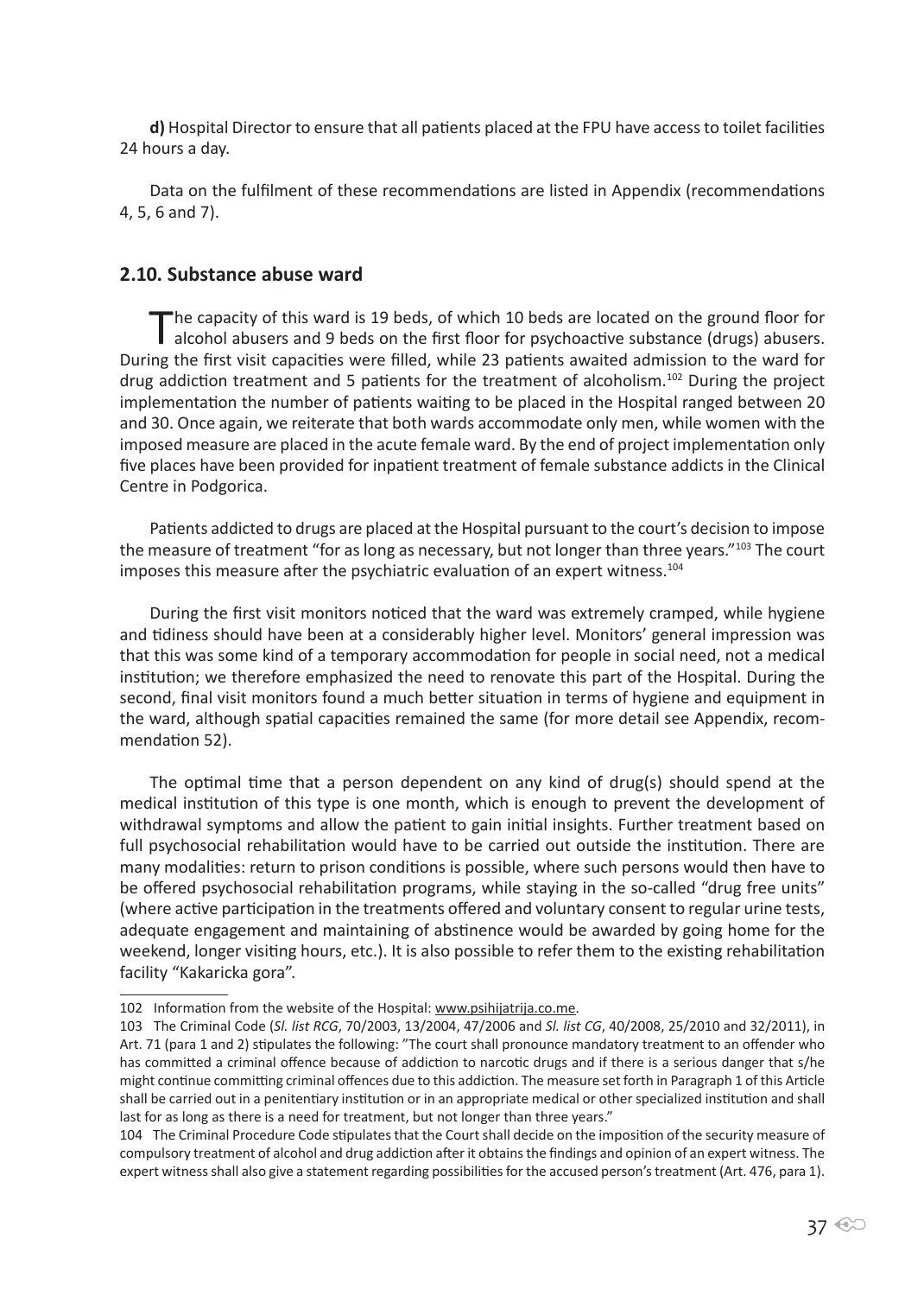Below is the table with the number of patients **without the imposed court measure** treated at the Substance abuse ward in the period from 1 January 2007 to 14 November 2011:

| Year | Number of patients treated<br>for drug addiction | Number of patients treated<br>for alcoholism |
|------|--------------------------------------------------|----------------------------------------------|
| 2007 | 82                                               | 160                                          |
| 2008 | 110                                              | 170                                          |
| 2009 | 92                                               | 108                                          |
| 2010 | 37                                               | 79                                           |
| 2011 | 43                                               | 42                                           |

Table below shows the number of patients **with the imposed court measure** treated at the Substance abuse ward in the period from 1 January 2007 to 14 November 2011:

| Year | Number of patients treated<br>for drug addiction | Number of patients treated<br>for alcoholism |
|------|--------------------------------------------------|----------------------------------------------|
| 2007 | 12                                               | 0                                            |
| 2008 | 9                                                | 3                                            |
| 2009 | 12                                               | 3                                            |
| 2010 | 18                                               | 11                                           |
| 2011 | 11                                               | 4                                            |

Hospital Director informed us that in planning accommodation capacities, Hospital strives to provide enough beds for the treatment of drug addicts without the imposed measure, i.e. those who did not commit an offense, as shown by the statistics provided. As the accommodation capacities are insufficient, patients with the imposed court measure too have been placed on a waiting list (a total of  $27!^{105}$ ).

During the first visit this ward did not engage security staff due to the lack of funding, so the monitoring of patients was fully transferred to medical staff. This situation was later changed by installing video surveillance cameras in the ward.

## **2.10.1. Recommendations**

**a)** The Ministry of Health to provide emergency accommodation for women dependent on alcohol and psychoactive substances outside the acute female ward.

**b)** The Ministry of Health to provide funds for the renovation and capacity increase in the substance abuse ward, or to establish wards of this type in other institutions.

<sup>105</sup> Information amended based on discussions on the report held in Podgorica on 30 November 2011.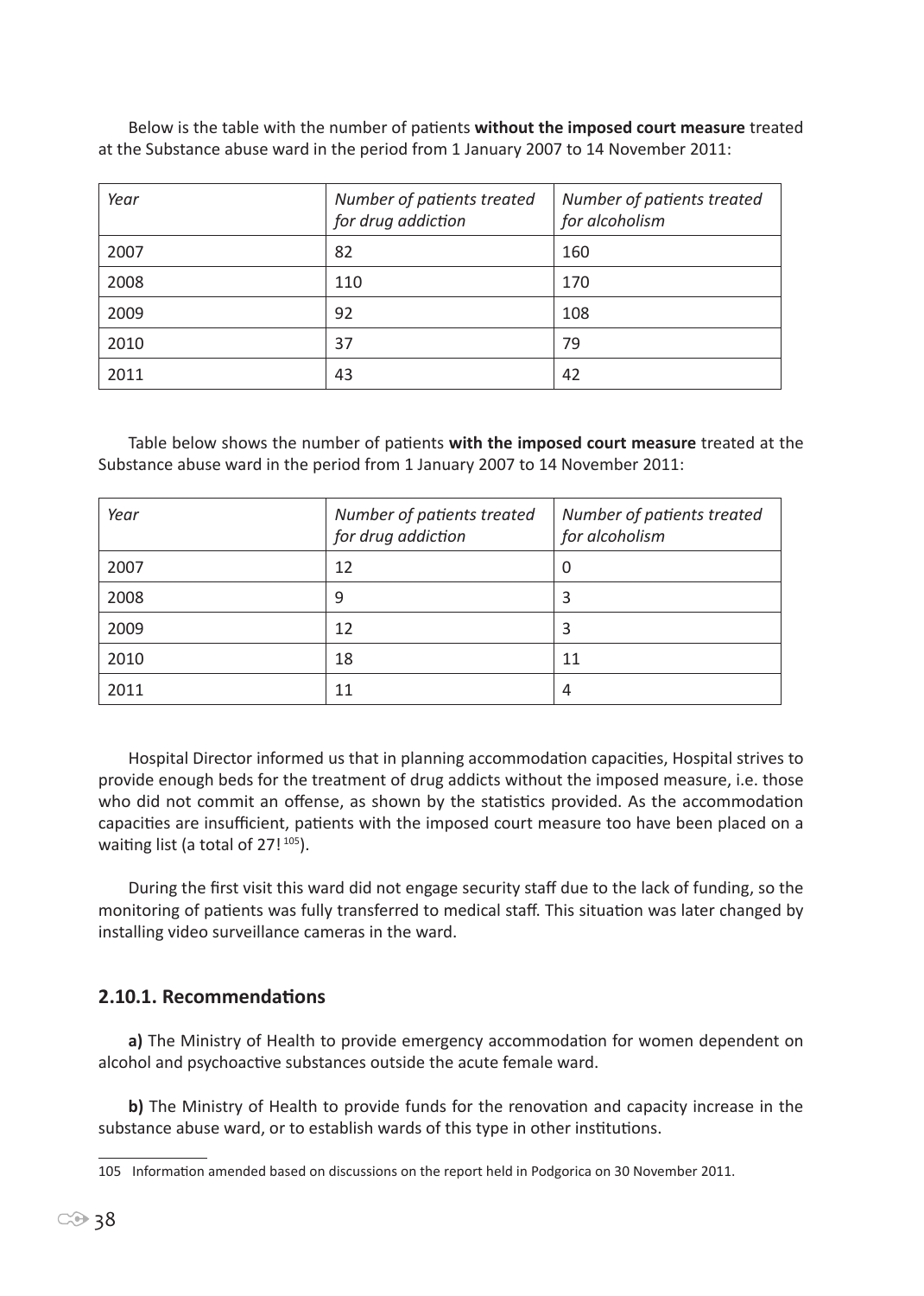**c)** The Ministry of Justice to take action, particularly in the form of training of judges, in order to shorten the stay of patients with the imposed court measure of compulsory treatment in accordance with the patient's recovery, which would allow the treatment of a larger number of people in current accommodation capacities.

**THE TABLE IN APPENDIX** presents the implementation of these recommendations at the end of the project.

#### **2.10.2. Council for the protection of patients' rights**

**P**atients placed in the institution have the right to file complaints to the Council for the protection of the rights of the mentally ill regarding treatment, diagnosis, discharge from the institution and violations of their rights, freedom and dignity. In practice, this right is implemented by patients submitting their complaints in writing via mailboxes for complaints located in each ward. Interviewed patients confirmed that they are aware of the possibility to insert complaints in the mailboxes set up in each ward for this purpose, while the majority of interviewed patients stated that it was the nursing staff that informed them about this possibility. Hospital Director informed the monitors that the Council's President empties the mailboxes, who is a psychologist engaged at the Hospital twice a week, after which the received complaints are reviewed. According to the Director, the Council meets four times a year (every three months), and if necessary emergency meeting are organized.

The CPT noted that the Council has been established by the Board of Directors of the Hospital, at the Director's proposal, and recommended that the authorities take steps that this body be truly independent.<sup>106</sup> In the Government's response from 2009 it was stated that the Council was composed of three representatives of the institution and two representatives from other institutions, that it was appointed by the Board of Directors and that the process of amending the Statute of the Special Hospital, based on which the Council would mostly consist of the members from other institutions, was under way.<sup>107</sup>

Current situation proves that changes have been made to the composition of the Council, with the majority of its members being from other institutions,<sup>108</sup> however, the manner of their appointment remained the same. All members of the Council are proposed by the Hospital Director and then appointed by the Board of Directors. The above method of appointing members of the Council still does not guarantee their impartiality.

Furthermore, in its response of March 2010, the Government announced the establishment of the Commission for Mental Health at the national level, which would be established by the Ministry of Health in order to perform additional external control of the work of the Hospital from the aspect of protection of Hospital patients' rights.<sup>109</sup> This Commission had not been formed prior to the publication of the preliminary monitoring report in November 2011, but this was done later during the project (see Appendix, recommendation 50).

<sup>106</sup> CPT report on the 2008 visit to Montenegro, p. 107.

<sup>107</sup> Response of the Government of Montenegro to the CPT's report on the 2008 visit to Montenegro, p. 107.

<sup>108</sup> Art. 23, para 3 of the Statute stipulates: "The Council for the protection of the mentally ill has five members: two representatives of the institution and three experts in the fields of psychiatry and neuropsychiatry, social protection, justice, human rights and freedom or other related fields".

<sup>109</sup> Response of the Government of Montenegro to the CPT's report on the 2008 visit to Montenegro, p. 108.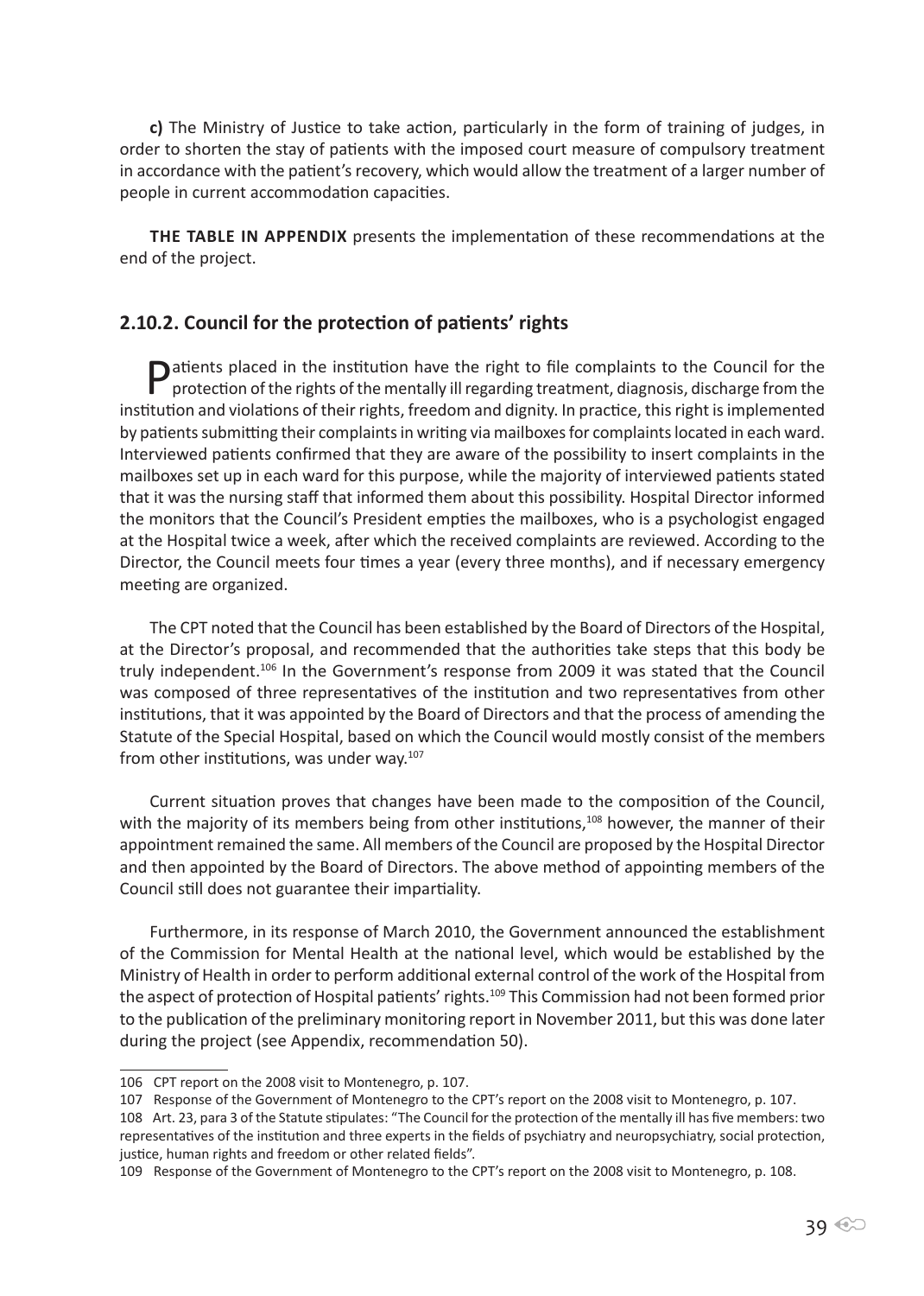Law on Patients' Rights provides for the right to file a complaint, under which this right is granted to a patient who was denied the right to healthcare or any other right prescribed by this law, or a patient who is not satisfied with the provided healthcare service or procedure by a healthcare worker or an institution. The complaint is submitted to the healthcare facility director or the Protector of patients' rights, appointed by the director (Art. 31). According to the Director, Protector of patients' rights in the Hospital was appointed in December 2010.

Hospital also has the Council of Patients, composed of the representatives of patients who regularly meet with the Director and present their remarks and other opinions.

#### **2.10.3. Recommendations**

**a)** The Ministry of Health and Hospital Director to amend the Hospital Statute in order to ensure the impartiality of the Council for the Protection of the Rights of the Mentally Ill (as regards the manner of proposing and appointing its members).

**b)** The Ministry of Health and Hospital Director to amend the Statute in order to provide that the Council members include representatives of non-governmental organizations dealing with human rights, in order to ensure its impartiality.

**c)** The Ministry of Health to establish the Committee for Mental Health.

**Table in the Appendix** describes in detail the degree of implementation of these recommendations (recommendations 49 and 50).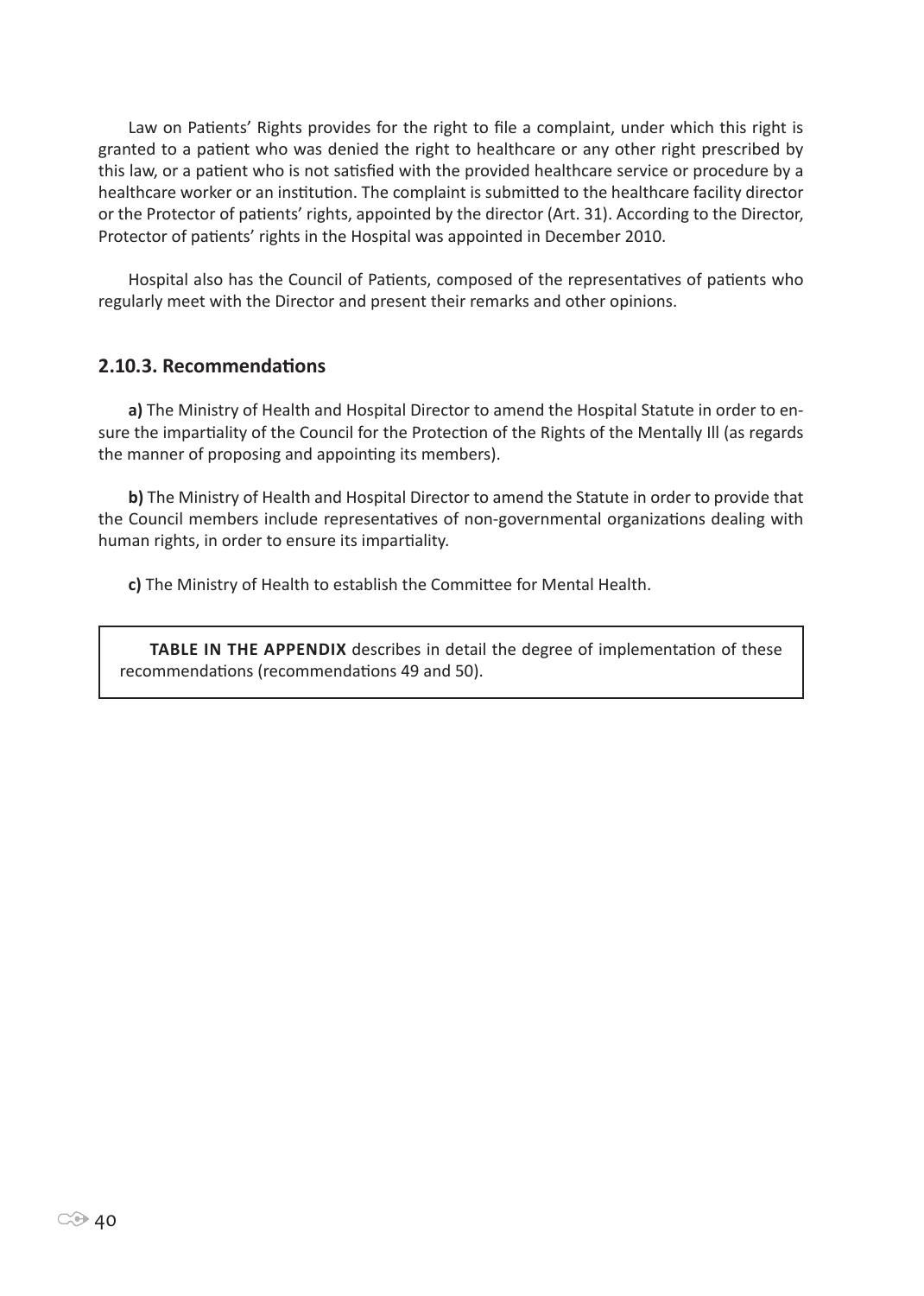# **3. Psychiatric unit at the General hospital in Nikšić**

# **3.1. General**

Psychiatric unit within the General Hospital in Nikšić (the Unit) can be considered as the institution of closed type. Although the wind is institution of closed type. Although the windows are not barred, the Unit is locked and patients do not have the possibility to discontinue their treatment at any time and leave the institution.

Total accommodation capacity of 30 beds has been equally divided between men and women. Occupancy rate is 80%. In relation to cooperation with other institutions, the most prominent are the cooperation with the Centre for Mental Health in Nikšić and the Hospital in Dobrota.

# **3.2. Staff**

Three psychiatrists at the Unit are engaged full-time, while one psychiatrist works four-<br>hour shifts. According to Dr Radojka Mićović, Head of the Unit, two psychiatrists will retire soon and one of them is likely to leave the workplace for personal reasons, which raises the question of further work if appropriate replacements are not timely provided.

As regards nursing staff at the Unit, head nurse works eight-hour shifts Monday to Friday. One nurse, who is an occupational therapist, is currently on maternity leave. There are eight other nurses who work in shifts: 12-hour day shift, 12-hour night shift, followed by the day off. When no one is on sick leave or vacation, there are two nurses in each shift. Otherwise, only one nurse is on duty. All nurses have secondary medical education, while head nurse at the Unit has a higher education degree (two years at the university).

Interviewed staff has not passed any form of additional training or specialization in working with the mentally ill. During the visit monitors noticed the practice where medical staff working in other units of the General hospital show bias or resistance towards patients in the psychiatric unit. During the follow-up visit it was noticed that in the meantime efforts were made to fight prejudice (see Appendix, recommendation 2 relating to the Unit in Nikšić).

In relation to the possibility of engaging students of the secondary medical school in the Unit as part of their mandatory school practice (at least in the performance of some of the less complex tasks, such as the monitoring of patients during their stay in the fresh air and talking to them), monitors have been informed that the odds were very small, since according to the curriculum students spend only part of the total time envisaged for practice at the psychiatric unit (5 to 15 workdays).

At evenings, one doctor is on duty for the entire hospital, for emergency cases. Psychiatrists from the Unit are on standby in turns.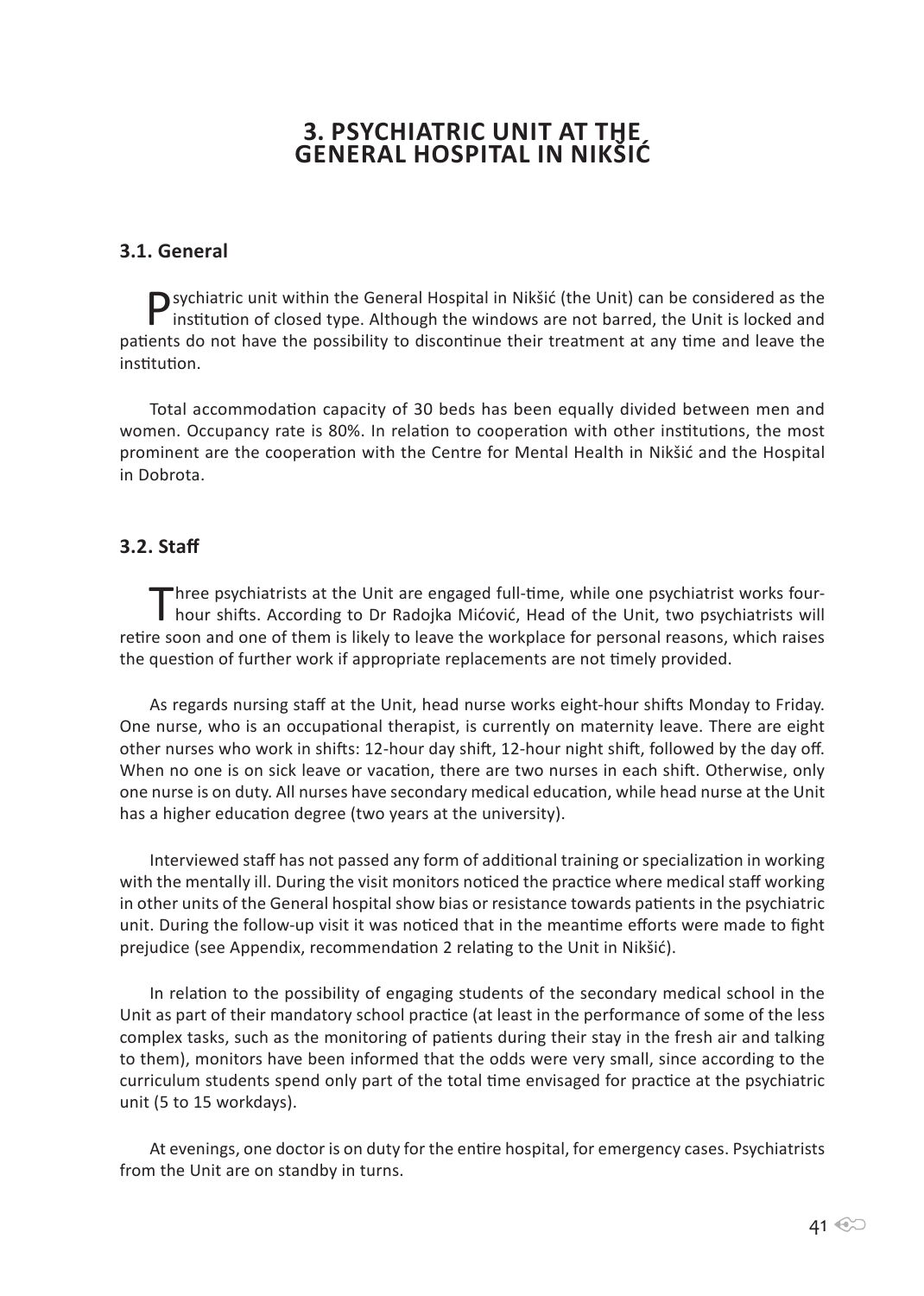#### **3.3. Patient structure and method of hospitalization**

Psychiatric unit at the General hospital in Nikšić mainly admits patients with psychoses, personality disorders in the phase of decompensation, as well as non-psychotic disorders, mainly depression.

Patients with drug addiction are also hospitalized. If there is strong motivation, the treatment lasts up to 3 weeks. If the patient is not motivated to establish healthy behaviour patterns, discharge from the Unit takes place after the signs of abstinence crisis have been handled, which is usually after 10-12 days.

Average length of hospital stay is 2-3 weeks, which is commendable. The global trend of shortening hospitalization is respected. A number of patients are hospitalized for one day only in order to introduce antipsychotic drug Rispolept Consta into their therapy (modern medicine administered intramuscularly every 14 days). The patients hospitalized for one day do not affect the aforementioned average of 2-3 weeks.

According to the Unit Head, the problem of long-term hospitalization of "social patients" is not prominent. Cases of hospital stay of several months are rare, not to mention of years or decades, as it has been the case at the Hospital in Dobrota. The longest case was three months. However, if it happens that the current situation is such that the patient would be left without proper care after discharge, patient's stay at the Unit is extended. This is especially the case when the hospitalized patient's guardian is a guardianship authority (Social Welfare Centre). Head of the Unit finds the cooperation with the Centre to be good. She pointed out that despite the limited financial resources, they always find a solution when buying clothing and other necessities for the patients. Obligations regarding the maintenance of hygiene of these patients have been completely taken over by the hospital (personal hygiene and laundry).

The Unit is treated as "open acute ward that closes in phases".

Explanation that monitors received for the so-called phased closure is that the front door is locked occasionally, when there is anxious patient at the Unit with high chances of escaping. From conversations with patients and staff, as well as through direct observation, monitors concluded that the locked door is the policy, and unlocked the exception, so the more accurate term would be "phased opening ".

"Open-type ward", according to the adopted, but incorrect interpretation, is determined by whether the psychiatric ward has bars on the windows or not, not by whether patients can voluntarily stop treatment whenever they want, without fearing the police would forcibly return them to the hospital. We stand by the notion that some patients need to be hospitalized involuntarily, as it is our duty to protect them and the environment from the devastating consequences that can occur due to untreated psychotic state. However, such cases imply all legal safeguards against abuse that are available to involuntarily hospitalized patients.

During the first visit from discussions with the staff it was concluded that they do not make a clear distinction between voluntary and involuntary placement at the Unit. This conclusion was derived from the fact that the hospitalization of patients who strongly opposed it is considered as voluntary, if the patient's family gave an approval. Also, a patient placed at the Unit could not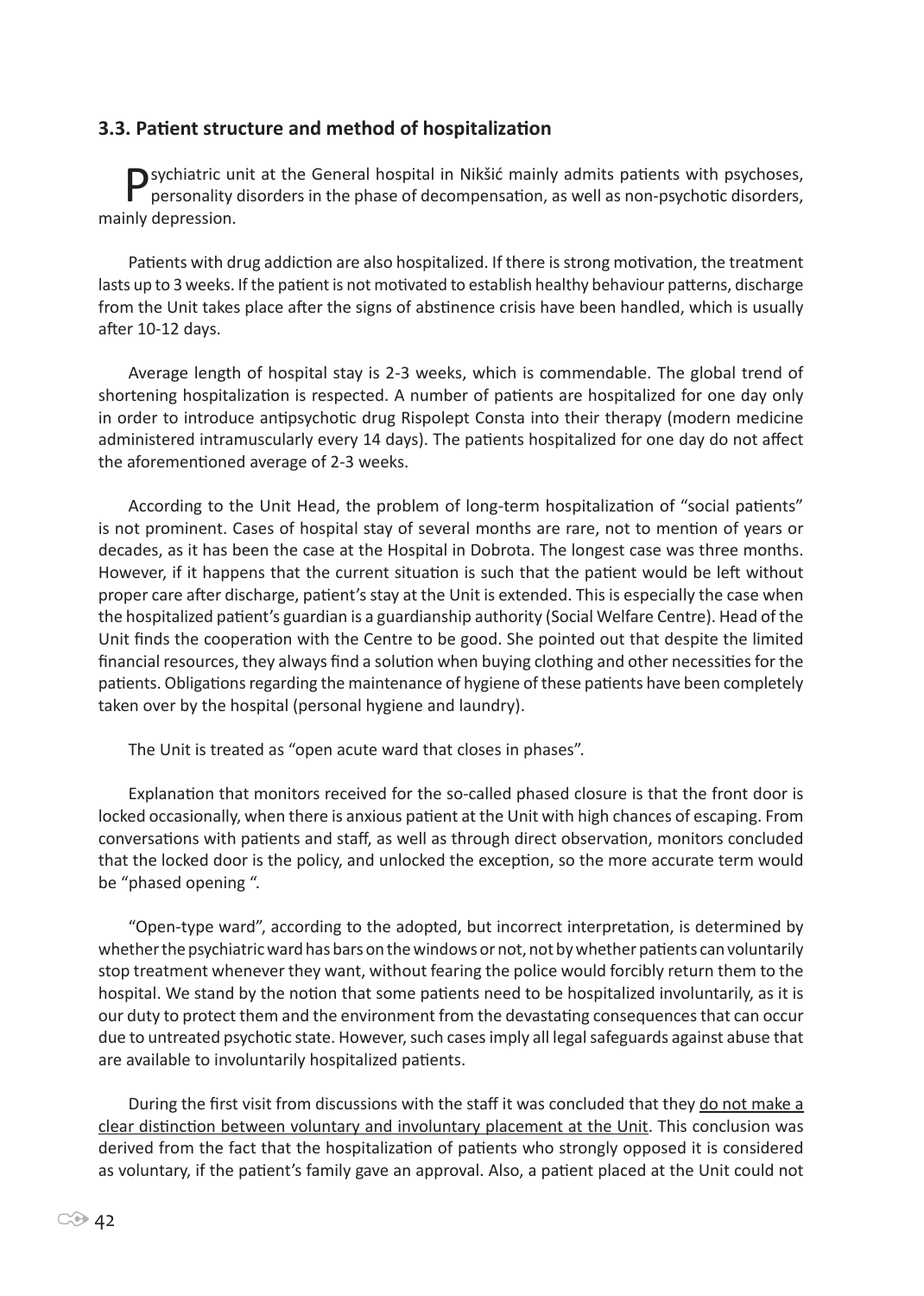discontinue treatment when they wanted to. In this case, leaving the hospital is treated as an escape and the police are informed. Also, staff were not aware of the obligation to inform the court about involuntary hospitalization, nor did they consult lawyers employed at the hospital on this occasion. Monitors were told that patients, who were in their understanding hospitalized involuntarily, are referred to the Hospital in Dobrota, with an explanation that the Unit cannot accommodate them, i.e. ensure their safety and the safety of other patients and staff. There are 20 to 25 such cases annually. However, monitors found involuntarily placed patients at the Unit, who were unable to leave the hospital voluntarily and whose records did not include hospital's notice of involuntary placement to the court or the response of the court, or other document as the basis for involuntary placement.

Safeguards in the context of involuntary placement on hospital admission, during stay and discharge were not implemented, meaning that in practice patients were forcibly retained without legal basis (except when referred from another psychiatric institution by the court order) and without the possibility of appeal.

According to medical staff, the court was informed about the patient's status only in the case of attempted suicide.

This situation has been changed in terms of compliance with the guarantees for involuntary hospitalization, as noticed during the final monitoring visit (for more detail see Appendix, recommendation 1 relating to the Unit in Nikšić).

## **3.4. Treatment**

ccording to the Head of the Unit, each patient is psychologically tested during his/her first **A**hospitalization at the Unit.

All patients participate in the work of the social therapy group, which has a long tradition in the Unit and has been implemented since 1992.

Occupational therapy is currently not implemented, due to the lack of space, so the only solution appears to be the construction of a support building within the hospital perimeter, because the only common room at the Unit is the dining room. This situation remained until the project completion (see Appendix, recommendation 3 concerning the Unit in Nikšić).

Since the Unit has central position in the hospital perimeter, during the first visit monitors heard the shocking fact that the hospital management encourages patients' stay indoors, i.e. not going out in the yard, to leave a better impression on various delegations and guests entering the main and largest part of the hospital complex. It is necessary to allow daily stay in the fresh air to patients in the locked wards too (including on weekends, without exceptions). Space for walking must be covered, so that there are no excuses in terms of inclement weather for keeping the patients indoors. From discussions with the staff monitors came to the conclusion that staff are not familiar with this obligation. Monitors were informed of the examples that staff occasionally allow patients longer stay in the fresh air, but as an act of goodwill. Patients themselves have stated that occasionally they spend time outdoors, but not on a daily basis. Unit arrangement during the first visit did not allow patients to stay outside in the case of inclement weather. This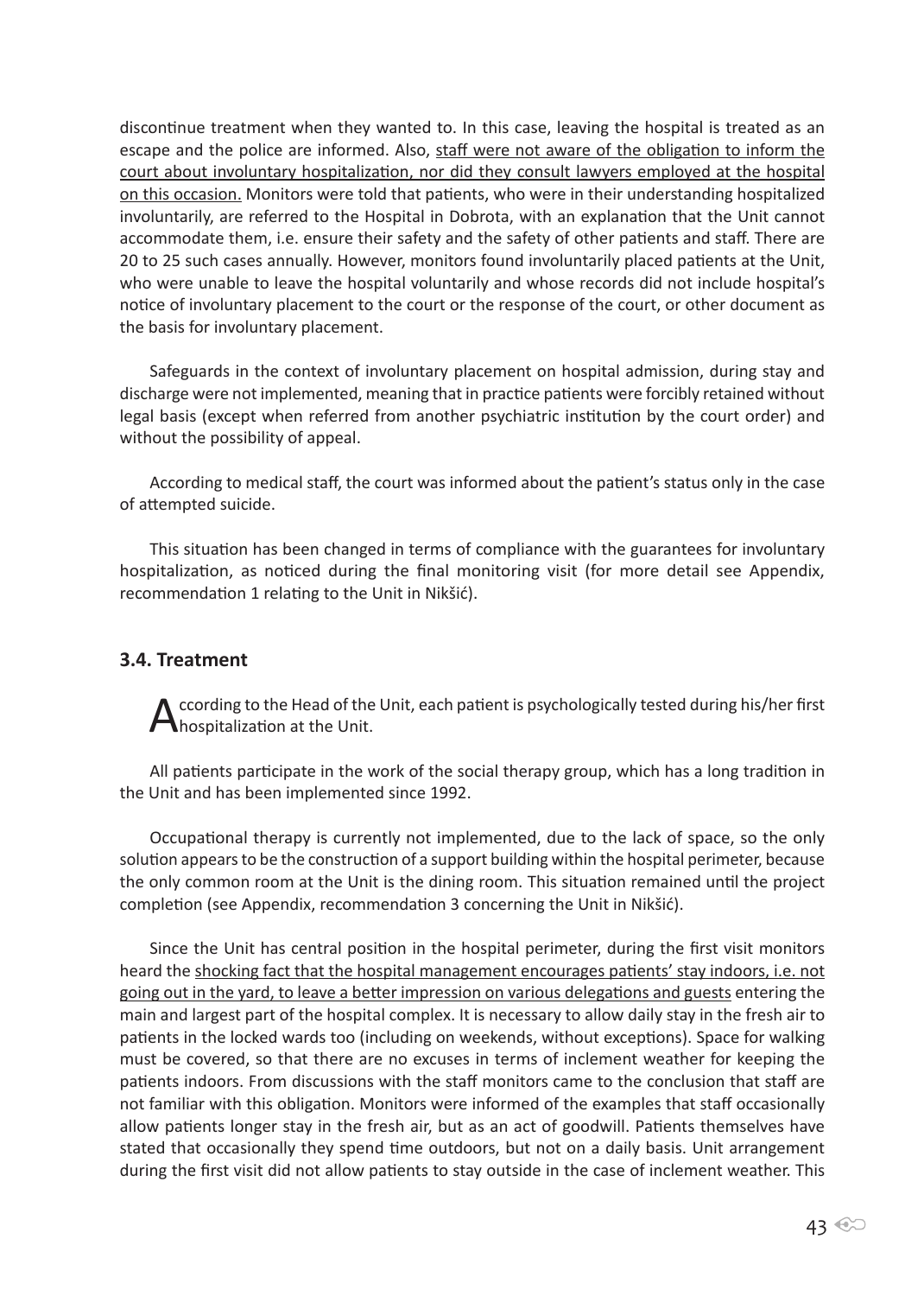situation remained until the end of the project implementation, as patients stay in the fresh air is still conditioned by the weather (see Appendix, recommendation 3 concerning the Unit in Nikšić).

Personal medical records of patients are maintained in electronic format. Based on what the monitors have seen, records are kept neatly and updated regularly, so there are no objections to this end. The use of drug therapy is in accordance with the standards, based on the verified drug charts.

During the first visit patients noted that they were satisfied with the food, but that there was no fruit in the diet and that it was available only to patients whose visitors brought fruit. It would certainly be desirable to include more fruit in the diet, especially for those patients whose relatives do not bring it. This recommendation was implemented until the end of the project implementation (for details see Appendix, recommendation 5 related to the Unit in Nikšić).

It is commendable that the House Rules are hung up on the door to each room, providing thus patients with a clear understanding of their responsibilities and functioning during the stay at the Unit.

#### **3.5. Registers**

onitors inspected four registers in the nursing staff clinic:

1) Therapy book. Doctors at the Unit enter the so-called therapy on demand into therapy charts very rarely, and, therefore, such therapy is rarely administered. There were three entries for the past few months – *Trazem* as needed (*Trazem* is a hypnotic, sleep inducing drug, administered in patients with insomnia, which is a common phenomenon accompanying mental disorders, and the possibility for its abuse in this context is low).

2) Duty book. At the end of their shift, nurses register all that has happened during their working hours, so that the next shift has an insight into the developments at the Unit during the previous shift.

3) Follow-up book. It is mainly kept for patients at risk of suicide. On a doctor's order, shift nurse is required to visit the patient at regular intervals and enter in the book what the patient did at that moment. During the first visit one person was being followed, a girl suffering from MS. It is commendable that there is awareness of suicide prevention measures at the Unit.

4) Reminder book. All pre-scheduled examinations of patients outside the Unit are entered in advance, in order to timely organize patients' transport.

Monitors were informed that the measure of physical restraint of patients is not implemented. If this measure is applied the future, it would be necessary to introduce the physical restraint record book and provide a separate room for its implementation, out of the sight of other patients. We have not noticed that such room exists in the Unit.

Unlike all the other wards at the hospital, psychiatry unit has no doorman at the entrance. Nursing staff complained about the problem of working in night shifts, when substance addicts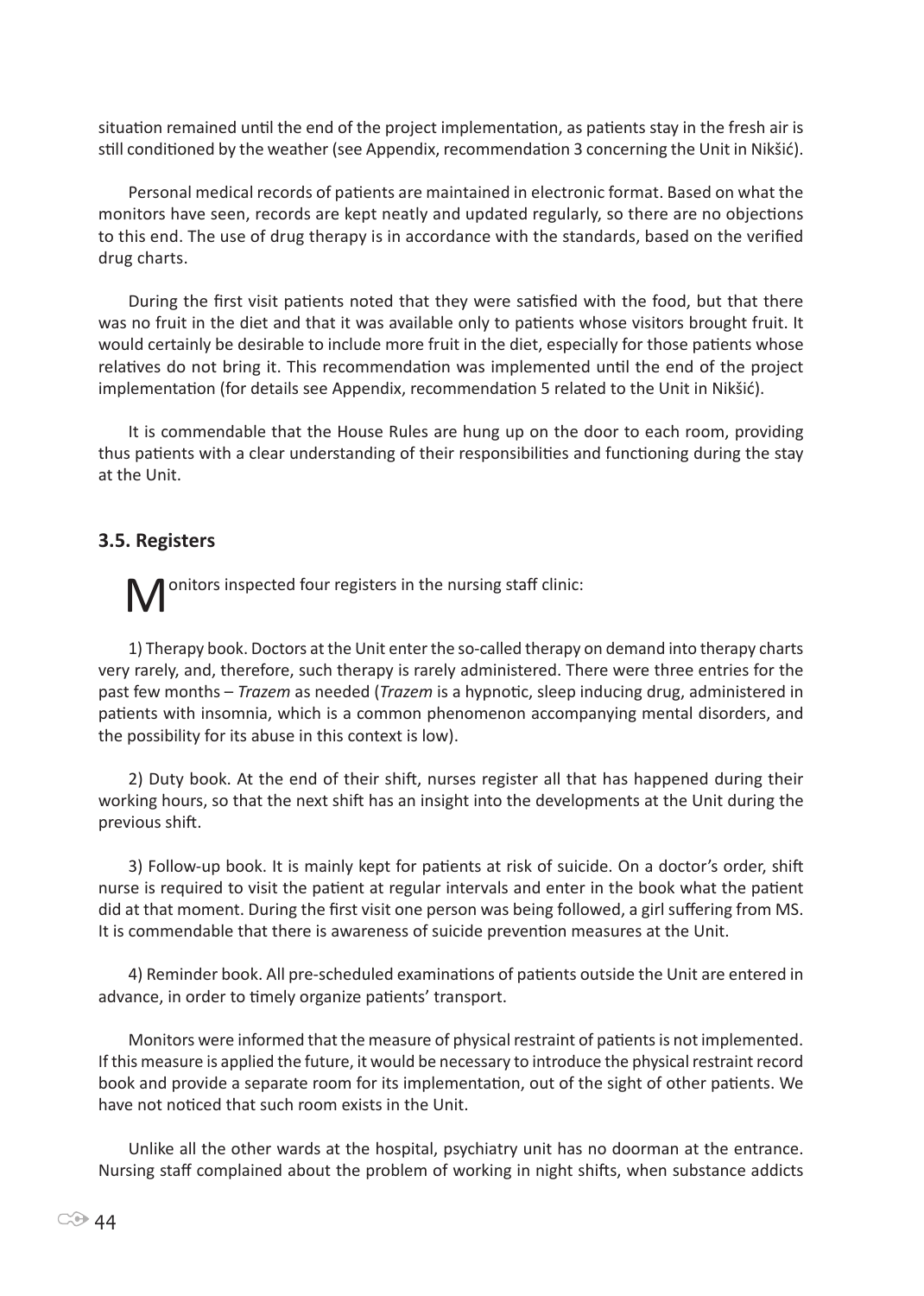come banging at the Unit door, asking for therapy. Staff believe that engaging a doorman would lessen this problem. By the end of the project a doorman was engaged, responsible for securing the psychiatric unit as well (see Appendix, recommendation 4 concerning the Unit in Nikšić).

# **3.6. Protection of patients**

At the Unit's exit there are instructions on how to address the Protector of patients' rights,<br>that each health institution was required to establish under the Law on Patients' Rights.<sup>110</sup> However, it was noted that the method of filing a complaint is not appropriate for patients of this Unit, as it implies that the complaint be submitted in writing and in triplicate. It is unrealistic to expect that patients placed at the Unit can comply with such a request. This situation remained until the project completion (see Appendix, recommendation 7 concerning the Unit in Nikšić).

Also, the Law on Patients' Rights provides that a complaint may be filed orally (Art. 32), which is not indicated in this notice. Patients must be provided more adequate access to institutions and individuals appointed to protect their rights, however, this recommendation has not been applied until the end of the project in 2013.

## **3.7. Recommendations**

**a)** Immediately ensure the implementation of safeguards in the context of involuntary placement during the admission, stay and discharge from the Unit, especially in terms of court supervision.

**b)** Take measures to fight prejudice against the mentally ill, which is particularly detrimental in medical staff and hospital management, as it leads to discrimination against patients.

**c)** Provide regular stay of patients in the fresh air in the yard, as well as a covered area so that patients are able to stay outside the Unit in the event of inclement weather as well.

**d)** Engage a doorman at the Unit.

**e)** Improve nutrition of mentally ill persons placed at the Unit.

**f)** Ensure that patients be informed of their rights.

**g)** Simplify the procedure for patients to address the Protector of patients' rights.

**THE TABLE IN APPENDIX** presents the implementation of the recommendations by the end of the project.

<sup>110</sup> *Sl. list CG*, 40/2010.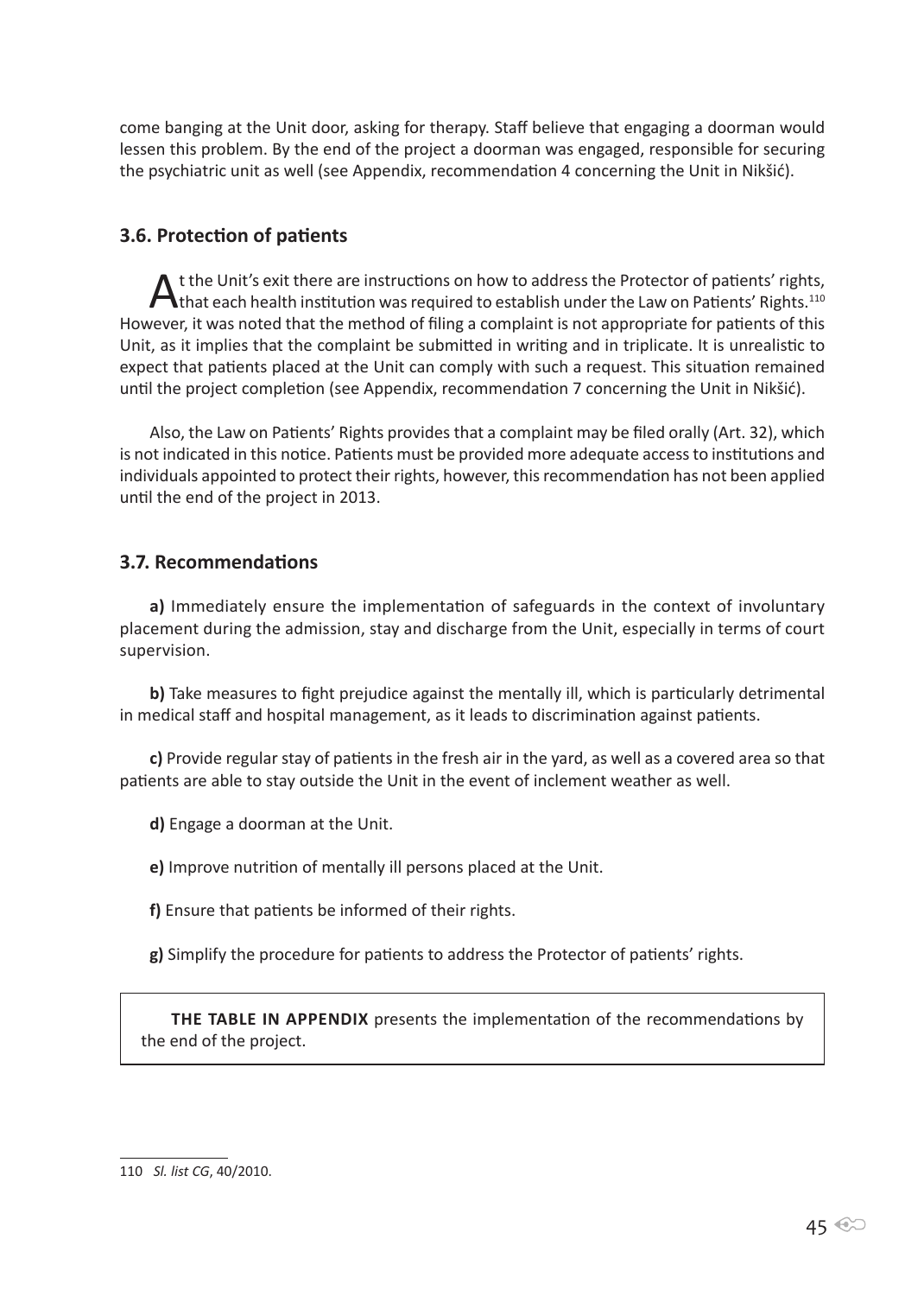# **4. Psychiatric clinic at the Clinical Centre of Montenegro in Podgorica**

# **4.1. General**

Psychiatric clinic in Podgorica (the Clinic) is an open-type psychiatric establishment. This is justified by the fact that patients who refuse necessary medical treatment are referred to the Hospital in Dobrota, which means that involuntary placement is not implemented at the Clinic. In our opinion, the Clinic indeed does not meet conditions for the placement of patients requiring involuntary hospitalization.

Each patient is free to seek discharge, which is easily implemented, provided that the patient sign that he/she wants to discontinue the treatment at own request, and that their family members are familiar with it. The clinic is located on the ground floor and rooms do not have bars on the windows. During the visit, monitors noticed that the windows in the rooms were open. Doors are locked and there is a precise schedule according to which patients go and stay out, which was confirmed by several patients.

Cooperation with the Head of the Clinic and physicians at the Clinic was exceptional. Head of the Clinic, Dr Golubović, invited all staff members present at the time of the first visit to the meeting with our team of monitors, which we found very positive (staff members of different profiles were present: nurses, psychiatrists, two psychologists, a social worker). It was obvious that everyone had the opportunity to present the problems faced at work, which helped us greatly in creating an objective picture of the Clinic.

# **4.2. Accommodation conditions and treatment**

Material conditions at the Clinic are very poor. There is only one male and one female toilet<br>and a shower cabin used by both male and female patients. The rooms mostly have 7 beds. There are lockers next to beds, which are in the poor condition and cannot be locked. Even if the lockers had a key, it would be difficult to achieve a sense of privacy in a dormitory with seven beds.

In our opinion, the very structure of the building does not allow for adequate separation of men and women, or of patients by the type of illness (psychosis, non-psychotic illness), and the overall atmosphere is not conducive to healing.

The common room serves as a dining room and a living room. The room used for group staff meetings, patients' visits and as an office for a doctor on night duty is also an office for a social worker and one of the psychologists. Under such working conditions, the possibility of providing intimacy to a patient during testing is questionable, as well as during the so-called social survey of a patient.

The physical restraint record book is kept in an orderly manner, while this type of restraint is rarely applied in practice. However, there is no room intended for this purpose and physical restraining of patients is carried out in their rooms, in front of other patients placed in that room, which is unacceptable. Thus, special area within the Clinic should be designated for this purpose.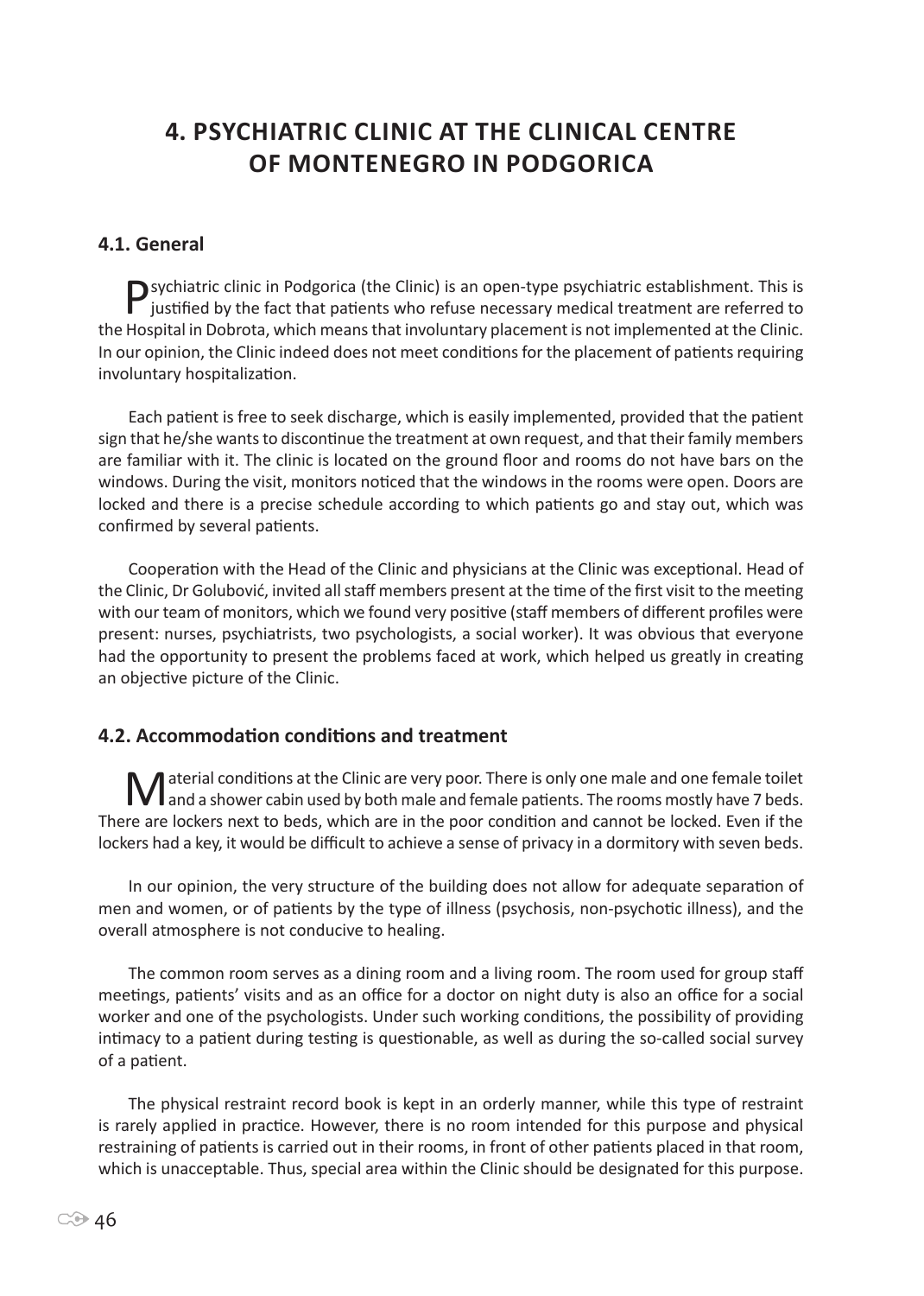During inspection of medication charts of a doctor in charge of treating psychotic patients, it was noted that the so-called therapy on demand has not been prescribed. In case of distress of a patient, doctor on duty is notified (who is located at the Clinic during the night, so there is little possibility for abuse). This differs from the situation in the psychiatric unit in Nikšić, where no psychiatrist is on duty during the night, but, in general, a doctor of internal medicine in charge of the hospital is also in charge of the psychiatric unit.

During the first visit medical records of patients were kept not in electronic form, but only in printed format, using typing machines, which differed drastically from the Unit in Nikšić. By the end of the project implementation the Clinic was equipped with six computers, which is also the only progress achieved in the meantime. We wish to note that five places were provided for the treatment of female addicts at the clinic.

#### **4.3. Recommendations**

The Ministry of Health to improve material conditions for the stay of patients and work of personnel, by completely renovating the building in order to:

- a) reduce the existing number of beds in the rooms.
- b) provide a room for patient care and organisation of therapeutic groups.
- c) provide a room for physical restraint of patients.
- d) provide computer equipment for staff.

For more details see **APPENDIX**, recommendation 1 relating to the Clinic of Podgorica.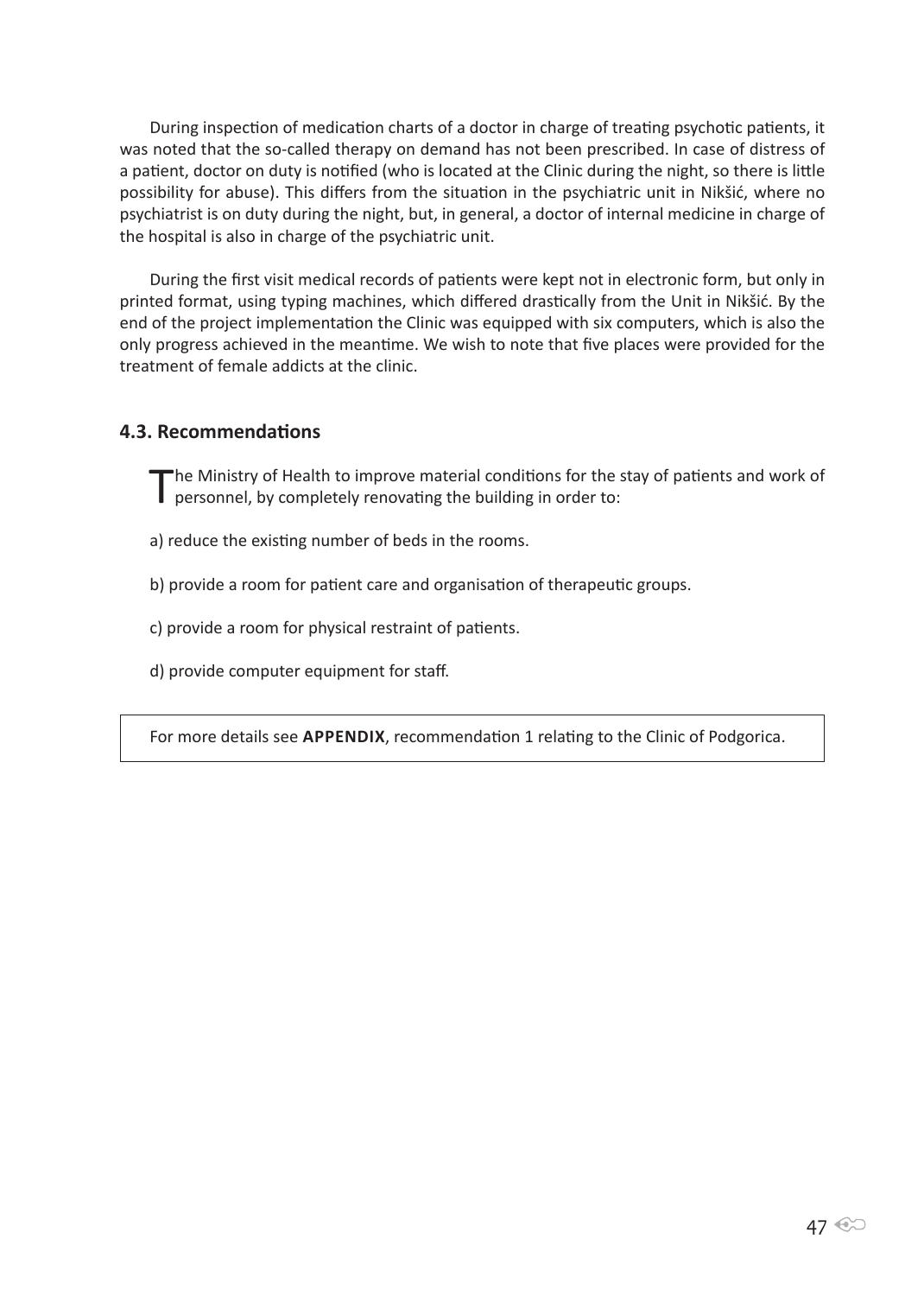# **5. Psychiatric patients and the media**

Director of the Special Psychiatric Hospital in Kotor informed us during the first visit that the Hospital developed a 28-second short video promoting anti-discriminatory attitude toward people with mental illnesses. The video was made in 2010 on 10 October, World Mental Health Day, and submitted to all TV stations with a plea to broadcast it on that day. However, only one commercial TV station (Atlas TV) accepted to broadcast the video. The official explanation that RTCG, public service, sent to the Hospital, according to the Director, was the absence of RTCG Executive Director, without whom they could not decide on the broadcast.

Hospital Director pointed to an unethical media treatment of the mentally ill, and particularly emphasized bad experience with daily newspaper *Dan*. Namely, *Dan* published an article "From Dobrota back to work"<sup>111</sup>, which revealed the identity of a doctor who returned to work after psychiatric hospitalization in Dobrota. Such texts encourage discrimination against psychiatric patients. On this occasion Director of the Hospital addressed the Self-regulatory Journalistic Body, as well as the Ombudsman, but did not receive any answer. After a patient is discharged, the Hospital always sends a notification to the competent Centre for Social Welfare, or Centre for Mental Health, preventing thus possible incidents, unlike the mentioned media reporting, which only deepens discrimination and may seriously endanger the health of treated people. The LPRMI stipulates that no one may qualify a person as mentally ill or otherwise indicate his/her mental disorder, unless for the purpose of taking measures to protect these persons (Art. 3). The Media Law prohibits the publication of information and opinions that incite discrimination (Art. 23), while the Code of Journalists of Montenegro states that journalistic research should be conducted with due sympathy and discretion when people with physical and mental impairments are concerned (guidelines for principle  $6$ ).<sup>112</sup>

In August 2011 the print and electronic media reported about a man, pointing out that this person was suspected of being mentally ill, who locked himself in his apartment in a multistory building and refused to provide access to damaged water pipes in his apartment. Acting in accordance with the decision of the Basic Court in Podgorica, bailiffs entered the apartment. Interior of the apartment was recorded and broadcasted by *Vijesti TV* in the central news program, while noting that the man probably had mental health problems. Daily newspaper *Pobjeda* reported that after the apartment was broken into, they were told: "Come in, you must see this". As this case concerned a problem with water supply in one part of the building, which was quickly addressed, there was no legitimate public interest to be informed about the interior of the apartment of a man suspected of being mentally ill, and particularly about his name and address.

<sup>111 &</sup>quot;From Dobrota back to work", *Dan*, 1 March 2011.

<sup>112</sup> The Code available at: http://www.nstcg.org/indexst.php?page=03.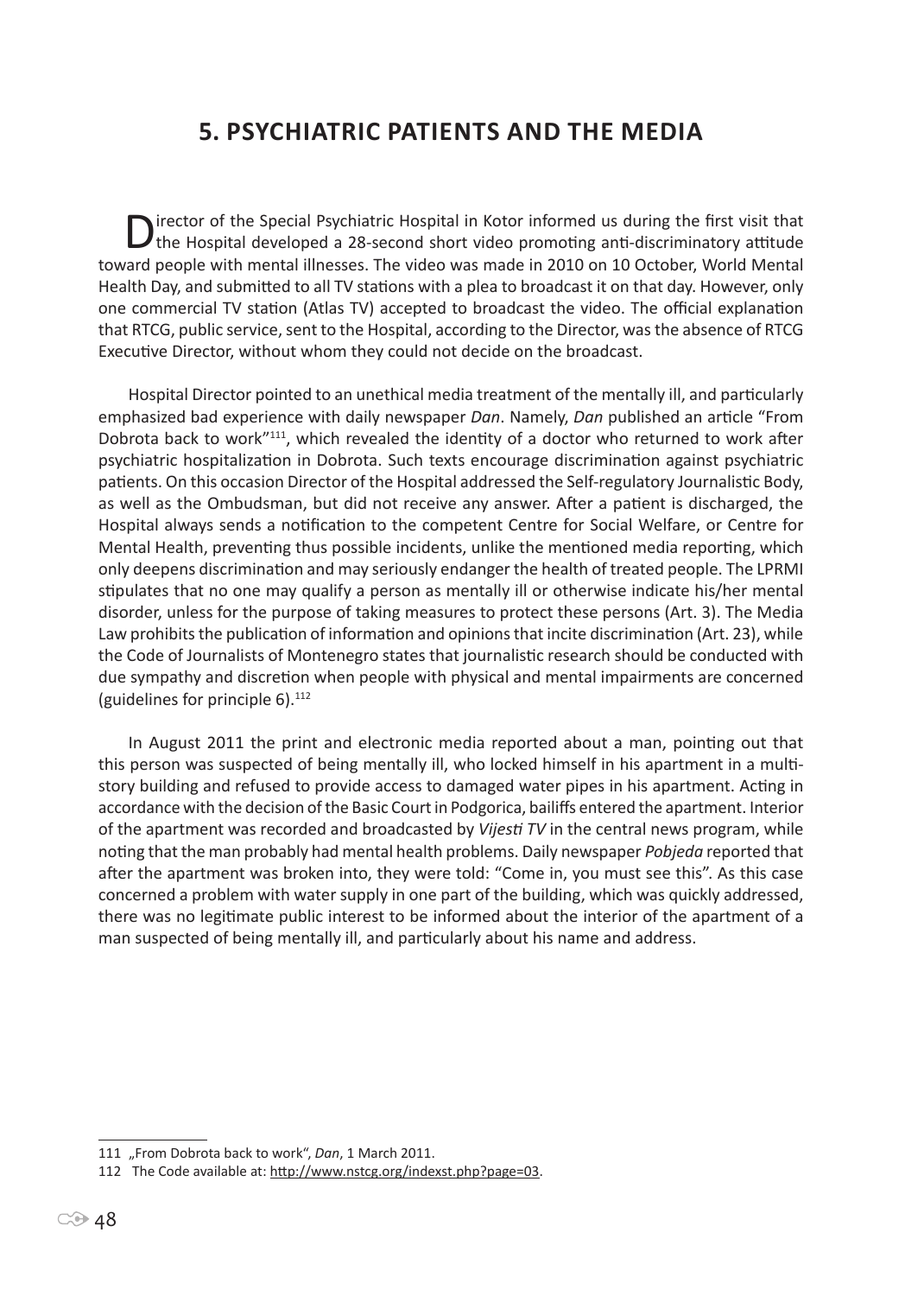# **6. Cases of poor treatment of mentally ill persons**

#### **6.1. The case of Ferid Sijarić**

On 7 October 2010 in Podgorica Ferid Sijarić<sup>113</sup> attacked and injured an eleven-year-old girl with a knife on her way to school. Although the neighbours claimed Sijarić was mentally ill, after his arrest he was taken to Remand Prison in Spuž, where he was bedridden for 18 days without previous specialist medical examination.<sup>114</sup> Monitors visited Sijarić at the Forensic psychiatric unit (FPU) in Dobrota Hospital. According to staff, Sijarić's mental state has made significant progress after his placement at the Hospital, and he indeed seemed well. While at the FPU, where the rooms have bars, he was not bedridden and was allowed to walk. Monitors met him in the hallway.

#### **6.2. The case of Milan Zeković**

After the High Court in Podgorica found in its ruling that Milan Zeković, mentally ill<br>person suffering from paranoid schizophrenia, had committed five murders, based on the decision of the Court which become final in 2008 Zeković was supposed to be referred to a psychiatric institution for the enforcement of the measure of compulsory treatment and confinement. However, as the Hospital in Kotor responded that it does not meet the conditions for his placement, the public was first informed that Zeković will be referred to Serbia<sup>115</sup>, and then that he is placed at the Special Psychiatric Hospital.<sup>116</sup> However, until the end of the project implementation Zeković was staying at the Administration for Execution of Criminal Sanctions (AECS) in Podgorica, in a special room in Remand Prison. After learning that Zeković was in AECS, on 7 November monitors submitted a letter to the Minister of Justice, AECS Director, Ombudsman and Ministry of Justice. By 15 November 2011, we received a response from AECS, stating that on 30 March 2011 a procedure has been initiated to extradite Zeković to Serbia, because of the inability to provide him with proper care in Montenegro.<sup>117</sup> We note that, until the end of the project implementation, despite the CPT recommendation,<sup>118</sup> Zeković was not provided adequate accommodation in a psychiatric institution (see Appendix, recommendation 9).

<sup>113</sup> Identity of the mentally ill person was made public on several occasions.

<sup>114</sup> Human Rights Action learned about the case of Ferid Sijarić from the newspapers ("Ferid Sijarić, charged with assault on a police officer and a girl, heard in court", *Vijesti*, 9 October 2010; "Neighbour stabbed a little girl", *Novosti*, 8 October 2010; "Person suspected of assaulting an eleven-year-old girl arrested", *Vijesti*, 7 October 2010). After addressing the Admnistration for Execution of Criminal Sanctions on 13 January 2011, HRA received a response from AECS Director, stating that Ferid Sijarić was admitted to AECS on 8 December 2010, when he was examined by the prison doctor Miraš Tomić, after which he was bedridden. On 11 October 2010 he was re-examined by the prison doctor, who suggested an examination by psychiatrist Alma Radovanović. Psychiatric examination was performed only 26 October 2010, which means that obviously mentally ill Ferid Sijarić had been bedridden for 18 days without a psychiatric examination.

<sup>115 &</sup>quot;Zeković referred to Serbia", *Dan*, 6 October 2010.

<sup>116 &</sup>quot;Killer was preparing hit list", *Dan*, 1 September 2011.

<sup>117</sup> Response of the State Administration for the Execution of Criminal Sanctions (AECS) no. Z-KD-br. 361/10/11 of

<sup>11</sup> November 2011, available in the Human Rights Action archives.

<sup>118</sup> CPT report on the 2008 visit to Montenegro, p. 68.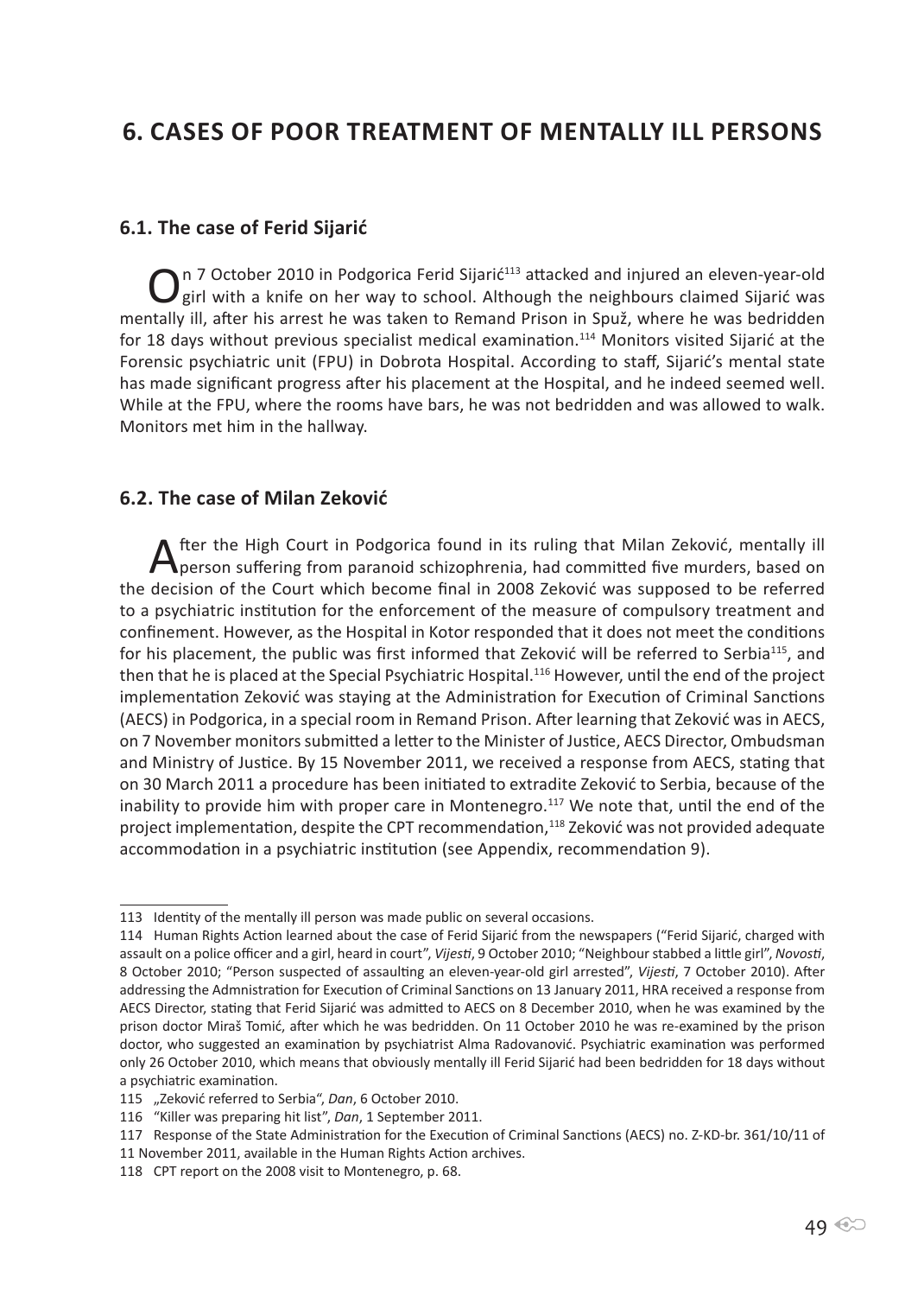#### **6.3. Recommendations**

a) The Ministry of Justice, Police Directorate and courts to ensure that in each case of suspected mental condition of the perpetrator of a criminal or misdemeanour offence, that person be examined by a psychiatrist and/or referred to expert evaluation in an appropriate psychiatric institution.

The recommendation has been partially fulfilled, since misdemeanour authorities still impose the security measure of mandatory psychiatric treatment and confinement in a medical institution without referral to an appropriate psychiatric facility (more detail in Appendix, recommendation 8).

b) The Ministry of Justice and Ministry of Health to urgently provide appropriate placement in a psychiatric institution for mentally ill person Milan Zeković.

Unfortunately, Milan Zeković is still located at the Administration for Execution of Criminal Sanctions (more detail in the Appendix, recommendation 9).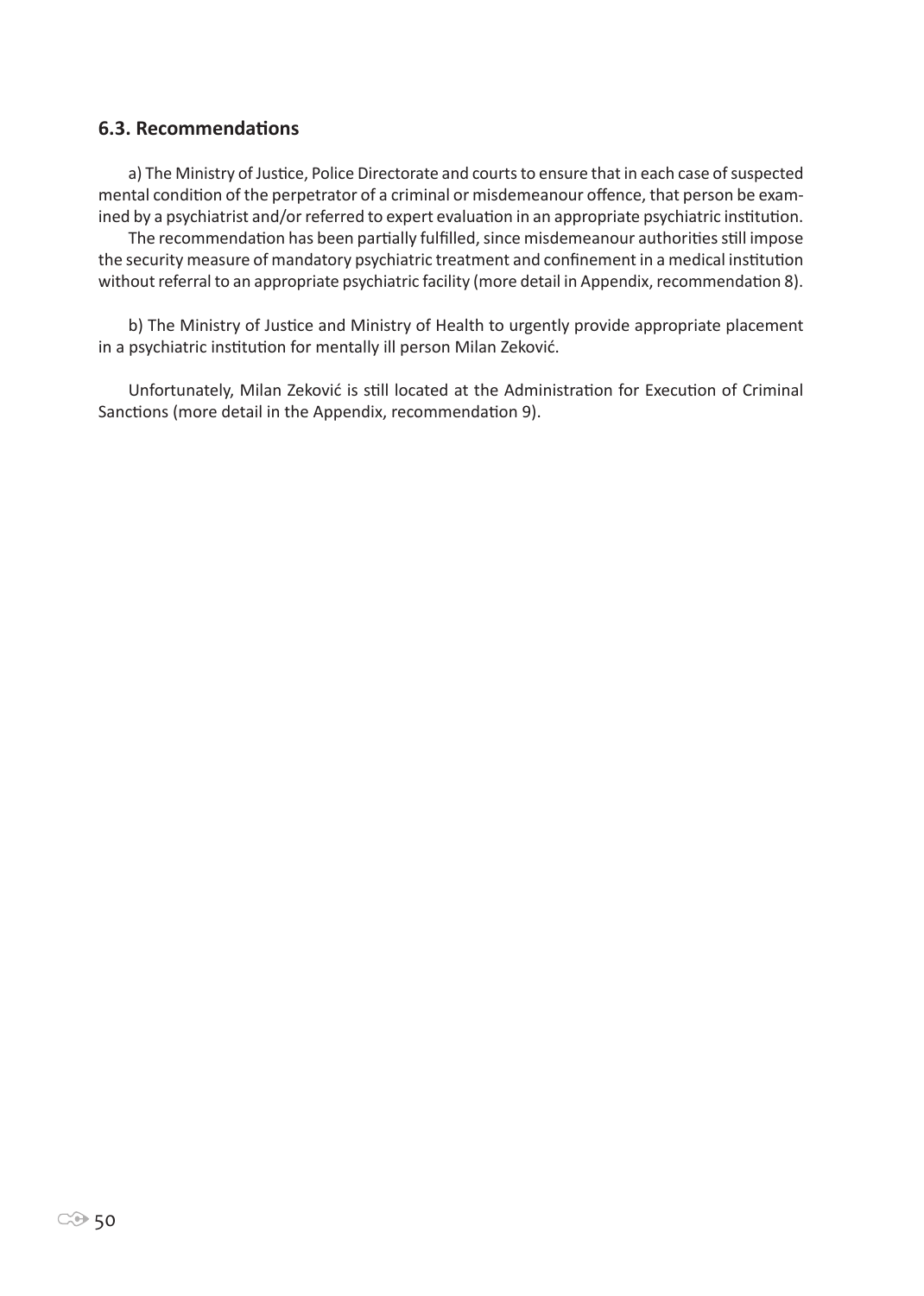# **7. Conclusion**

At the beginning of the project implementation, of 27 recommendations of the CPT from<br>
2009 relating to the Hospital in Kotor, 6 recommendations were fully applied (about 22%), 5 were applied partly (about 18%), while 16 recommendations (about 59%) were not applied.

By the end of the project implementation, 16 (64%) recommendations were fully adopted, 1 (4%) only partially, while 8 recommendations (32%) were not adopted. All recommendations (6 recommendations) provided by the Protector of Human Rights and Freedoms were at least partially applied.

By comparison, at the beginning of the project implementation, of 27 recommendations of the CPT, only 11 were fully or partially implemented.

Out of a total of 61 recommendations made by NGOs monitoring team (which, in addition to repeated recommendations of the CPT and the Protector of Human Rights and Freedoms, contained recommendations of the monitoring team defined based on the conducted monitoring and in accordance with international standards), as many as 26 (42%) were fully adopted, 21 (35%) partially, while 14 (23%) recommendations were not adopted.

We conclude that about 2/3 of the CPT's recommendations from 2009 were fully or partially applied, and that about 3/4 of recommendations of NGOs monitoring team were fully or partially applied during the period of approximately one year only. Taking into account this result, we consider the monitoring project very successful.

We commend efforts of the Special Psychiatry Hospital in Kotor and the Ministry of Health on the implementation of recommendations, particularly those formulated in 2009 by the CPT on the basis of its visit to the Hospital in September 2008, such as: improving material conditions of accommodation of patients, work on continuous training of staff, development of individual treatment plans for all patients, implementation of due procedure in connection with the application of measures of physical restraint of patients, i.e. obtaining the patient's consent prior to starting the treatment. We also wish to commend Hospital's efforts for providing specific conditions (specially built premises) in which patients, whose condition requires so, may be subject to continuous supervision. There has been some progress in increasing the safety of personnel working with patients. Patients' nutrition has also been improved, as well as accommodation conditions - to some extent.

Unfortunately, despite a noticeable improvement, we wish to note that some of the most important recommendations have not been met, including the recommendation to the Ministry of Labour and Social Welfare to address the issue of hospital stay of several years (even decades) of the so-called social patients, people whose health condition does not require further hospital treatment, but who continue their stay at the Hospital because they could not be provided with adequate social care otherwise, as well as the issue of the shortage of medical staff, which is the responsibility of the Ministry of Health. Recommendations on the need for adequate social care of patients were also set forth by the CPT and Protector of Human Rights and Freedoms of Montenegro. Although the funding for hiring five nurses has been approved, this is still not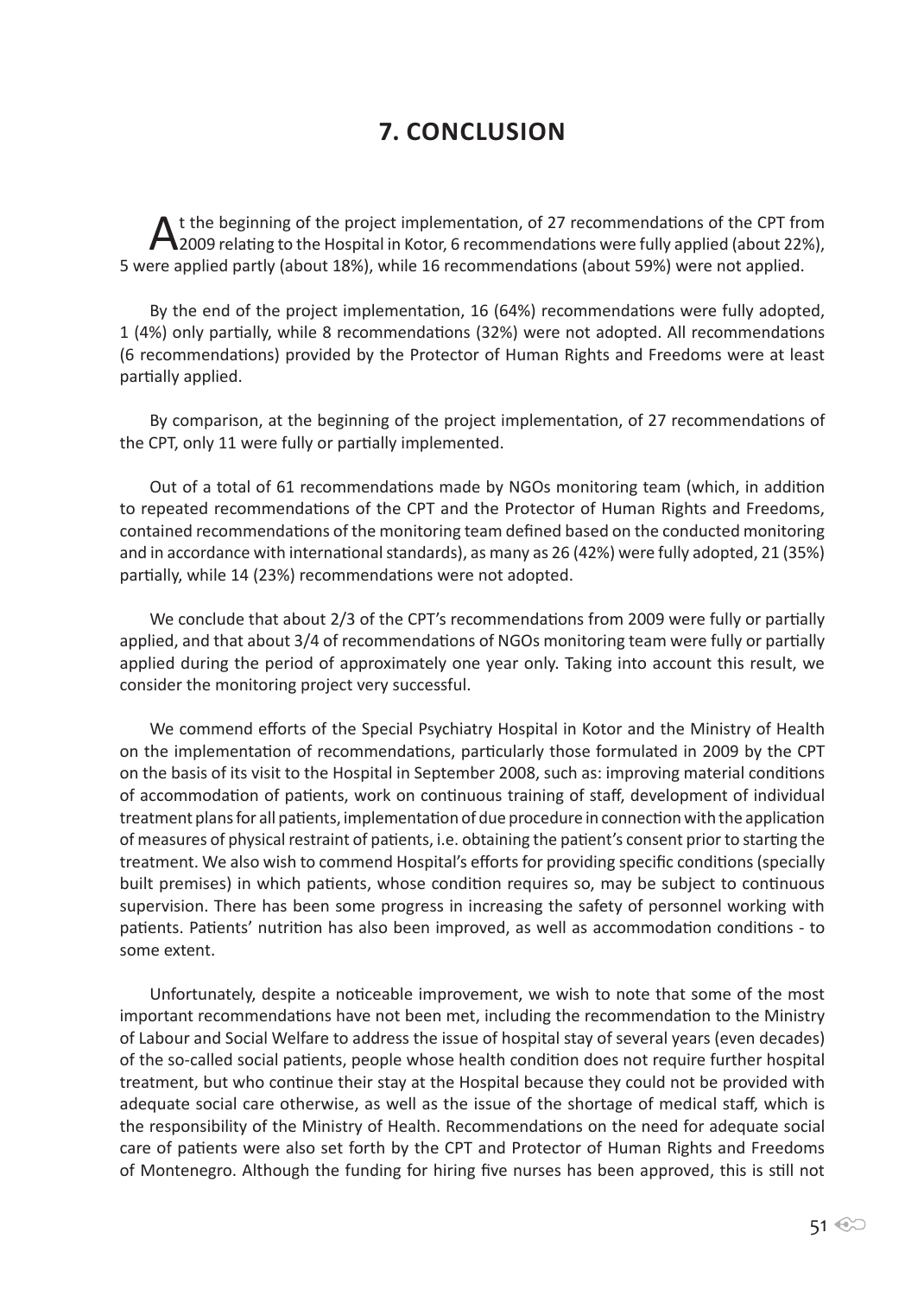satisfactory. Also, the existing staff is not sufficiently stimulated to work with psychiatric patients (e.g. they are not entitled to an early retirement plan). Lack of staff also results in a failure to meet the CPT recommendation to increase the offer of therapeutic and rehabilitative activities to patients.

There is still a need for a specialist in child psychiatry (until the completion of specialist internship of a child psychiatrist).

The Ministry of Justice is still responsible for addressing the issue of the status and funding of FPU, whose relocation is not expected in the near future (until the construction of the Special Hospital within AECS) and whose status is still not regulated. Members of the security service are still engaged in this ward, in the presence of patients, contrary to the CPT recommendation. Person with the imposed measure of compulsory treatment and confinement in a medical institution, Milan Zeković, is still located at the Administration for Execution of Criminal Sanctions, not in an appropriate medical institution, although the CPT recommended so in 2008.

It is necessary to urgently carry out the reform of misdemeanour authorities. We wish to emphasize that misdemeanour authorities are not independent from the executive power and thereby do not meet the guarantee of impartiality, although they may impose the measure of compulsory treatment and confinement in a medical institution, involving deprivation of liberty for up to two years. Also, it is necessary to change the practice of misdemeanour authorities imposing a measure of compulsory treatment and confinement in a medical institution in a procedure which does not ensure proper assessment of the patient's health, with appropriate expert evaluation in the institution over a certain period of time.

As regards the procedure of involuntary hospitalization, it is necessary to make appropriate amendments to the Law on Non-Contentious Proceedings in order to introduce guarantees of the merits of one's placement in a psychiatric clinic in the process of deciding on involuntary hospitalization, and ensure that courts act in accordance with deadlines prescribed by this Law in the proceedings relating to involuntary hospitalization.

Implementation of recommendations regarding the installing of mail boxes for addressing the Protector of Human Rights and Freedoms would have further improved the respect for the rights of patients, as well as the revision of a method for the appointment of members of the Council for the Protection of Patients' Rights, as proposed by the CPT.

It is also essential to make further investments in the material conditions of patients' accommodation (particularly heating), provision of special premises for the reception of visitors and adaptation of the facilities for people with disabilities.

Practice of involuntary stay of patients at the Psychiatric Unit in Nikšić has been changed. Patients who do not agree to voluntary treatment are referred to the Hospital in Dobrota, which then informs the court about involuntary stay within a 24-hour deadline. Also, patients have commended the quality of food. It is necessary to provide patients with the opportunity to stay in the fresh air in case of bad weather conditions as well, and take steps to insure better informing of patients about their rights.

Open-type Psychiatry Clinic in Podgorica needs to be renovated urgently. In addition to renovating the building exterior, it is necessary to ensure sufficient number of toilets and shower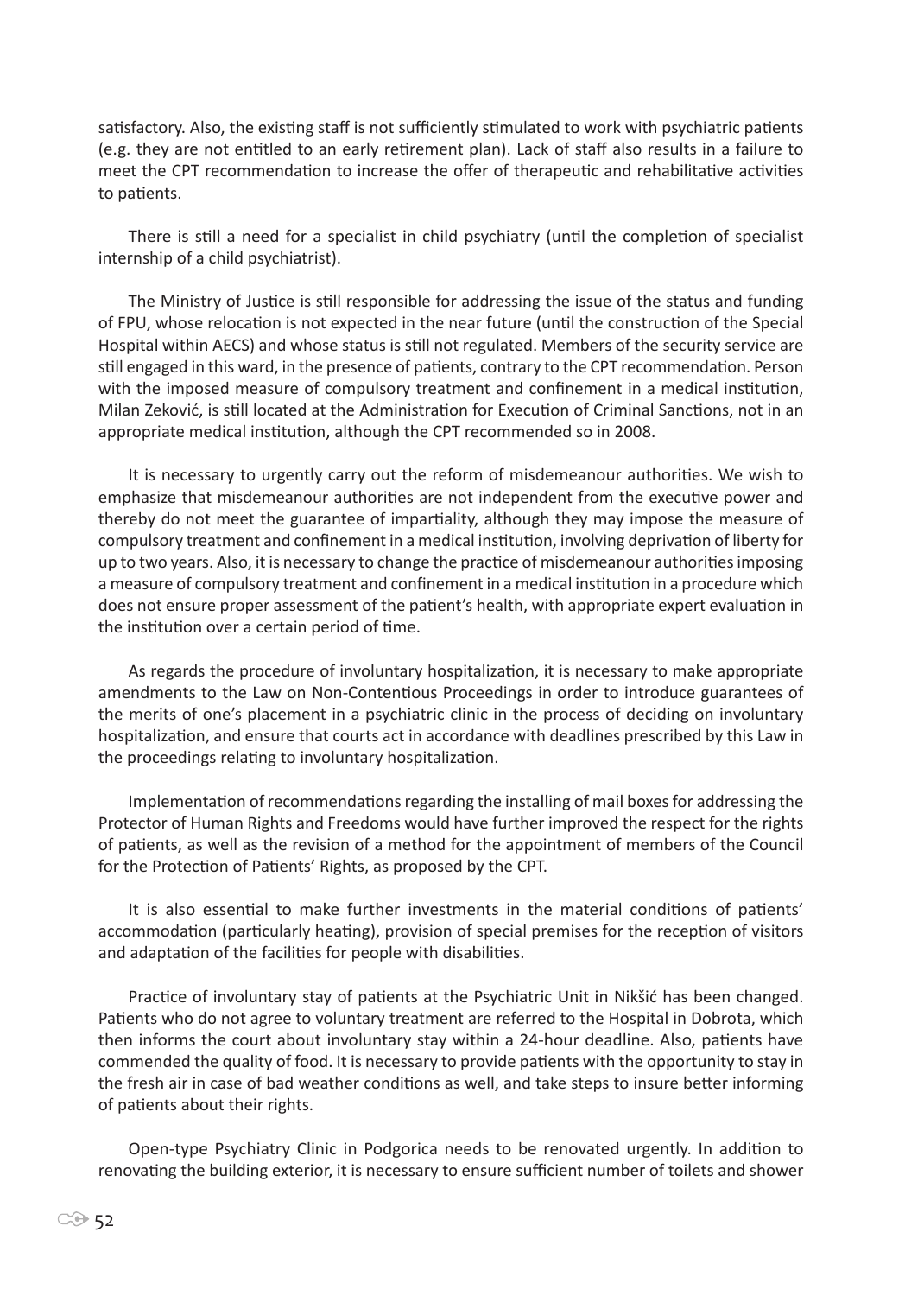cabins, adapt and refurbish hospital rooms currently equipped with 7 beds and provide premises for therapeutic work with patients.

There is a widespread misconception in Montenegrin public that mentally ill persons generally cannot be cured and pose a threat to the environment that they need to be isolated and prevented from working or otherwise taking part in community life. The media should spread accurate information and combat prejudice and wrong stereotypes. After all, they are bound to do so by relevant legislation and on this occasion too we wish to recall the duty to respect the rights to privacy and non-discrimination of the mentally ill by not disclosing their identity.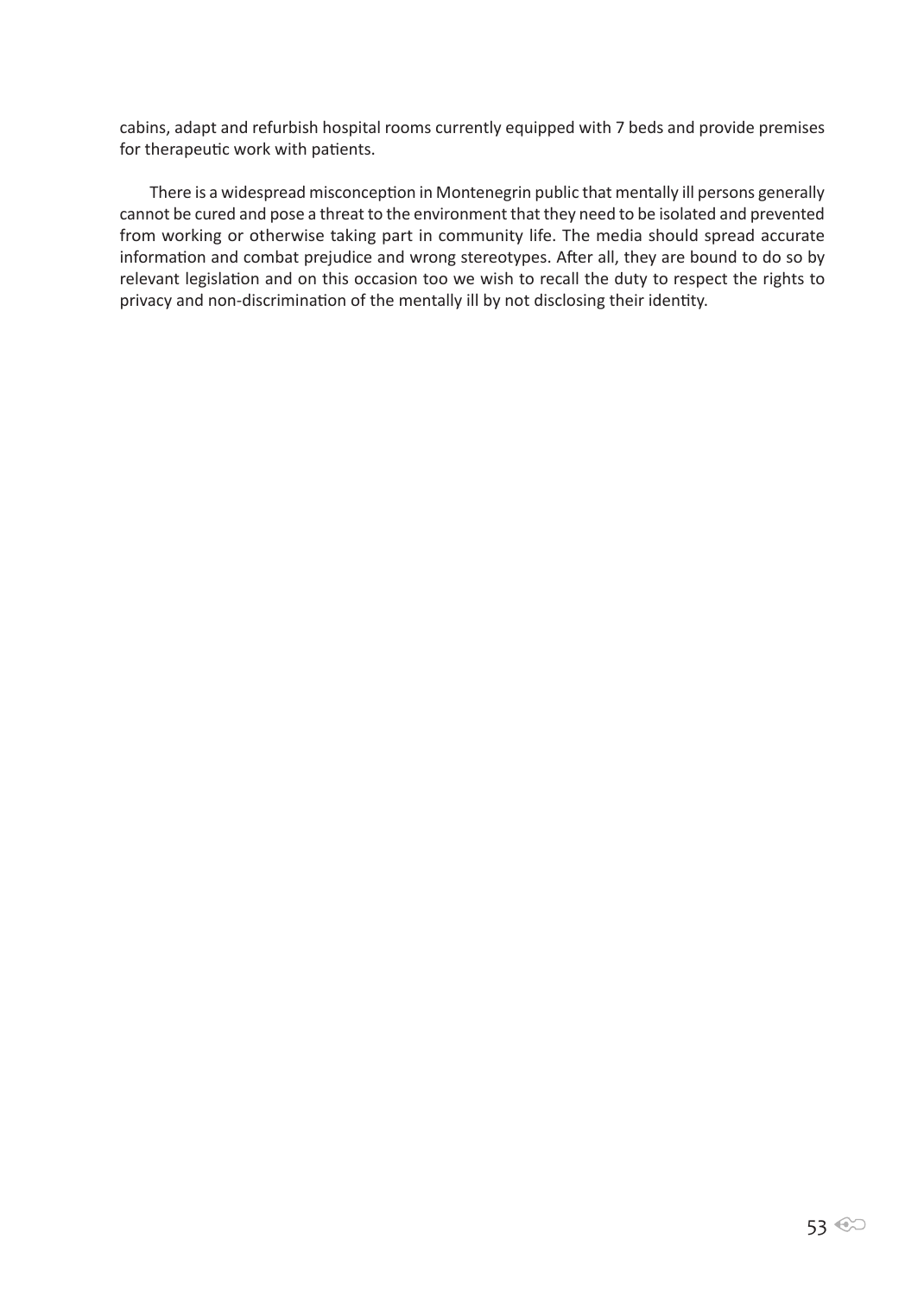# **8. Appendix – Table of recommendations**

#### **Assessment of the fulfilment of recommendations relating to Dobrota Special Psychiatric Hospital in Kotor (hereinafter: the Hospital)**

Of a total of 53 recommendations related to the Hospital, 22 were fully implemented (41.5%), 18 partially (33.9%), while 13 recommendations were not implemented (24.5%).

As regards CPT recommendations from 2009, 16 were fully implemented (64%), 1 recommendation partially (4%), 8 were not implemented (32%).

| No. | Recom-<br>mendation<br>addressed<br>to: | Recommendation                                                                                                                                                                                                                                                                                                                                                                                                        | Current situation                                                                                                                                                                                                                                                                                                                                                                                                                                                                                 | Assessment of<br>the fulfilment                                                                                                                                                                                                 |
|-----|-----------------------------------------|-----------------------------------------------------------------------------------------------------------------------------------------------------------------------------------------------------------------------------------------------------------------------------------------------------------------------------------------------------------------------------------------------------------------------|---------------------------------------------------------------------------------------------------------------------------------------------------------------------------------------------------------------------------------------------------------------------------------------------------------------------------------------------------------------------------------------------------------------------------------------------------------------------------------------------------|---------------------------------------------------------------------------------------------------------------------------------------------------------------------------------------------------------------------------------|
|     |                                         |                                                                                                                                                                                                                                                                                                                                                                                                                       | Ill-treatment                                                                                                                                                                                                                                                                                                                                                                                                                                                                                     |                                                                                                                                                                                                                                 |
| 1.  | Ministry<br>of Health                   | In accordance with the sys-<br>tematization of jobs, imme-<br>diately ensure employment<br>of another 15 nurses and, in<br>cooperation with the Hospital<br>management, provide a new<br>job structure to meet the real<br>needs of patients (MT; CPT rec-<br>ommended the presence of<br>"an adequate number of staff<br>at the Hospital" and develop-<br>ment of the employment strat-<br>egy that would allow it). | Hospital Director, Dr Tomčuk,<br>informed us that the Minis-<br>try of Finance provided its<br>consent for the employment<br>of 15 nurses; vacancies an-<br>nouncement has been pub-<br>lished on that occasion and<br>interviewing of candidates is<br>in progress. Ministry of Health<br>stated that the new systema-<br>tization of jobs will be devel-<br>oped based on the reform<br>of health care institutions at<br>secondary and tertiary levels,<br>which is currently in progress. $1$ | Since only a third of<br>the required num-<br>ber of staff has been<br>employed, which<br>is not sufficient to<br>meet the real needs<br>of patients, we con-<br>clude that the rec-<br>ommendation was<br>partially fulfilled. |
| 2.  | Hospital<br><b>Director</b>             | In cooperation with the Ombuds-<br>man, install complaint boxes<br>which would be accessible only<br>to authorized person from the<br>Ombudsman's Office or ensure<br>other direct means of commu-<br>nication with the Ombudsman's<br>Office (MT).                                                                                                                                                                   | Complaint boxes were not in-<br>stalled in line with the recom-<br>mendation, nor were patients<br>informed about the possibility<br>of other direct way to contact<br>the Office of the Ombudsman. <sup>2</sup>                                                                                                                                                                                                                                                                                  | Recommendation<br>not fulfilled.                                                                                                                                                                                                |
| 3.  | Hospital<br><b>Director</b>             | Ensure that the<br>acquired<br>knowledge on non-violent con-<br>flict resolution be continuously<br>transmitted to new employees<br>at the Hospital (MT).                                                                                                                                                                                                                                                             | Recommendation is being car-<br>ried out continuously. <sup>3</sup>                                                                                                                                                                                                                                                                                                                                                                                                                               | Recommendation<br>fulfilled.                                                                                                                                                                                                    |

1 On 18 January 2013, Hospital Director submitted a request to the Ministry of Health for the engagement of four nurses on the basis of voluntary internship; obtaining the consent would increase the existing nursing stuff levels. 2 Director Tomčuk stated that the recommendation was not carried out because boxes for patients' complaints have been set up in each Hospital ward back in 2006, complaints are reviewed by the Council for the Protection of Patients' Rights, and patients also have the right to submit complaint to the Protector of Patients' Rights. Also, Dr Tomčuk mentioned that installing another complaint box in each ward would be completely unnecessary, as this is not the practice at establishments that the Hospital has visited and established cooperation with.

3 Doctors convey their knowledge to nursing staff through conducting internal training on weekends on a regular basis. Hospital Director keeps a record of training attendance.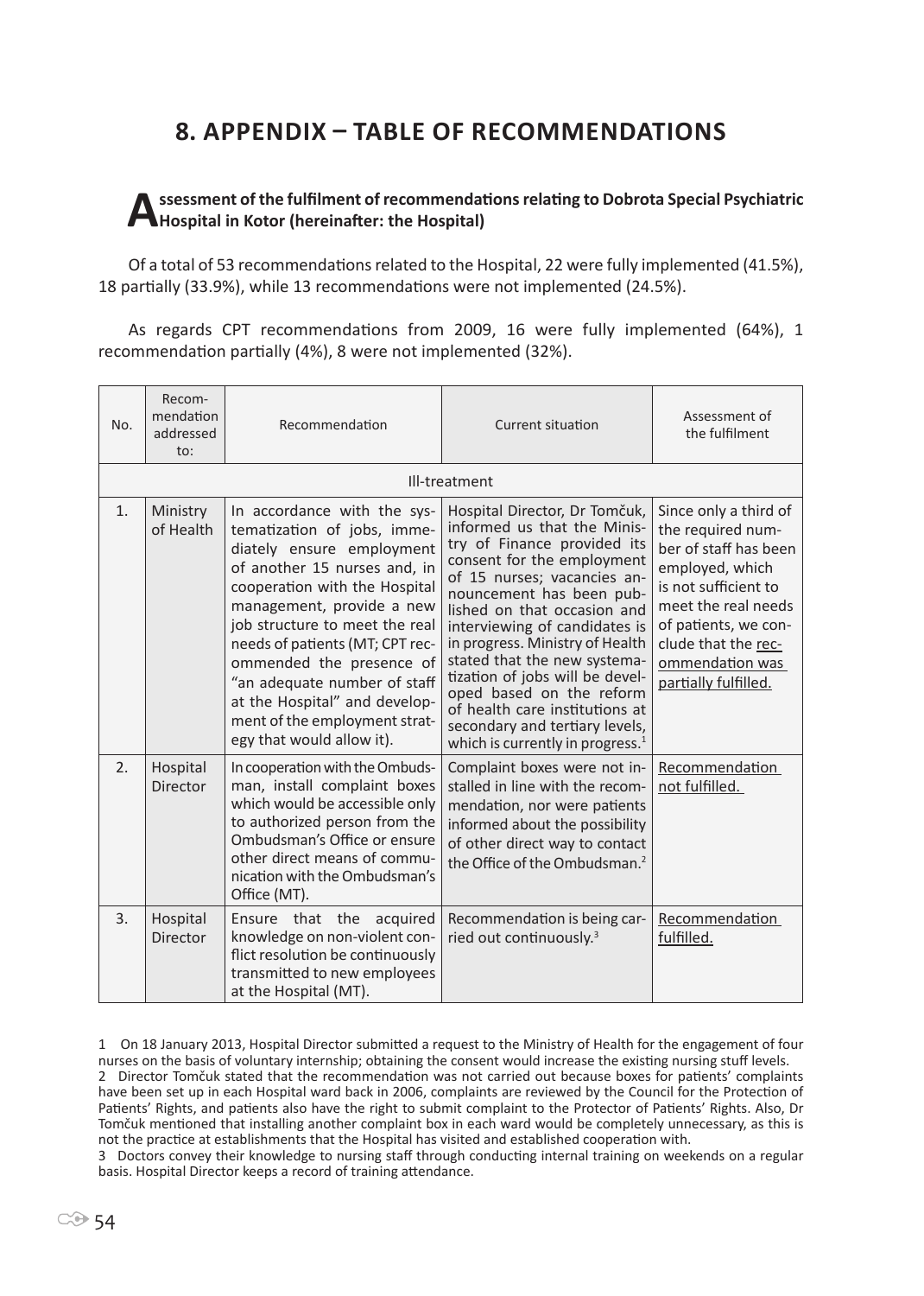|    | Forensic psychiatric unit (FPU)                               |                                                                                                                                                                                                                                                                              |                                                                                                                                                                                                                                                                                                                                                                                                                                                                                                                                                                                                                                                                                                                                                                           |                                                                                                                            |
|----|---------------------------------------------------------------|------------------------------------------------------------------------------------------------------------------------------------------------------------------------------------------------------------------------------------------------------------------------------|---------------------------------------------------------------------------------------------------------------------------------------------------------------------------------------------------------------------------------------------------------------------------------------------------------------------------------------------------------------------------------------------------------------------------------------------------------------------------------------------------------------------------------------------------------------------------------------------------------------------------------------------------------------------------------------------------------------------------------------------------------------------------|----------------------------------------------------------------------------------------------------------------------------|
| 4. | Ministry of<br>Justice                                        | Ensure that the FPU be relocated<br>from the Hospital, and in the mean-<br>time provide adequate funds for<br>its operations, primarily for the<br>necessary security staff expenses<br>(CPT, MT).                                                                           | FPU is still located within the Hos-<br>pital, which bears the expenses of<br>its securing. <sup>4</sup>                                                                                                                                                                                                                                                                                                                                                                                                                                                                                                                                                                                                                                                                  | Recommendation not<br>fulfilled.                                                                                           |
| 5. | Ministry of<br>Justice and<br>Ministry of<br>Health           | Create a protocol on the FPU opera-<br>tions (until its relocation), especial-<br>ly in connection with the employ-<br>ment of security service (CPT, MT).                                                                                                                   | Protocol on the performance of<br>the security service in Special Psy-<br>chiatric Hospital was developed,<br>relating only to the manner of the<br>provision of security service. Pro-<br>tocol on the FPU operations has<br>not yet been developed. For more<br>detail see p. 33 of the Report.                                                                                                                                                                                                                                                                                                                                                                                                                                                                         | Recommendation<br>partially fulfilled, given<br>that the protocol on<br>the FPU operations<br>has not been devel-<br>oped. |
| 6. | Ministry of<br>Health and<br>Hospital<br><b>Director</b>      | Ensure that more nursing staff be<br>present at the FPU at all times, and<br>that the role of security staff be<br>limited to perimeter security (CPT,<br>MT).                                                                                                               | Situation remained unchanged.<br>Interviewed staff said that they<br>would refuse to work at the ward<br>in the absence of security service<br>staff, given the patients' pathology<br>and nature of committed crimes.<br>During our follow-up visit, the<br>same situation was found as re-<br>gards the number of nursing staff<br>engaged. The reasons for this, ac-<br>cording to the Director, are high<br>security risk and a lack of medical<br>staff.                                                                                                                                                                                                                                                                                                             | Recommendation<br>not fulfilled.                                                                                           |
| 7. | Hospital<br><b>Director</b>                                   | Ensure that all patients placed at<br>the FPU have access to toilet facili-<br>ties 24 hours a day (CPT, MT).                                                                                                                                                                | Access to toilet facilities 24 hours<br>a day has been ensured.                                                                                                                                                                                                                                                                                                                                                                                                                                                                                                                                                                                                                                                                                                           | Recommendation<br>fulfilled. <sup>5</sup>                                                                                  |
| 8. | Police Di-<br>rectorate,<br>Ministry<br>of Justice,<br>courts | Ensure that in each case of sus-<br>pected mental condition of the<br>perpetrator of a criminal or mis-<br>demeanour offence, that per-<br>son be examined by a psychia-<br>trist and/or referred to expert<br>evaluation in an appropriate<br>psychiatric institution (MT). | After publishing the Report,<br>there has not been any case<br>of deprivation of liberty of a<br>person suspected of having<br>a mental illness, without en-<br>suring him/her a psychiatric<br>evaluation. However, both<br>patients and Hospital Director<br>informed us that misdemean-<br>our authorities still impose the<br>security measure of mandatory<br>psychiatric treatment and con-<br>finement in a medical institu-<br>tion without prior reference<br>to an appropriate psychiatric<br>institution for observation in<br>order to establish a diagnosis<br>of possible mental disorder<br>and conduct evaluation over a<br>necessary period of time (see<br>recommendation #46). For<br>more detailed description of<br>the issue see the Report, p. 29. | Recommendation<br>partially fulfilled.                                                                                     |

<sup>4</sup> Ministry of Justice stated that the relocation of the FPU will be possible only after the construction of the Special Hospital for the execution of security measures in cooperation with the Ministry of Health, without specifying when the construction would start.

<sup>5</sup> Dr Tomčuk informed us that the alarm system, connected to the security staff room, has been installed in each patient room at the FPU, enabling patients to leave their rooms during the night to use a toilet.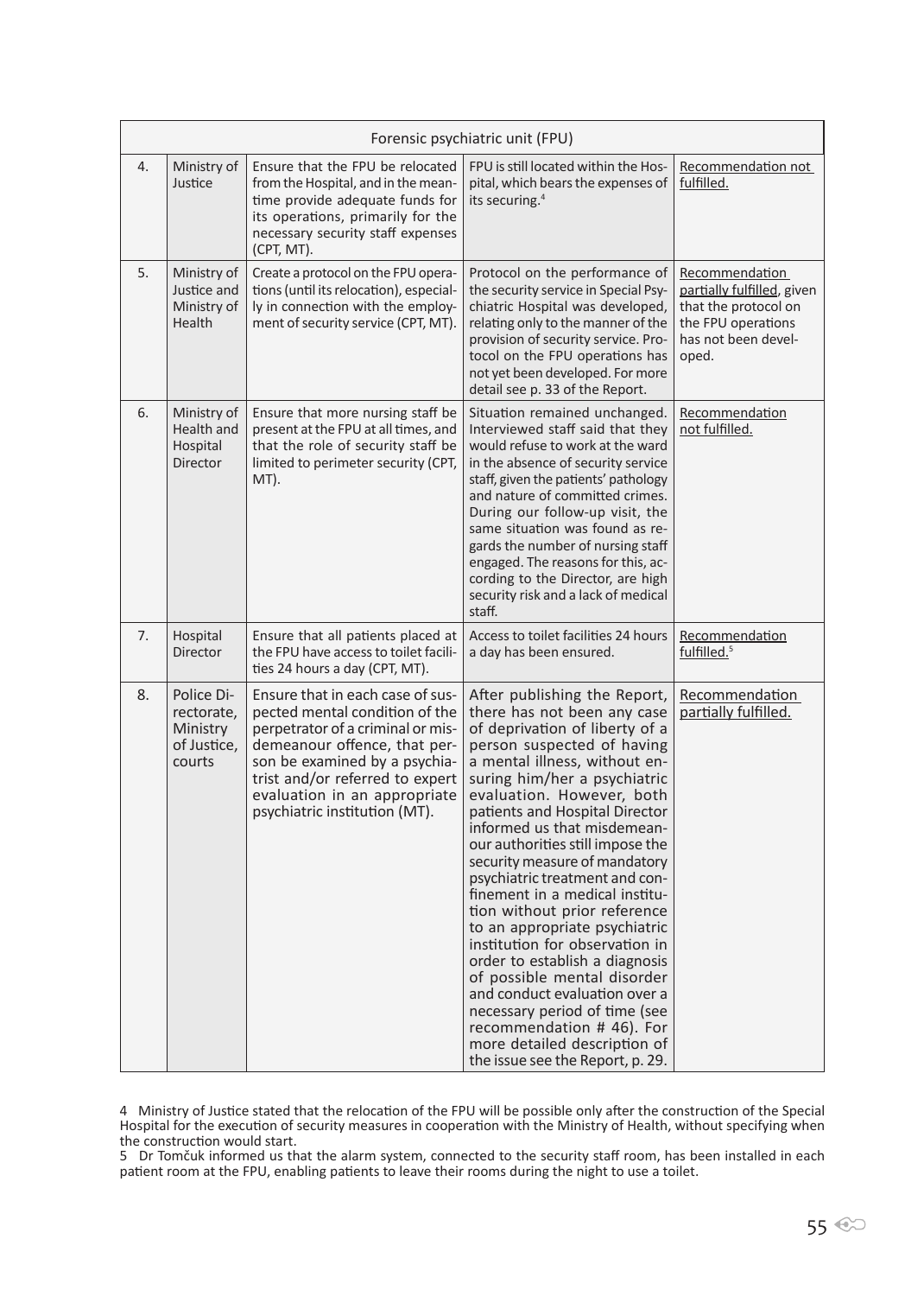| 9.  | Ministry<br>of Justice<br>and Min-<br>istry of<br>Health                         | Urgently provide appropriate<br>placement in a psychiatric in-<br>stitution for mentally ill person<br>Milan Zeković (CPT <sup>6</sup> , MT).                                                                                                                                                                                                                                                                                                | Milan Zeković is still located at<br>the Administration for Execu-<br>tion of Criminal Sanctions. <sup>7</sup>                                                                                                                                                                                                     | Recommendation<br>not fulfilled.                                                                                                                                                                                                                                                                                                                             |
|-----|----------------------------------------------------------------------------------|----------------------------------------------------------------------------------------------------------------------------------------------------------------------------------------------------------------------------------------------------------------------------------------------------------------------------------------------------------------------------------------------------------------------------------------------|--------------------------------------------------------------------------------------------------------------------------------------------------------------------------------------------------------------------------------------------------------------------------------------------------------------------|--------------------------------------------------------------------------------------------------------------------------------------------------------------------------------------------------------------------------------------------------------------------------------------------------------------------------------------------------------------|
|     |                                                                                  |                                                                                                                                                                                                                                                                                                                                                                                                                                              | Patients' living conditions                                                                                                                                                                                                                                                                                        |                                                                                                                                                                                                                                                                                                                                                              |
| 10. | Ministry<br>of Health<br>and Min-<br>istry of<br>Labour<br>and Social<br>Welfare | Provide for better territorial<br>mental health centres cover-<br>age, which would cooperate<br>closely with social welfare cen-<br>tres to ensure care for mentally<br>ill persons who do not require<br>(further) hospital treatment, in<br>order to achieve ultimate goal<br>to provide help for the men-<br>tally ill in the community and<br>reduce the need for hospital<br>treatment, except in the acute<br>phase of a disease (MT). | Even though the territorial<br>coverage is satisfactory, in or-<br>der to provide better care for<br>the mentally ill who do not<br>require hospital treatment<br>and are socially neglected, it<br>is necessary to ensure a better<br>cooperation of mental health<br>centres with centres for social<br>welfare. | Recommendation<br>not fulfilled.                                                                                                                                                                                                                                                                                                                             |
| 11. | Ministry<br>of Health<br>and Capi-<br>tal City                                   | Ensure adequate<br>inpatient<br>treatment and rehabilitation<br>for women with substance<br>abuse issues in Montenegro<br>$(MT)$ .                                                                                                                                                                                                                                                                                                           | At the Psychiatric Clinic at the<br>Clinical Centre of Montenegro<br>in Podgorica, five beds have<br>been provided for inpatient<br>treatment of substance ad-<br>dicts of both sexes - a total of<br>ten beds.                                                                                                    | Bearing in mind<br>that only five beds<br>were provided for<br>inpatient treatment<br>of women with<br>substance abuse<br>issues and that the<br>only rehabilitation<br>centre for addicts<br>in Montenegro <sup>8</sup> , in<br>Kakaricka gora, ac-<br>commodates only<br>men, we conclude<br>that the recom-<br>mendation was only<br>partially fulfilled. |

6 "The CPT recommends that the Montenegrin authorities take urgent steps to address the situation of the abovementioned prisoner, in the light of the preceding remarks", Report to the Government of Montenegro on the visit to Montenegro carried out by the European Committee for the Prevention of Torture and Inhuman or Degrading Treatment or Punishment (CPT) from 15 to 22 September 2008, p. 68.

7 As regards appropriate accommodation of Mr. Zeković, the Ministry of Justice stated that it had submitted the request for his transfer to the Ministry of Justice of the Republic of Serbia in April 2011. After the follow-up request, on 5 November 2012 the Ministry of Justice of the Republic of Serbia submitted a response stating that a decision on the request has not yet been adopted and that the Council meeting was scheduled for 28 November 2012. Until 28 December 2012, Montenegrin Ministry of Justice did not receive further information about the status of the case. 8 Public Institution for accommodation, rehabilitation and re-socialization of users of psychoactive substances - Kakaricka gora.

9 "CPT welcomes the ongoing efforts to refurbish the hospital and recommends that the Montenegrin authorities continue this process in the remaining non-renovated areas."

10 There has been noticable progress in achieving a positive therapeutic environment – wards are painted, neat and decorated for the holidays, with partially reconstructed toilets. However, there is still a problem of adequate heating in wards accommodating chronic patients who have been staying in rooms with no heating for years (only the central corridor is heated, which is not enough during the winter months). Dilapidated wooden doors and windows on the north side of the chronic wards (male and female) were completely replaced with PVC units, thanks to the funding from Petrovic Njegoš Foundation. At the chronic male ward it is necessary to repair the roof, leaking in some places.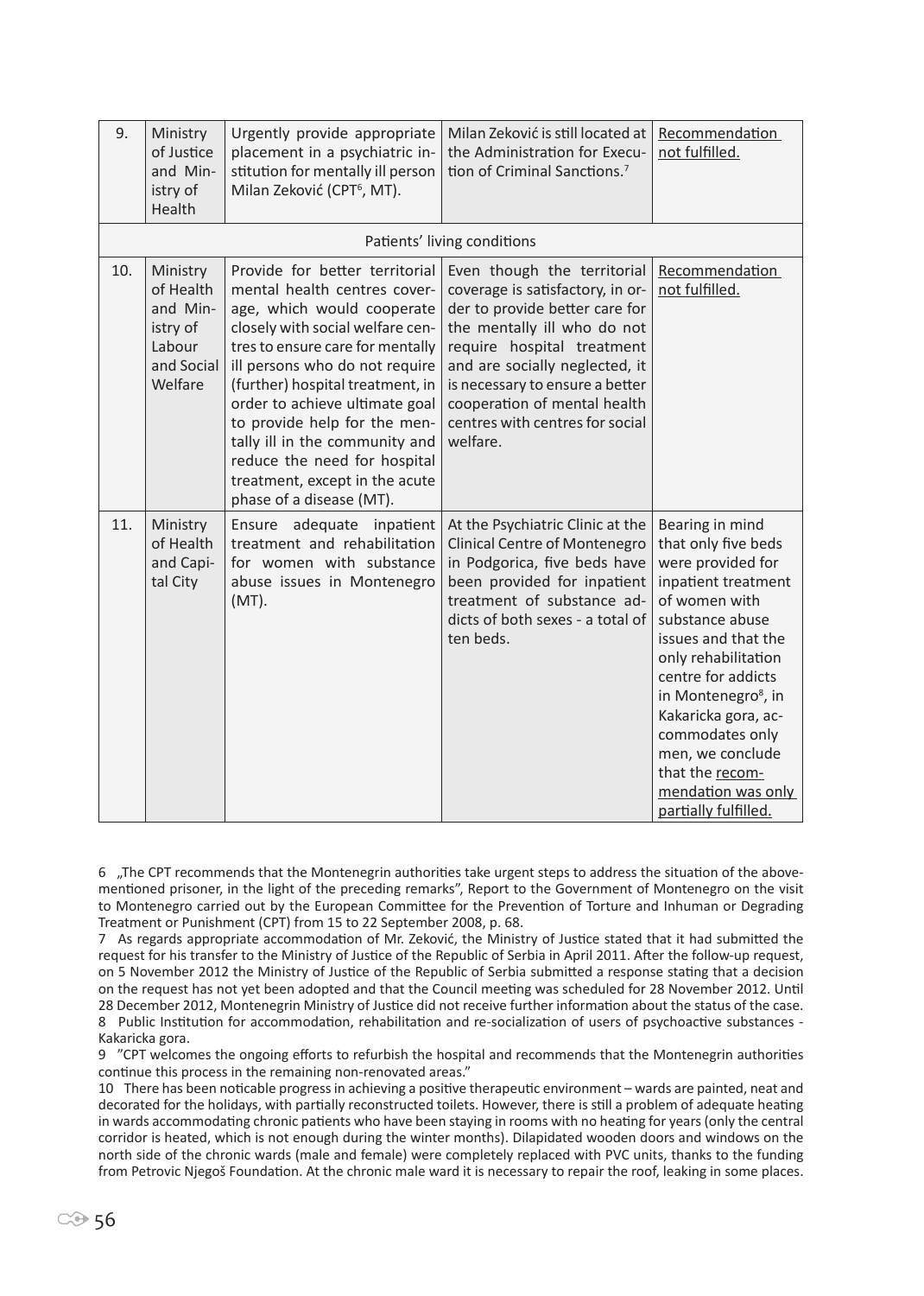| 12. | Ministry<br>of Health<br>and Min-<br>istry of<br>Justice | Make an effort to start the<br>construction of the Special<br>Hospital within AECS as soon<br>as possible and provide human<br>resources solutions ahead, to<br>avoid repeating the situation<br>where the hospital was built<br>but remained non-functional<br>$(MT)$ . | See Recommendation #4.<br>Situation remained uncha-<br>nged.                                                                                                                                                                                                                                | Recommendation<br>not fulfilled.                                                                          |
|-----|----------------------------------------------------------|--------------------------------------------------------------------------------------------------------------------------------------------------------------------------------------------------------------------------------------------------------------------------|---------------------------------------------------------------------------------------------------------------------------------------------------------------------------------------------------------------------------------------------------------------------------------------------|-----------------------------------------------------------------------------------------------------------|
| 13. | Ministry<br>of Health<br>and Hos-<br>pital Di-<br>rector | Renovate all the facilities to<br>achieve a positive therapeutic<br>environment. It is necessary<br>to renovate sanitary facilities<br>and take measures to achieve<br>a higher level of hygiene (MT,<br>$CPT9$ ).                                                       | Conditions improved signifi-<br>cantly. However, additional<br>investments are needed. <sup>10</sup>                                                                                                                                                                                        | Recommendation<br>partially fulfilled.                                                                    |
| 14. | Hospital<br><b>Director</b>                              | Ensure personalized space in<br>which patients stay and pro-<br>vide for lockable space for pa-<br>tients' belongings (CPT, MT).                                                                                                                                         | insuffi-<br>Situation<br>changed<br>ciently, space was partially<br>personalized. <sup>11</sup>                                                                                                                                                                                             | Recommendation<br>partially fulfilled,<br>given that patients<br>have cabinets that<br>can not be locked. |
| 15. | Hospital<br>Director                                     | Improve the quality and variety<br>of food and provide suitable<br>containers for serving (MT).                                                                                                                                                                          | All patients that we spoke to<br>commended the quality of<br>food (fruit included) and stat-<br>ed that the method of serving<br>the food has been changed.                                                                                                                                 | Recommendation<br>fulfilled.                                                                              |
| 16. | Ministry<br>of Health<br>and Hos-<br>pital Di-<br>rector | Equip separate rooms within<br>wards so as to ensure that vis-<br>its take place smoothly in the<br>event of adverse weather con-<br>ditions too, and regardless of<br>the availability of dining rooms<br>$(MT)$ .                                                      | Situation<br>remained<br>$un-$<br>changed and is unlikely to be<br>changed in near future. Visits<br>still take place in the dining<br>rooms. Doctor stated that the<br>lack of space and overcrowd-<br>ing at the Hospital do not al-<br>low for the conversion of ex-<br>isting premises. | Recommendation<br>not fulfilled.                                                                          |
| 17. | Ministry<br>of Health<br>and Hos-<br>pital Di-<br>rector | Ensure that the Hospital be ac-<br>cessible to people with disabili-<br>ties as well (MT).                                                                                                                                                                               | Situation<br>remained<br>$un-$<br>changed. It is not certain that<br>the situation at the Hospital<br>can change, due to cascading<br>terrain and old buildings. <sup>12</sup>                                                                                                              | Recommendation<br>not fulfilled.                                                                          |
| 18. | Ministry<br>of Health<br>and Hos-<br>pital Di-<br>rector | Provide a new electric genera-<br>tor $(MT)$ .                                                                                                                                                                                                                           | Funds have been provided<br>and a tender open for the pur-<br>chase of an electric generator;<br>following legal procedure, the<br>Hospital will receive a new<br>electric generator.                                                                                                       | Recommendation<br>fulfilled.                                                                              |

11 According to Dr Tomčuk's explanation, recommendation has not yet been implemented primarily due to the patient safety risk evaluation (with the lack of medical personnel there is a possibility for accident situations to occur), while patients accommodated at the Hospital chronic wards for years do not have any personal belongings, and their clothes are mainly donated by Caritas charity organization.

12 Although the Ministry of Health stated that it would take measures to ensure that all health institutions allocate funds for this purpose from the funds to be distributed in 2013, Hospital Director believes that the adjustment of Hospital space for people with disabilities requires considerable investment given the old buildings and land configuration - cascade with multiple pavilion-type objects.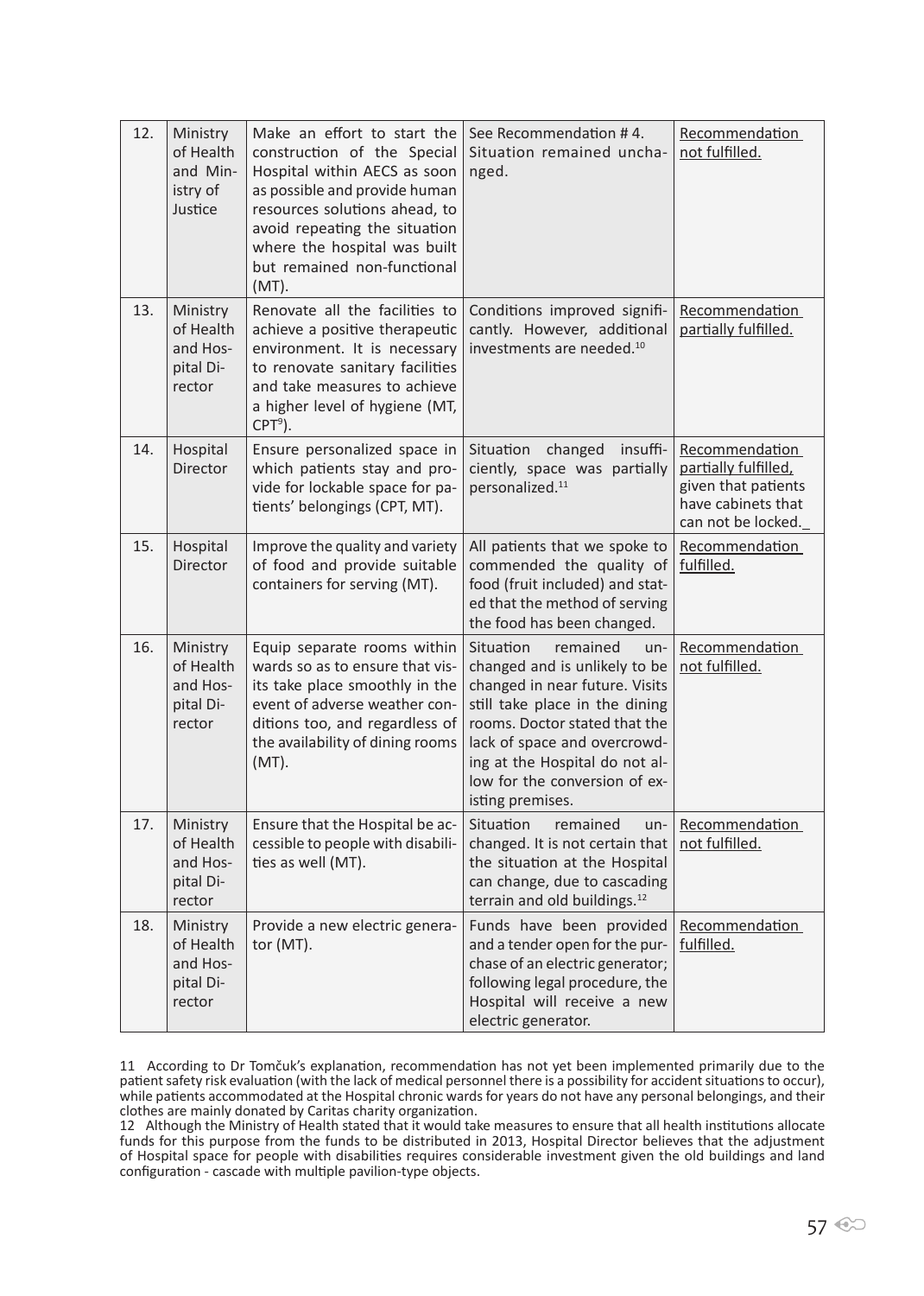|     | Treatment and activities                               |                                                                                                                                                                                                                                                                                                                                   |                                                                                                                                                                                                                                                                                                                                                                                                                                                                                                                                                                                                                                                                                                                                                                                               |                                                                                                                                                                                                                                            |
|-----|--------------------------------------------------------|-----------------------------------------------------------------------------------------------------------------------------------------------------------------------------------------------------------------------------------------------------------------------------------------------------------------------------------|-----------------------------------------------------------------------------------------------------------------------------------------------------------------------------------------------------------------------------------------------------------------------------------------------------------------------------------------------------------------------------------------------------------------------------------------------------------------------------------------------------------------------------------------------------------------------------------------------------------------------------------------------------------------------------------------------------------------------------------------------------------------------------------------------|--------------------------------------------------------------------------------------------------------------------------------------------------------------------------------------------------------------------------------------------|
| 19. | Ministry<br>of Health                                  | Urgently call for applications<br>for specialization in the field<br>of child psychiatry, and in the<br>meantime ensure the em-<br>ployment of a child psychiatry<br>specialist in Montenegro. If<br>needed, ensure the possibility<br>of placement of minors at the<br>Hospital (Ombudsman, MT).                                 | Doctors specializing in child<br>psychiatry are currently do-<br>ing their internship. Children<br>aged 16 to 18 years can be<br>treated at the Clinical Centre<br>of Montenegro, while it is<br>more rational to refer younger<br>juveniles to health facilities in<br>the region. <sup>13</sup> However, in the<br>meantime, engagement of a<br>paediatric psychiatry special-<br>ist has not been provided for<br>in Montenegro.                                                                                                                                                                                                                                                                                                                                                           | Recommendation<br>partially fulfilled.<br>We particularly em-<br>phasize that it is still<br>crucial to engage a<br>child psychiatry spe-<br>cialist who would<br>provide outpatient<br>treatment to chil-<br>dren under the age<br>of 16. |
| 20. | Hospital<br>Director                                   | Repeated CPT's recommenda-<br>tions on the need to develop<br>individual treatment plans for<br>patients (CPT, MT).                                                                                                                                                                                                               | All inspected medical records<br>included individual treatment<br>plans.                                                                                                                                                                                                                                                                                                                                                                                                                                                                                                                                                                                                                                                                                                                      | Recommendation<br>fulfilled.                                                                                                                                                                                                               |
| 21. | Hospital<br>Director<br>and Min-<br>istry of<br>Health | Include more patients in oc-<br>cupational and sporting activi-<br>ties, expand the offer of these<br>activities and for this purpose<br>employ more occupational<br>therapists and volunteers (CPT,<br>MT).                                                                                                                      | Situation changed insufficient-<br>ly. Although, following the<br>Report's publication, the Hos-<br>pital has offered its patients<br>to once a week watch mov-<br>ies (which is practically the<br>only activity that patients are<br>substantially interested in, ac-<br>cording to the Hospital Direc-<br>tor), it does not appear that a<br>larger number of patients are<br>included in the occupational<br>and sports activities. This situ-<br>ation is explained by the na-<br>ture of patients' diseases, i.e.<br>the lack of will power (abu-<br>lia), as one of the symptoms<br>of schizophrenia diagnosed in<br>the majority of patients, but<br>also by an insufficient number<br>of therapists and volunteers<br>to further motivate patients<br>to engage in these activities. | Recommendation<br>not fulfilled.                                                                                                                                                                                                           |
| 22. | Hospital<br>Director                                   | Each case of the so-called rapid<br>tranquilization (chemical re-<br>straint) be entered not only in<br>the duty handover books, but<br>also in the physical restraint re-<br>cord books, and all data from<br>the books from individual<br>wards be diligently transferred<br>to the register at the central<br>level (CPT, MT). | Recommendation implement-<br>ed in practice.                                                                                                                                                                                                                                                                                                                                                                                                                                                                                                                                                                                                                                                                                                                                                  | Recommendation<br>fulfilled.                                                                                                                                                                                                               |

13 According to the response of the Ministry of Health.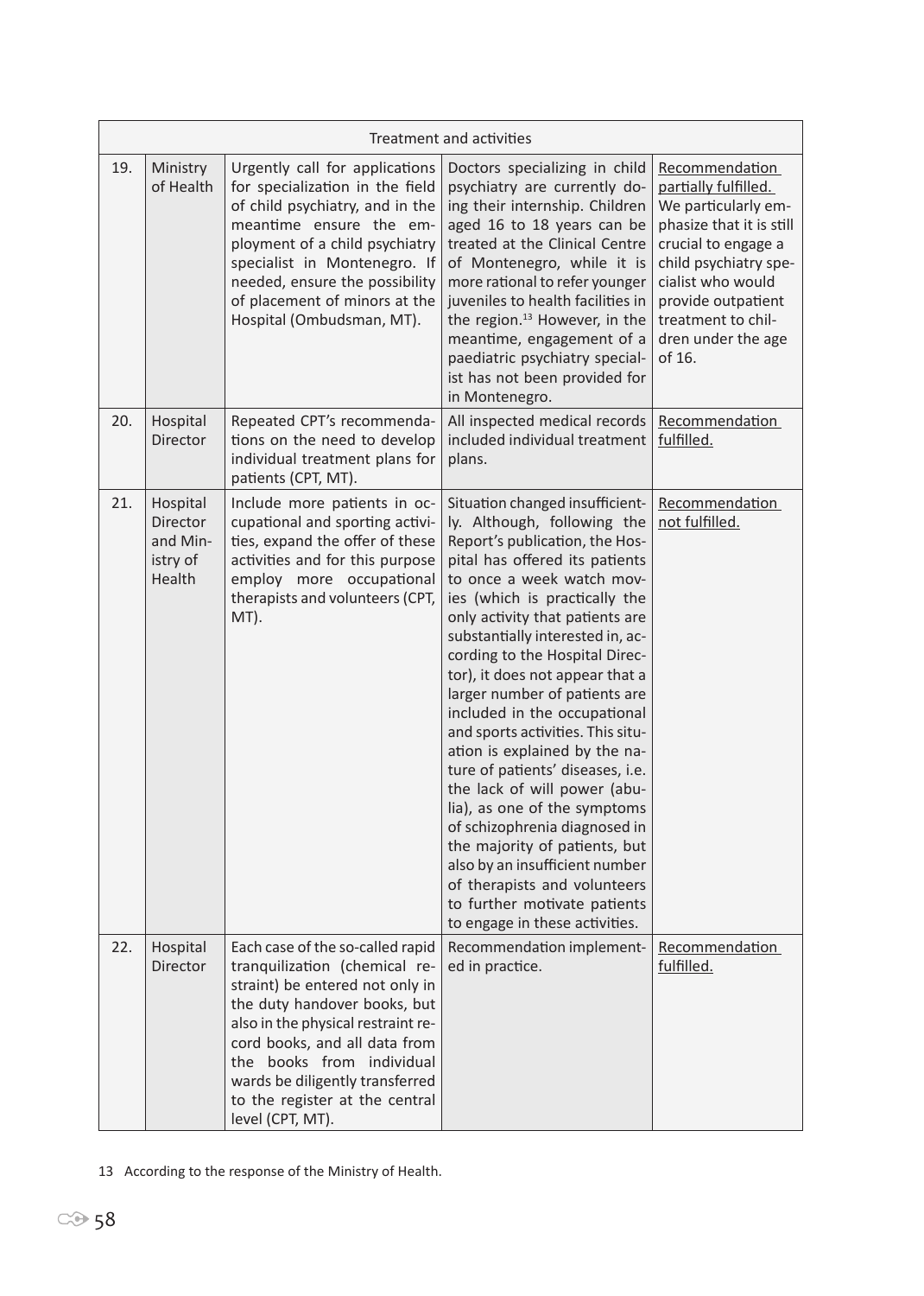| 23. | Hospital<br>Director<br>and Min-<br>istry of<br>Health | Ensure continuous work of a<br>dentist, by providing additional<br>stimulation or otherwise (MT).                                                                                                                                                                                                                                                                                                                          | Dentist provided in practice.                                                                                                                                                                                                                                                                                                                                                  | Recommendation<br>fulfilled.           |
|-----|--------------------------------------------------------|----------------------------------------------------------------------------------------------------------------------------------------------------------------------------------------------------------------------------------------------------------------------------------------------------------------------------------------------------------------------------------------------------------------------------|--------------------------------------------------------------------------------------------------------------------------------------------------------------------------------------------------------------------------------------------------------------------------------------------------------------------------------------------------------------------------------|----------------------------------------|
| 24. | Ministry<br>of Health                                  | Ensure that the obligation to<br>perform an autopsy on people<br>who pass away at the Hospital<br>be legally defined in accord-<br>ance with Art. 128 of the Law<br>on Healthcare. It is essential<br>that the Ministry of Health as<br>soon as possible adopt rules<br>that will specifically prescribe<br>the work of a coroner (MT).                                                                                    | Response to the Ministry of<br>Health states that the Minis-<br>try has prepared amendments<br>to the Law on Healthcare that<br>will precisely define the work<br>of a coroner (we obtained the<br>same information while draft-<br>ing the Report more than one<br>year ago).                                                                                                 | Recommendation<br>partially fulfilled. |
| 25. | Hospital<br>Director                                   | Strengthen supervision of pa-<br>tients, especially those who<br>have already shown a tendency<br>towards suicide. All personnel<br>in a psychiatric facility should<br>be trained to recognize pa-<br>tients who show the signs of<br>increased risk of suicide. These<br>patients should be placed un-<br>der a special surveillance pro-<br>gram and provided with appro-<br>priate psychological support<br>(CPT, MT). | Recommendation implement-<br>ed in practice. <sup>14</sup>                                                                                                                                                                                                                                                                                                                     | Recommendation<br>fulfilled.           |
|     |                                                        |                                                                                                                                                                                                                                                                                                                                                                                                                            | <b>Hospital Staff</b>                                                                                                                                                                                                                                                                                                                                                          |                                        |
| 26. | Ministry<br>of Labour<br>and Social<br>Welfare         | Urgently provide social care for<br>persons placed in Dobrota Hos-<br>pital, whose further treatment<br>at this facility is not needed<br>(Ombudsman, MT).                                                                                                                                                                                                                                                                 | The Hospital still, to the same<br>extent, provides care to per-<br>sons whose inpatient treat-<br>ment is not needed. <sup>15</sup> After<br>publishing this recommenda-<br>tion, of a total of 40 persons<br>(about 1/3 of hospital popu-<br>lation), only four people have<br>been placed in the home for<br>the elderly or for persons with<br>disabilities. <sup>16</sup> | Recommendation<br>not fulfilled.       |

14 Interviewed staff indicated that they have increased the level of supervision over these patients and inform a doctor on duty of all, even the slightest observed changes.

15 Ministry of Labour and Social Welfare stated that there are no specialized facilities to accommodate these individuals, and that they can be provided accommodation in homes for the elderly and disabled in Risan and Bijelo Polje, if there are vacancies and the stipulated criteria are met. However, even then such persons must be entitled to adequate healthcare - physicians in mental health centres. Nevertheless, after reviewing medical records of patients staying at the hospital for over a year, we saw that in some cases social welfare centres do not accept the opinion of the council of psychiatrists that a person is capable of living in the conditions of family environment or social housing, but state the opposite opinion and refuse to accept them. We strongly believe that there is no reasonable justification for doubting the expertise of psychiatrists at the Hospital to assess the psychological status of a patient. Hospital Director confirmed that the Hospital does not have adequate cooperation with homes for the elderly and disabled. Since the publication of our report in November 2011, no person has been placed in these homes.

16 For example, two patients without a mental illness, but with some degree of mental retardation, reside at the Hospital since 1999. The procedure for their transfer to the Public Institution Komanski Most has been underway since 2008.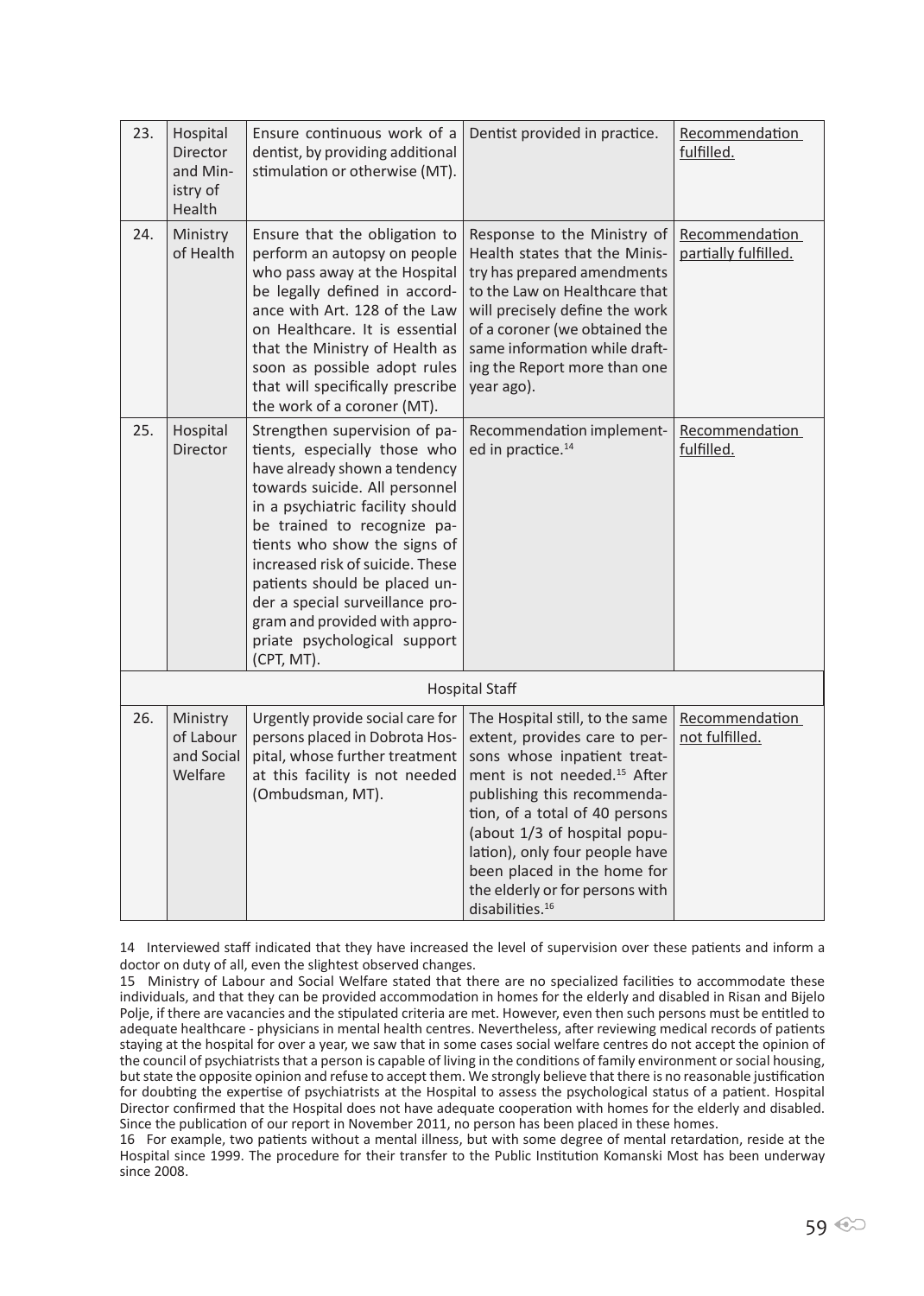| 27. | Ministry<br>of Health<br>and Hos-<br>pital Di-<br>rector                         | Hire additional staff necessary<br>to perform the work in accord-<br>ance with the standards. Take<br>measures that would contrib-<br>ute to making the work with<br>psychiatric patients at the Hos-<br>pital more attractive to nursing<br>stuff (CPT, Ombudsman, MT).                                                                                                              | As regards employment of<br>additional staff, see recom-<br>mendation # 1. All medical<br>professionals employed at the<br>Hospital in Dobrota, Clinic in<br>Podgorica and Nikšić Psychiat-<br>ric Unit have been stimulated<br>with a 15% salary increase. | Recommendation<br>partially fulfilled. |
|-----|----------------------------------------------------------------------------------|---------------------------------------------------------------------------------------------------------------------------------------------------------------------------------------------------------------------------------------------------------------------------------------------------------------------------------------------------------------------------------------|-------------------------------------------------------------------------------------------------------------------------------------------------------------------------------------------------------------------------------------------------------------|----------------------------------------|
| 28. | Ministry<br>of Health<br>and Hos-<br>pital Di-<br>rector                         | Invest efforts and resources to<br>further educate Hospital staff<br>and exchange experience with<br>colleagues who work in similar<br>establishments (MT).                                                                                                                                                                                                                           | Recommendation implement-<br>ed in practice. <sup>17</sup>                                                                                                                                                                                                  | Recommendation<br>fulfilled.           |
| 29. | Ministry<br>of Health                                                            | Encourage more frequent prac-<br>tice for students at the Hospital<br>$(MT)$ .                                                                                                                                                                                                                                                                                                        | Situation<br>remained<br>uncha-<br>nged.                                                                                                                                                                                                                    | Recommendation<br>not fulfilled.       |
| 30. | Ministry<br>of Health<br>and Hos-<br>pital Di-<br>rector                         | Install an alarm system, partic-<br>ularly in male and female acute<br>wards, so that staff could call<br>for help in case of an incident<br>with patients at any time. This<br>measure is partly based on the<br>staff levels increase, since this<br>type of security protection too<br>would be inadequate in a situ-<br>ation when only one or two<br>nurses work in a ward (MT). | Staff are equipped with walk-<br>ie-talkie devices. Communica-<br>tion takes place at the Hospi-<br>tal level, including the security<br>guards.                                                                                                            | Recommendation<br>fulfilled.           |
|     |                                                                                  |                                                                                                                                                                                                                                                                                                                                                                                       | Fixation                                                                                                                                                                                                                                                    |                                        |
| 31. | Ministry<br>of Health<br>and Min-<br>istry of<br>Labour<br>and Social<br>Welfare | Ensure an early retirement<br>plan for staff working under<br>difficult conditions and in high-<br>risk wards (MT).                                                                                                                                                                                                                                                                   | Situation remained uncha-<br>nged. <sup>18</sup>                                                                                                                                                                                                            | Recommendation<br>not fulfilled.       |
| 32. | Ministry<br>of Health<br>and Hos-<br>pital Di-<br>rector                         | Designate special rooms in<br>every ward for carrying out the<br>measure of physical restraint<br>(CPT, MT).                                                                                                                                                                                                                                                                          | Special isolation rooms have<br>been provided, allowing con-<br>tinuous monitoring of pa-<br>tients with limited freedom<br>of movement.                                                                                                                    | Recommendation<br>fulfilled.           |
| 33. | Hospital<br>Director                                                             | Ensure accurate keeping of the<br>physical restraint record books<br>(CPT, MT).                                                                                                                                                                                                                                                                                                       | Recommendation implement-<br>ed in practice.                                                                                                                                                                                                                | Recommendation<br>fulfilled.           |

17 Continuous training of staff working in the field of mental health starts in January 2013 at the state level, thanks to the funds provided by the European Union Delegation. Eight two-day workshops will be held on weekends at the premises of the Psychiatric Hospital in Kotor and conducted by the Dutch medical staff.

18 Ministry of Labour and Social Welfare in its reply stated that in order to determine working positions eligible for an early retirement plan, it is necessary to ensure that the entity seeking the establishment of such working positions initiate legal procedure. The Ministry also stated that on 20 May 2012 the Hospital contacted the Ministry with a request to determine working positions eligible for an early retirement plan, to which the Ministry responded on 31 May 2012. In its response, the Ministry referred the Hospital to the manner of initiating the procedure for determining such working positions. The Ministry of Health stated that it has launched an initiative towards the Clinical Centre of Montenegro to start the procedure for the preparation of documents on risk assessment in order to create conditions for the initiation of a procedure on the possible approval of an early retirement plan.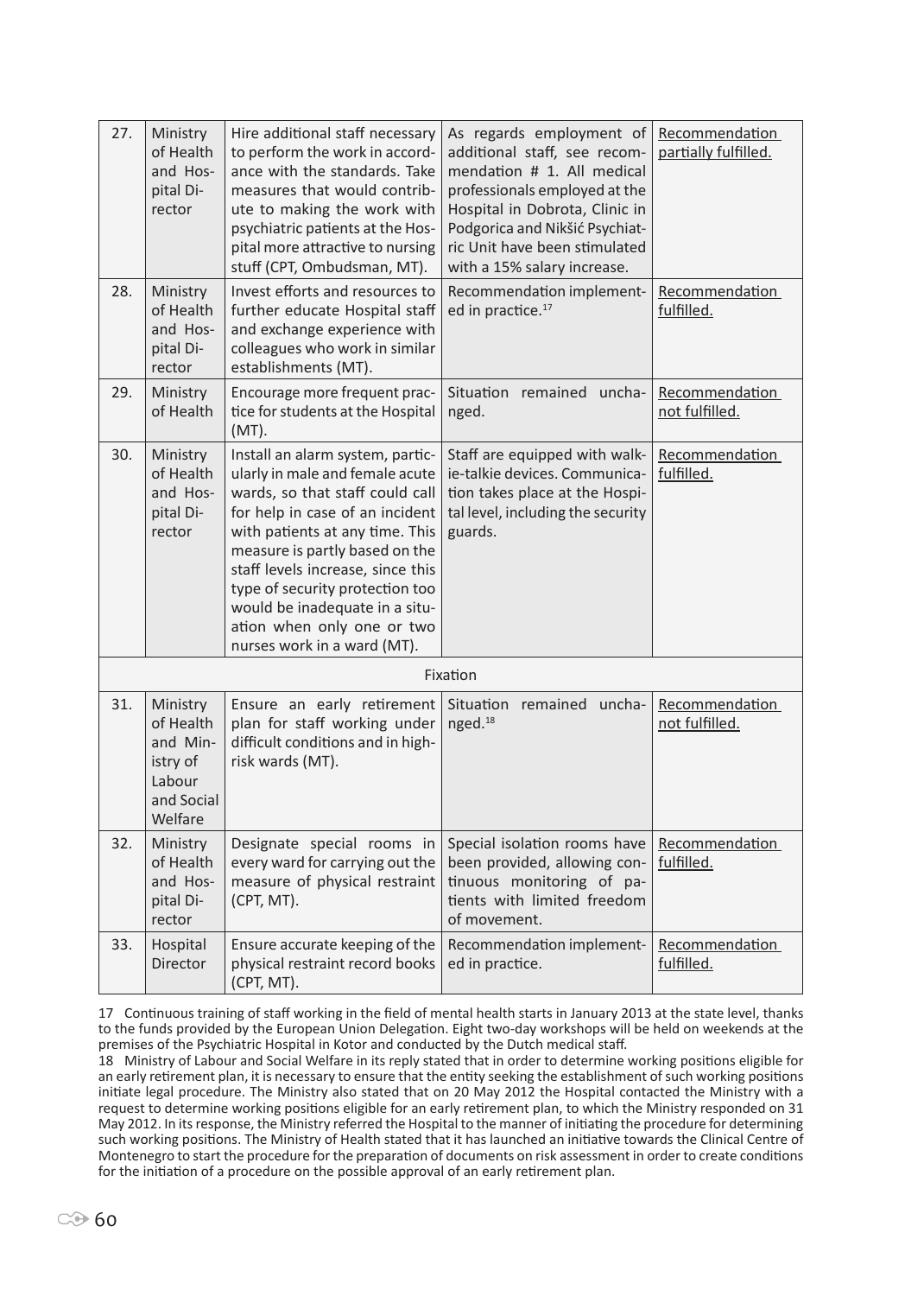| 34. | Hospital<br>Director | Ensure keeping of the central<br>registry for continuously enter-<br>ing data from the wards record<br>books, to provide an overview<br>of all the measures taken to<br>restrict the physical freedom<br>of movement at the Hospital<br>(CPT, MT).                                                                  | Recommendation implement-<br>ed in practice. <sup>19</sup>                                                                                                                                                                                                                                     | Recommendation<br>fulfilled. |
|-----|----------------------|---------------------------------------------------------------------------------------------------------------------------------------------------------------------------------------------------------------------------------------------------------------------------------------------------------------------|------------------------------------------------------------------------------------------------------------------------------------------------------------------------------------------------------------------------------------------------------------------------------------------------|------------------------------|
| 35. | Hospital<br>Director | Ensure debriefing of the pa-<br>tient after the measure of<br>physical restraint has been re-<br>moved (CPT, MT).                                                                                                                                                                                                   | Interviewed staff stated that<br>the debriefing is carried out<br>following the termination of<br>the measures. At the time of<br>the visit monitors did not find<br>any patients to additionally<br>confirm implementation of<br>the recommendation.                                          | Recommendation<br>fulfilled. |
| 36. | Hospital<br>Director | Ensure enforcement of the le-<br>gal obligation to promptly in-<br>form legal guardian of a men-<br>tally ill person about the use of<br>force, in addition to informing<br>an independent multidiscipli-<br>nary body (MT).                                                                                        | Interviewed staff stated that<br>legal guardians are informed<br>immediately (telephone num-<br>bers are available in the medi-<br>cal records). At the time of the<br>visit no patient was subjected<br>to physical force, in order to<br>further confirm implementa-<br>tion of the measure. | Recommendation<br>fulfilled. |
|     |                      |                                                                                                                                                                                                                                                                                                                     | Safeguards                                                                                                                                                                                                                                                                                     |                              |
| 37. | Hospital<br>Director | Ensure compliance with the<br>Law on the Protection and Ex-<br>ercise of the Rights of Mentally<br>Ill Persons, which provides for<br>a written consent for undergo-<br>ing medical examination or a<br>procedure in cases when the<br>mentally ill person can make<br>a decision and express his/her<br>will (MT). | All randomly selected medi-<br>cal records included written<br>consents.                                                                                                                                                                                                                       | Recommendation<br>fulfilled. |
| 38. | Hospital<br>Director | Ensure that a doctor issues<br>confirmation regarding per-<br>son's ability to provide con-<br>sent to medical treatment, in<br>accordance with the law (CPT,<br>MT).                                                                                                                                               | All randomly selected medical<br>records included doctor's con-<br>firmation regarding person's<br>ability to provide consent to<br>medical treatment.                                                                                                                                         | Recommendation<br>fulfilled. |
| 39. | Hospital<br>Director | Ensure that in all cases of invol-<br>untary hospitalization a notice<br>of involuntary hospitalization<br>be submitted to the court with-<br>in a 48-hour statutory deadline<br>$(MT)$ .                                                                                                                           | In all randomly selected medi-<br>cal records a notice had been<br>submitted within a 48-hour<br>deadline.                                                                                                                                                                                     | Recommendation<br>fulfilled. |

19 Central Register has been kept as of 24 November 2011. All cases of "chemical" and physical restraints are entered in the Register. Percentage of the use of ampoule therapy is much greater as compared to resorting to mechanical fixation, which is absolutely acceptable in a psychiatric hospital setting. Register entries are detailed and contain all the necessary information.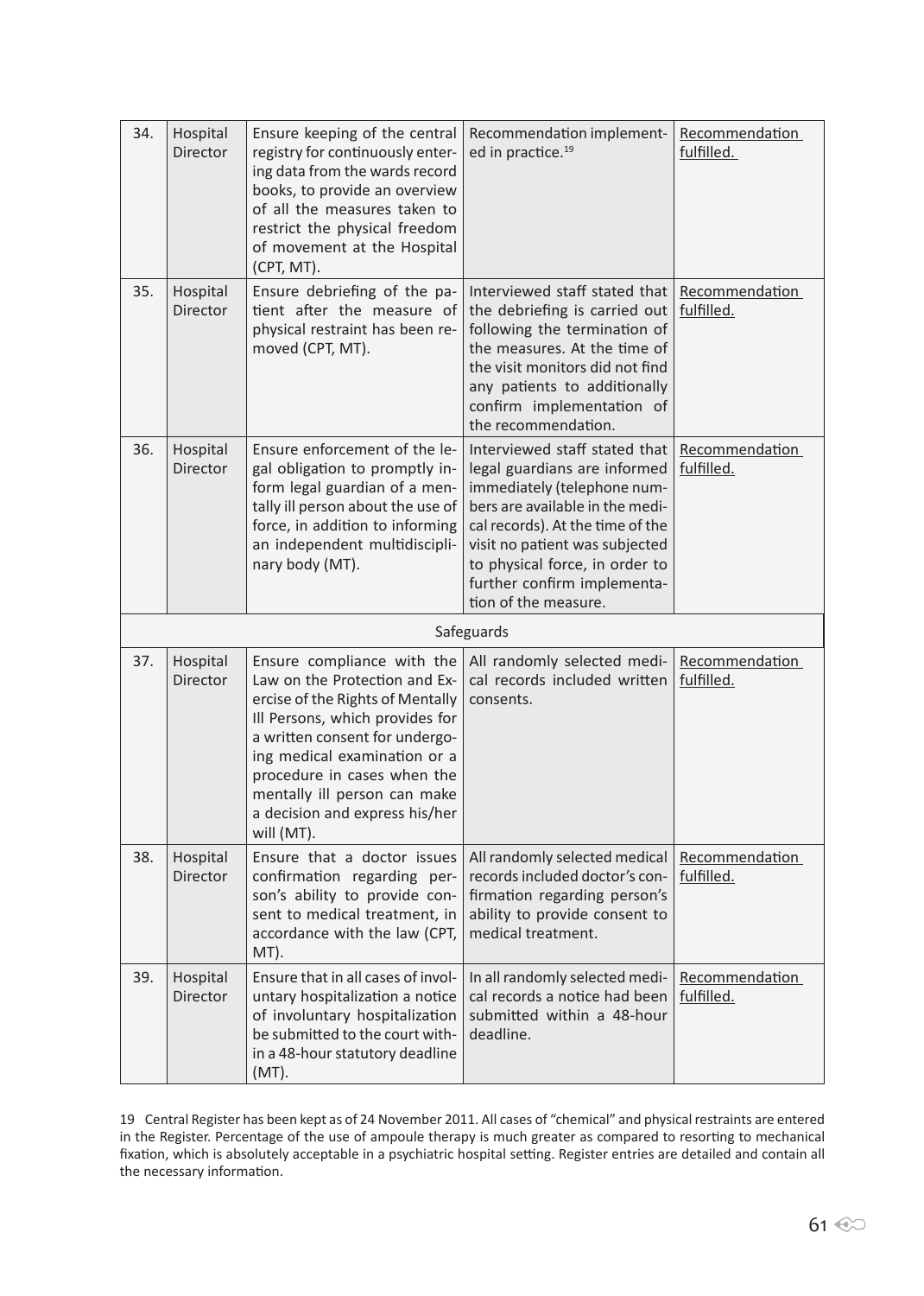| 40. | President<br>of the Ba-<br>sic Court<br>in Kotor | Ensure effective implementa-<br>tion of deadlines in the case<br>of involuntary hospitalization<br>provided for in the Law on                                                                                                                                                                                                                                                                                                                                                                                                                                                                                                                                                                                                                                                                                              | Situation remained unchanged<br>- the courts still, at times, fail<br>to not comply with a statutory<br>deadline for decision making. <sup>20</sup>                                                                                                                                                                                                                                                                                                                                                                                                                            | Recommendation<br>not fulfilled. |
|-----|--------------------------------------------------|----------------------------------------------------------------------------------------------------------------------------------------------------------------------------------------------------------------------------------------------------------------------------------------------------------------------------------------------------------------------------------------------------------------------------------------------------------------------------------------------------------------------------------------------------------------------------------------------------------------------------------------------------------------------------------------------------------------------------------------------------------------------------------------------------------------------------|--------------------------------------------------------------------------------------------------------------------------------------------------------------------------------------------------------------------------------------------------------------------------------------------------------------------------------------------------------------------------------------------------------------------------------------------------------------------------------------------------------------------------------------------------------------------------------|----------------------------------|
|     |                                                  | Non-Contentious Proceedings<br>$(MT)$ .                                                                                                                                                                                                                                                                                                                                                                                                                                                                                                                                                                                                                                                                                                                                                                                    |                                                                                                                                                                                                                                                                                                                                                                                                                                                                                                                                                                                |                                  |
| 41. | Hospital<br>Director                             | Ensure that the patient per-<br>sonally receive the decision<br>on involuntary placement in a<br>psychiatric institution in writ-<br>ing and be notified of the rea-<br>sons for the decision in writing,<br>as well as the possibilities and<br>the deadline for filing an ap-<br>peal (MT).                                                                                                                                                                                                                                                                                                                                                                                                                                                                                                                              | Interviewed patients who had<br>been forcibly hospitalized had<br>a copy of the Court's decision<br>in their documentation.                                                                                                                                                                                                                                                                                                                                                                                                                                                    | Recommendation<br>fulfilled.     |
| 42. | Ministry<br>of Justice                           | Amend the Law on Non-Con-<br>tentious Proceedings by pre-<br>scribing the court's obligation<br>in the procedure for deciding<br>on involuntary hospitalization<br>to (1) hear the person con-<br>cerned in the first instance<br>procedure or a procedure on<br>appeal, (2) require a second<br>opinion on the need for com-<br>pulsory hospitalization of an<br>expert psychiatrist who is not<br>employed at the facility, (3)<br>decide whether the person<br>concerned is able to under-<br>stand the significance and le-<br>gal consequences of his/her<br>participation in the process,<br>(4) ensure that patients who<br>undergo compulsory treat-<br>ment have assistance of a legal<br>counsel during the procedure,<br>and that those who are unable<br>to pay their attorney's fees be<br>granted legal aid. | Ministry of Justice indicated<br>that amendments to the Law<br>on Non-Contentious Proceed-<br>ings for 2013 have not been<br>planned.<br>Although the changes to the<br>Law on the Protection and<br>Exercise of the Rights of Men-<br>tally III Persons are underway,<br>it is necessary to amend the<br>Law on Non-Contentious Pro-<br>ceedings in order to introduce<br>guarantees of the merits of<br>one's placement in a psychi-<br>atric institution in a decision<br>making procedure on involun-<br>tary hospitalization. For more<br>detail see p. 23 of the Report. | Recommendation<br>not fulfilled. |
| 43. | Hospital<br>Director                             | Ensure that persons involun-<br>tarily placed in the Hospital<br>be personally acquainted with<br>their rights, as well as their<br>families. Draft an appropriate<br>brochure (MT).                                                                                                                                                                                                                                                                                                                                                                                                                                                                                                                                                                                                                                       | Recommendation implement-<br>ed in practice. Work on a bro-<br>chure is in progress. <sup>21</sup>                                                                                                                                                                                                                                                                                                                                                                                                                                                                             | Recommendation<br>fulfilled.     |

20 Illustrative is the case of involuntary hospitalization of female patient D.K.:

a) D.K. was forcibly hospitalized on 9 November 2012;

b) Hospital sent the notice of involuntary hospitalization to the Court on the same day - 9 November 2012;

c) Court received the notice on 13 November 2012;

d) Court decided on hospitalization on 22 November 2012 (please note that the legal deadline is 8 days);

e) Court decision was submitted to the Hospital on 26 November 2012;

f) Patient gave consent to treatment on 5 December 2012.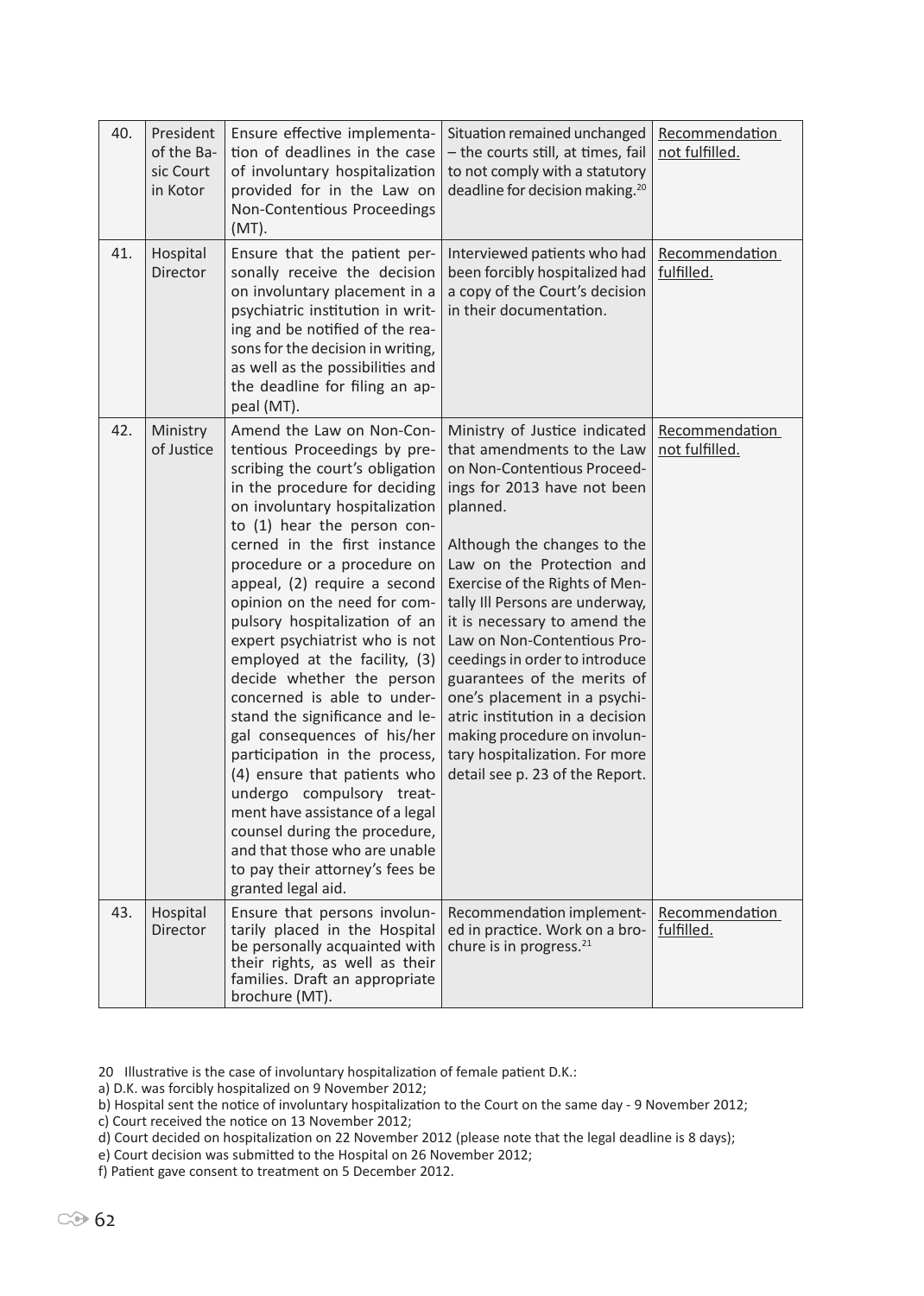| 44. | Ministry<br>of Justice                 | Ensure regular control of the<br>execution of the security meas-<br>ure of mandatory psychiatric<br>treatment and confinement in<br>a medical institution (CPT, MT).                                                           | The Ministry of Justice stated<br>that in the period from 1 No-<br>vember 2011 to 19 December<br>2012 it has carried out four con-<br>trols of the legality of the execu-<br>tion of measures of mandatory<br>psychiatric treatment and con-<br>finement in a medical institu-<br>tion, which was confirmed by<br>the Hospital Director.                                                                                                                                                                                                                                                                 | Recommendation<br>fulfilled.         |
|-----|----------------------------------------|--------------------------------------------------------------------------------------------------------------------------------------------------------------------------------------------------------------------------------|----------------------------------------------------------------------------------------------------------------------------------------------------------------------------------------------------------------------------------------------------------------------------------------------------------------------------------------------------------------------------------------------------------------------------------------------------------------------------------------------------------------------------------------------------------------------------------------------------------|--------------------------------------|
| 45. | Govern-<br>ment and<br>Parlia-<br>ment | Urgently adopt legislation that<br>will ensure that courts act in<br>misdemeanour proceedings,<br>i.e. that misdemeanour judges<br>are elected in the same man-<br>ner as judges of ordinary courts<br>$(MT)$ .                | The law has not been adopt-<br>ed. Centre for Civic Education<br>has since filed an initiative to<br>the Constitutional Court to<br>review the constitutionality<br>of the Law on Misdemeanours<br>due to the violation of a guar-<br>antee of the right to a fair trial,<br>because of the competencies<br>and manner of appointment<br>of misdemeanour authorities<br>that act in misdemeanour pro-<br>ceedings.                                                                                                                                                                                       | Recommendation<br>not adopted.       |
| 46. | Misde-<br>meanour<br>authori-<br>ties  | Refrain from imposing a meas-<br>ure of compulsory treatment<br>and confinement in a psychiat-<br>ric institution without prior re-<br>ferral of the person concerned<br>to the observation in a psychi-<br>atric clinic (MT). | Practice of the misdemeanour<br>authorities has not changed<br>compared to the findings of<br>the previous Report (p. 29).                                                                                                                                                                                                                                                                                                                                                                                                                                                                               | Recommendation<br>not adopted.       |
| 47. | Ministry<br>of Justice                 | Stipulate under the LPRMI<br>(Art. 17, para 3) the obligation<br>to inform family members of<br>the mentally ill person about<br>the implementation of a medi-<br>cal procedure without his/her<br>consent (MT).               | Recommendation<br>partially<br>adopted. Human Rights Ac-<br>tion submitted a proposal of<br>amendments to the Draft Law<br>on Amendments to the Law<br>on the Protection and Exer-<br>cise of the Rights of Mentally<br>Ill Persons and proposed that<br>family of a mentally ill per-<br>son be informed about the<br>implementation of a medical<br>procedure without the con-<br>sent of that person, as well<br>as a person designated by the<br>mentally ill person. Proposal<br>was partially adopted by pre-<br>scribing that a person chosen<br>by the mentally ill person shall<br>be informed. | Recommendation<br>partially adopted. |
| 48. | Ministry<br>of Justice                 | Delete Article 50, para 1 from<br>the Law on Non-Contentious<br>Proceedings <sup>22</sup> (MT).                                                                                                                                | Ministry of Justice stated that<br>the amendments to the Law<br>on Non-Contentious Proceed-<br>ings are not planned.                                                                                                                                                                                                                                                                                                                                                                                                                                                                                     | Recommendation<br>not adopted.       |

21 Two interviewed (forcibly hospitalized) patients stated that the doctor who admitted them also introduced them to their rights. One of the forcibly hospitalized patients had a written appeal and waited for the court decision to submit it (third involuntary hospitalization). Inspected patient's documentation included a phone number of the family member.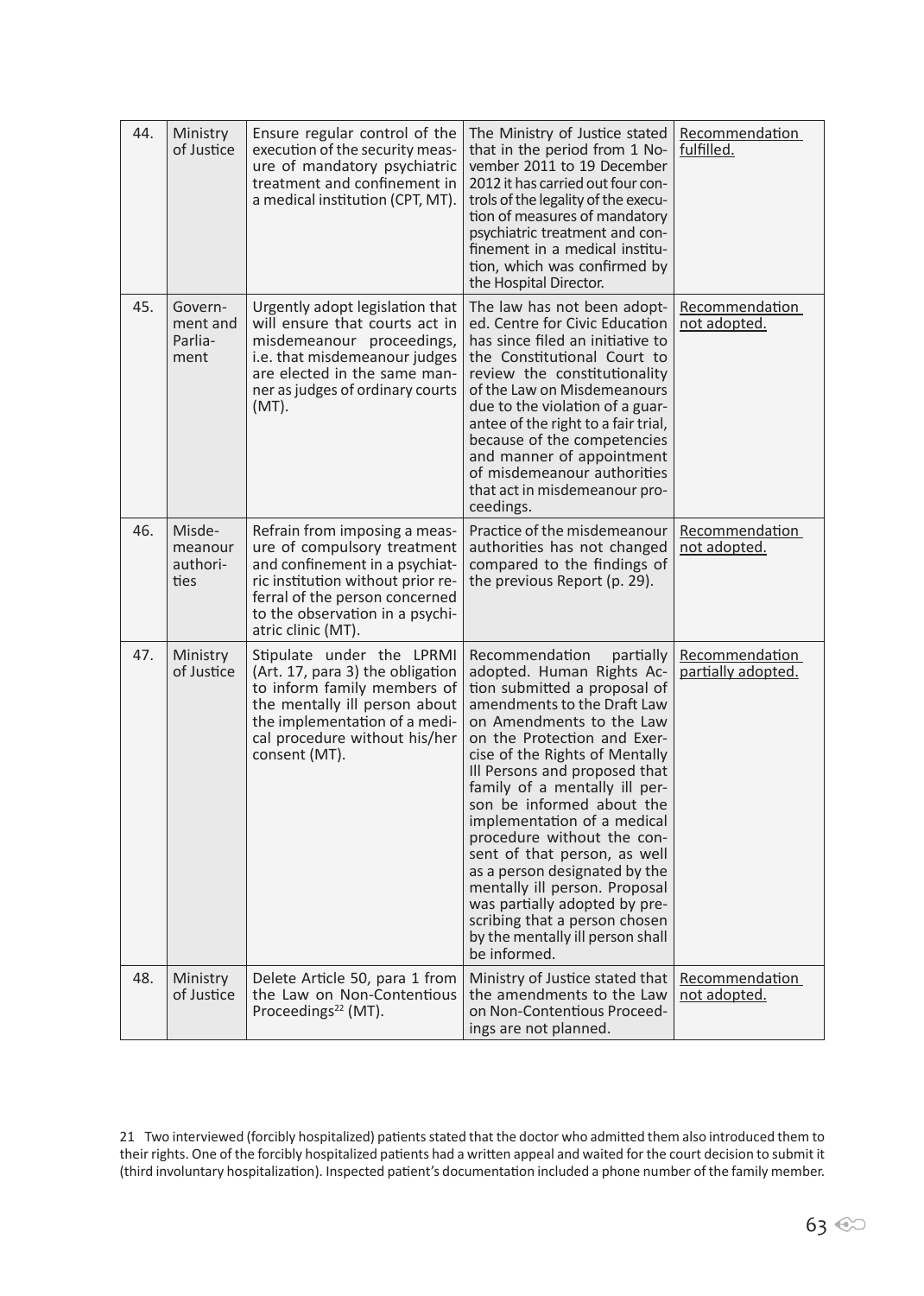| 49. | Ministry<br>of Health<br>and Hos-<br>pital Di-<br>rector | Amend the Hospital Statute to<br>ensure the impartiality of the<br>Council for the Protection of<br>Rights of the Mentally III, re-<br>garding the manner of propos-<br>ing and appointing its mem-<br>bers (CPT, MT).                                                                                                                           | Statute was not amended.                                                                                                                                                                                                                                                                                                                                                                                                                                                             | Recommendation<br>not adopted.                                                                                                                                                                                                                                                                |
|-----|----------------------------------------------------------|--------------------------------------------------------------------------------------------------------------------------------------------------------------------------------------------------------------------------------------------------------------------------------------------------------------------------------------------------|--------------------------------------------------------------------------------------------------------------------------------------------------------------------------------------------------------------------------------------------------------------------------------------------------------------------------------------------------------------------------------------------------------------------------------------------------------------------------------------|-----------------------------------------------------------------------------------------------------------------------------------------------------------------------------------------------------------------------------------------------------------------------------------------------|
| 50. | Ministry<br>of Health                                    | Establish the Committee for<br>Mental Health (MT).                                                                                                                                                                                                                                                                                               | Committee has been estab-<br>lished.                                                                                                                                                                                                                                                                                                                                                                                                                                                 | Recommendation<br>fulfilled.                                                                                                                                                                                                                                                                  |
|     |                                                          |                                                                                                                                                                                                                                                                                                                                                  | Substance abuse treatment ward                                                                                                                                                                                                                                                                                                                                                                                                                                                       |                                                                                                                                                                                                                                                                                               |
| 51. | Ministry<br>of Health                                    | Ensure urgent inpatient treat-<br>ment for women with sub-<br>stance abuse issues outside the<br>female acute ward (MT).                                                                                                                                                                                                                         | In the Hospital in Dobrota,<br>women with substance abuse<br>issues can still be placed only<br>at the female acute ward.<br>However, five beds have been<br>provided within the Psychiat-<br>ric Clinic at the Clinical Centre<br>in Podgorica to accommodate<br>female addicts. See recom-<br>mendation #11.                                                                                                                                                                       | Recommendation<br>partially fulfilled<br>due to a small num-<br>ber of beds pro-<br>vided.                                                                                                                                                                                                    |
| 52. | Ministry<br>of Health                                    | Provide funds for the renova-<br>tion and capacity increase in<br>the substance abuse ward, or<br>establish wards of this type in<br>other institutions (MT).                                                                                                                                                                                    | Ward has been partially renovat-<br>ed. It is painted, neat, restrooms<br>are renovated, but spatial capac-<br>ity remained the same. For more<br>detail see p. 35 of the Report.<br>Ten beds have been provided at<br>the Psychiatric Clinic at the Clini-<br>cal Centre in Podgorica for the<br>treatment of substance abusers.<br>Currently 30 patients with the<br>imposed measure of compul-<br>sory treatment of drug addicts<br>are waiting for admission to the<br>Hospital. | Recommendation<br>partially fulfilled.<br>We believe that the<br>offered capacity<br>remains insufficient,<br>as well as the choice<br>of various treatment<br>options.                                                                                                                       |
| 53. | Ministry<br>of Justice                                   | Take action, particularly in the<br>form of training of judges, in<br>order to shorten the stay of<br>patients with the imposed<br>court measure of compulsory<br>treatment in accordance with<br>the patient's recovery, which<br>would allow the treatment of<br>a larger number of people in<br>the current accommodation<br>capacities (MT). | In its response the Ministry of<br>Justice stated that the health<br>institution carrying out the se-<br>curity measure takes into ac-<br>count when the measure had<br>been enforced, after which<br>the court orders the police<br>authority to escort a person in<br>question to a penal institution<br>in order to continue the im-<br>plementation of the imposed<br>measure.                                                                                                   | Recommendation<br>partially fulfilled.<br>Judges impose a<br>measure with a max-<br>imum duration of 2<br>years. We emphasize<br>that the optimal<br>detoxification period<br>in substance abuse<br>cases is measured in<br>months, not years.<br>For more detail see<br>p. 35 of the Report. |

<sup>22</sup> The above provision of the Law on Non-Contentious Proceedings, whose deletion has been proposed, reads as follows: "A person placed in a psychiatric institution shall be required to undergo the necessary treatment measures, but any measure which could endanger his/her life or health or alter his/her personality requires his/ her consent or the consent of his/her representative." We wish to stress that every person has a right to privacy and protection of personal integrity, which includes the right not to be treated unless the person provides his/her consent. Exceptions to this rule must be strictly regulated and applied restrictively, only when necessary. For more detail see p. 23 of the Report.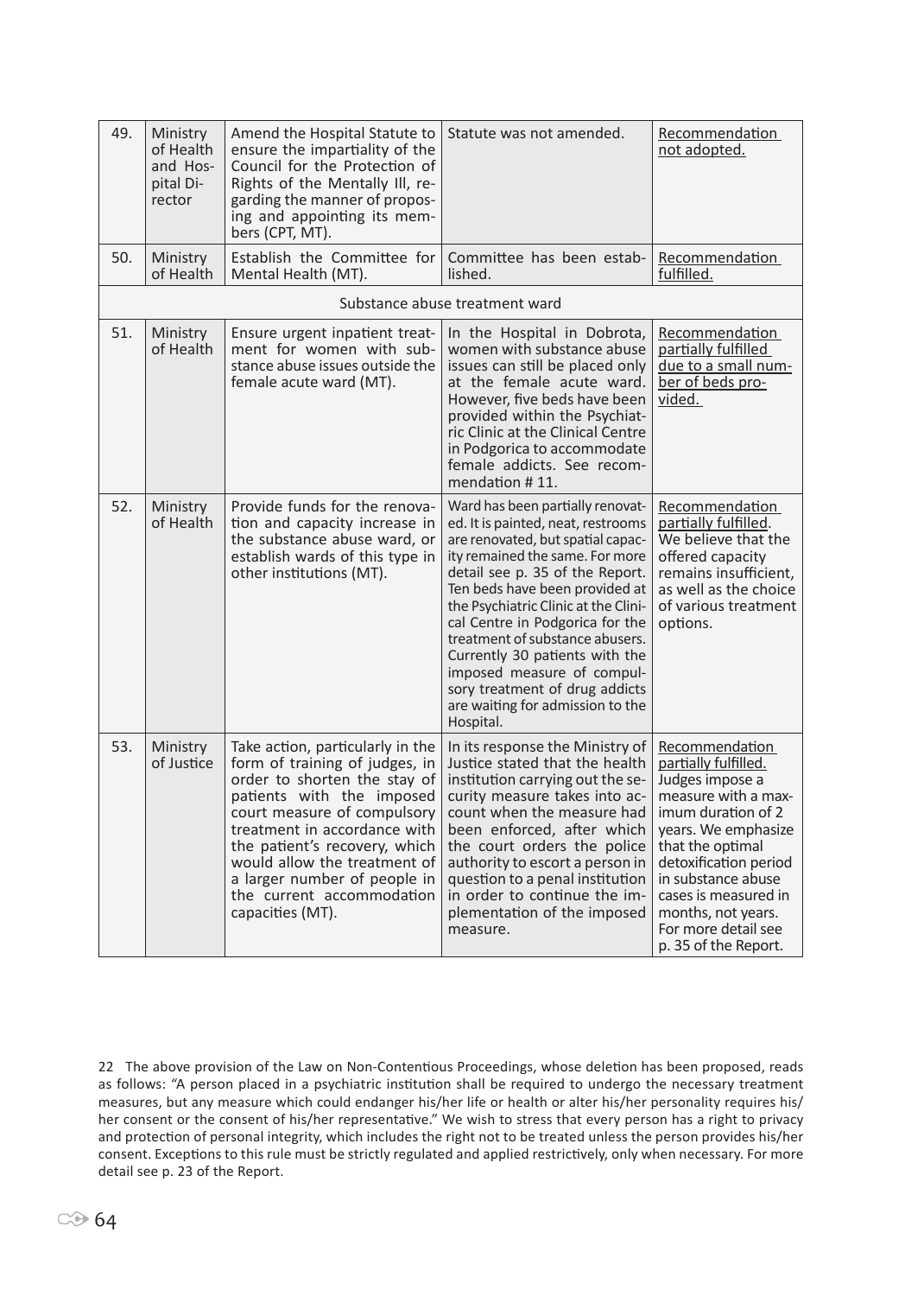# **Assessment of the fulfilment of recommendations relating to the Psychiatric Unit within the General Hospital in Nikšić**

All recommendations were addressed to the Director of the General Hospital in Nikšić.<br>
Of the seven recommendations, four were fully implemented, two partially, while one recommendation was not implemented.

| No.              | Recommendation                                                                                                                                                                                                      | Current state                                                                                                                                                                       | Assessment of the<br>fulfilment        |
|------------------|---------------------------------------------------------------------------------------------------------------------------------------------------------------------------------------------------------------------|-------------------------------------------------------------------------------------------------------------------------------------------------------------------------------------|----------------------------------------|
| 1.               | Immediately ensure the implemen-<br>tation of safeguards in the context<br>of involuntary placement during<br>the admission, stay and discharge<br>from the Unit, especially in terms<br>of court supervision (MT). | During the visit, it was con-<br>firmed that all the patients at<br>the Unit had a signed consent<br>on their stay at the Unit. <sup>23</sup>                                       | Recommendation<br>fulfilled.           |
| 2.               | Take measures to fight prejudice<br>against the mentally ill, which is<br>particularly detrimental in medical<br>staff and hospital management, as<br>it leads to discrimination against<br>patients (MT).          | Interviewed staff noted that<br>in practice, within the General<br>Hospital, level of prejudice to-<br>wards patients has decreased,<br>especially among the medical<br>staff. $24$ | Recommendation<br>fulfilled.           |
| 3.               | Provide regular stay of patients in<br>the fresh air in the yard, as well as<br>a covered area so that patients are<br>able to stay outside the Unit in the<br>event of inclement weather as well<br>$(MT)$ .       | Interviewed patients stated<br>that they spend time outdoors<br>whenever weather conditions<br>allow so. Covered area has not<br>been provided. <sup>25</sup>                       | Recommendation<br>partially fulfilled. |
| $\overline{4}$ . | Engage a doorman at the Unit<br>$(MT)$ .                                                                                                                                                                            | Doorman has been employed<br>within the Internal Medicine<br>Unit, but is also responsible for<br>securing the Psychiatric Unit.                                                    | Recommendation<br>fulfilled.           |
| 5.               | Improve nutrition of mentally ill<br>persons placed at the Unit (MT).                                                                                                                                               | Patients interviewed were sat-<br>isfied with a diet that includes<br>fruits.                                                                                                       | Recommendation<br>fulfilled.           |

<sup>23</sup> Official response of the General Hospital in Nikšić has been confirmed and reads as follows: "Psychiatric Unit within the General Hospital Nikšić is an open-type ward, so there are no technical conditions for securing involuntarily hospitalized patients. Patients who require involuntary hospitalization are always accompanied by police officers and referred to Dobrota Special Psychiatric Hospital in Kotor immediately or within 24 hours. All other patients admitted to the Psychiatric Unit sign a form for voluntary treatment."

<sup>24</sup> Official response of the General Hospital in Nikšić reads as follows: "The Hospital is currently preparing seminars to be held by qualified personnel from Montenegro and abroad, which would be organized in the form of lectures and training of staff at the Hospital level, while the staff engaged at the Psychiatric Unit have already been educated on the matter."

<sup>25</sup> Following is the official response of the General Hospital in Nikšić: "The Hospital is currently not able to build a shelter for patients to stay outdoors in the case of inclement weather, as the Psychiatric Unit building represents a cultural and historic monument and obtaining permission for its reconstruction requires a special procedure."